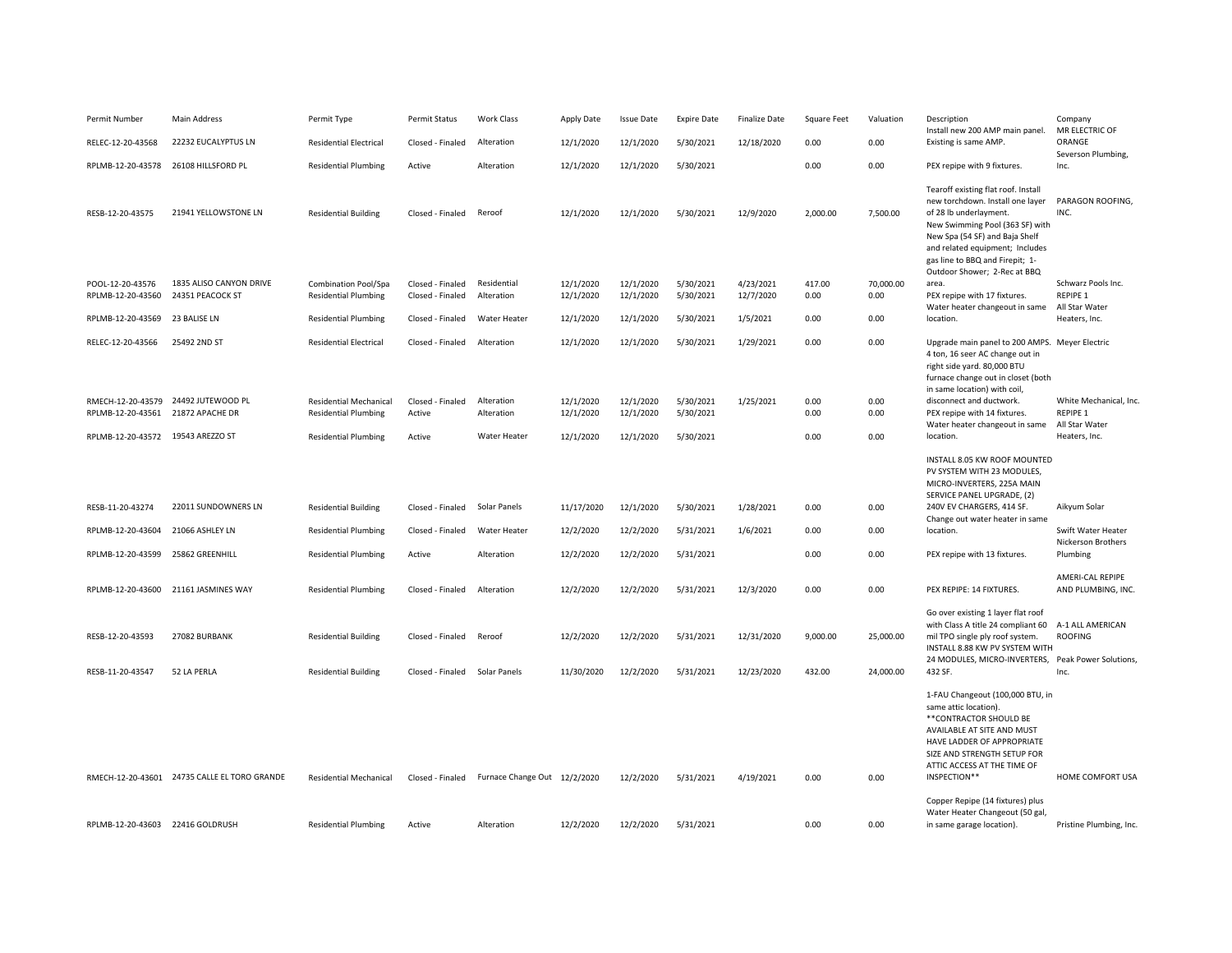| POOL-12-20-43598<br>RPLMB-12-20-43645<br>RPLMB-12-20-43650 | 26472 ELMCREST WAY<br>26144 HILLSFORD PL<br>26156 HILLSFORD PL | <b>Combination Pool/Spa</b><br><b>Residential Plumbing</b><br><b>Residential Plumbing</b> | Active<br>Active<br>Active    | Residential<br>Alteration<br>Alteration | 12/2/2020<br>12/3/2020<br>12/3/2020 | 12/2/2020<br>12/3/2020<br>12/3/2020 | 6/1/2021<br>6/1/2021<br>6/1/2021 |            | 694.00<br>0.00<br>0.00 | 69,500.00<br>0.00<br>0.00 | <b>CONSTRUCTION OF A 400 SF</b><br>STANDARD POOL AND 49 SF SPA<br>WITH EQUIPMENTS; GAS LINE TO<br>BBQ; ELECT LINE WITH 3 OUTLETS.<br>** PERMIT REVISED ON 1/7/21 TO<br>ADD NEW 3'6" HIGH SHOTCREET<br>REATINING WALL BY THE SPA.**<br>***5/6/21 - PERMIT REVISED to<br>increase the size of the pool to<br>645 SF total (spa remains the<br>same at 49 SF) and relocate the<br>pool equipment.***<br>PEX repipe with 10 fixtures.<br>PEX repipe with 10 fixtures. | <b>QUICKSHOT POOL</b><br>CONSTRUCTION<br>Severson Plumbing,<br>Inc.<br>Severson Plumbing,<br>Inc. |
|------------------------------------------------------------|----------------------------------------------------------------|-------------------------------------------------------------------------------------------|-------------------------------|-----------------------------------------|-------------------------------------|-------------------------------------|----------------------------------|------------|------------------------|---------------------------|-------------------------------------------------------------------------------------------------------------------------------------------------------------------------------------------------------------------------------------------------------------------------------------------------------------------------------------------------------------------------------------------------------------------------------------------------------------------|---------------------------------------------------------------------------------------------------|
| COMB-10-20-42931                                           | 25521 COMMERCENTRE DR                                          | <b>Commercial Building</b>                                                                | Closed - Finaled              | Tenant Improvement 10/30/2020           |                                     | 12/3/2020                           | 6/1/2021                         | 2/22/2021  | 0.00                   | 20,000.00                 | <b>EXTERIOR IMPROVEMENTS FOR</b><br>AN OFFICE BUILDING TO INCLUDE:<br>SITE MODIFICATIONS; EXTERIOR<br>HARDSCAPE; CONSTRUCTION OF<br><b>600 STEEL SHADE STRUCTURE;</b><br>INSTALLATION OF 3' HIGH WIND<br>SCREEN; INSTALLATION OF (2) 152<br>SF SAIL SHADES OVER EXISTING<br>CANOPIES; REPLACE 3 EXISTING<br>WINDOWS BY 3 NEW DOORS; 11<br><b>EXTERIOR LIGHTING FIXTURES, 5</b><br><b>EXTERIOR OUTLETS.</b>                                                        | M A NOURSE INC                                                                                    |
|                                                            |                                                                |                                                                                           |                               |                                         |                                     |                                     |                                  |            |                        |                           | Replace / Rebuild Existing<br>Fireplace - Replace fireplace box<br>and stack chimney in same<br>location; same size and height:<br>Demo existing brick chimney on<br>side of house; Build new wood-<br>framed chimney with stucco finish<br>to match house (1-hr fire-rated<br>design). Existing interior finish                                                                                                                                                  | HMI (Home<br>Maintenance &                                                                        |
| RESB-12-20-43630                                           | 22661 CHERYL WAY                                               | <b>Residential Building</b>                                                               | Closed - Finaled              | Remodel                                 | 12/3/2020                           | 12/3/2020                           | 6/1/2021                         | 1/27/2021  | 0.00                   | 20,000.00                 | (hearth & brick) to remain.                                                                                                                                                                                                                                                                                                                                                                                                                                       | Inspection), Inc.<br>California Repipe                                                            |
| RPLMB-12-20-43629                                          | 25095 OWENS LAKE CIR                                           | <b>Residential Plumbing</b>                                                               | Closed - Finaled              | Alteration                              | 12/3/2020                           | 12/3/2020                           | 6/1/2021                         | 12/14/2020 | 0.00                   | 0.00                      | PEX repipe with 13 fixtures.<br>100 A meter replacement in                                                                                                                                                                                                                                                                                                                                                                                                        | Specialist<br>MR ELECTRIC OF                                                                      |
| RELEC-12-20-43640                                          | 21018 Avenida Albercon                                         | <b>Residential Electrical</b>                                                             | Closed - Finaled              | Alteration                              | 12/3/2020                           | 12/3/2020                           | 6/1/2021                         | 12/18/2020 | 0.00                   | 0.00                      | landscape area.                                                                                                                                                                                                                                                                                                                                                                                                                                                   | ORANGE<br>Severson Plumbing,                                                                      |
| RPLMB-12-20-43651                                          | 26148 HILLSFORD PL                                             | <b>Residential Plumbing</b>                                                               | Closed - Finaled              | Alteration                              | 12/3/2020                           | 12/3/2020                           | 6/1/2021                         | 2/4/2021   | 0.00                   | 0.00                      | PEX repipe with 10 fixtures.                                                                                                                                                                                                                                                                                                                                                                                                                                      | Inc.<br>Severson Plumbing,                                                                        |
| RPLMB-12-20-43649                                          | 26142 HILLSFORD PL                                             | <b>Residential Plumbing</b>                                                               | Closed - Finaled              | Alteration                              | 12/3/2020                           | 12/3/2020                           | 6/1/2021                         | 3/8/2021   | 0.00                   | 0.00                      | PEX repipe with 10 fixtures.                                                                                                                                                                                                                                                                                                                                                                                                                                      | Inc.                                                                                              |
| RESB-11-20-43395                                           | 22605 CORAL PL                                                 | <b>Residential Building</b>                                                               | Closed - Finaled Solar Panels |                                         | 11/24/2020                          | 12/3/2020                           | 6/1/2021                         | 12/23/2020 | 385.00                 | 23,200.00                 | INSTALL 6.83 KW ROOF MOUNTED<br>PV SYSTEM WITH 21 MODULES, 1<br>INVERTER, 225A MAIN PANEL<br>UPGRADE, 385 SF.* 12/14/20<br>permit revised to change panel<br>layout, panel count unchanged*                                                                                                                                                                                                                                                                       | Barnes Solar, Inc.                                                                                |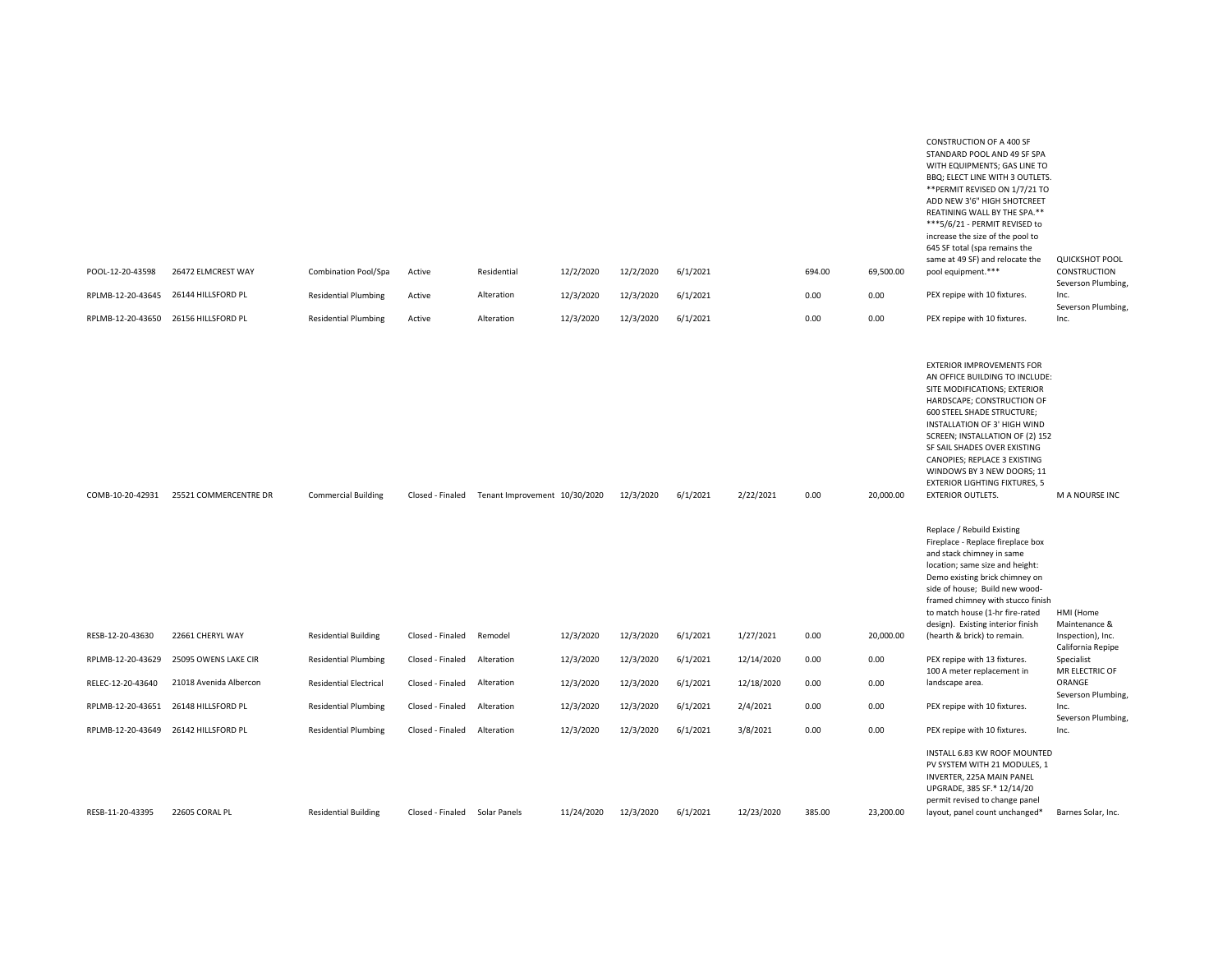| RELEC-12-20-43641                                    | 21187 Paseo Sombra                     | <b>Residential Electrical</b>                             | Closed - Finaled           | Alteration                                  | 12/3/2020  | 12/3/2020              | 6/1/2021             | 12/16/2020 | 0.00             | 0.00               | 100 A meter replacement in<br>clubhouse pool area.<br><b>INSTALLATION OF 20 SF</b>                                                                                                                                                                                                                                                                                                                                                                                                                                                                                                                                                                                                                                                                                                                                                                            | MR ELECTRIC OF<br>ORANGE                       |
|------------------------------------------------------|----------------------------------------|-----------------------------------------------------------|----------------------------|---------------------------------------------|------------|------------------------|----------------------|------------|------------------|--------------------|---------------------------------------------------------------------------------------------------------------------------------------------------------------------------------------------------------------------------------------------------------------------------------------------------------------------------------------------------------------------------------------------------------------------------------------------------------------------------------------------------------------------------------------------------------------------------------------------------------------------------------------------------------------------------------------------------------------------------------------------------------------------------------------------------------------------------------------------------------------|------------------------------------------------|
| SIGN-12-20-43623                                     | 25411 TRABUCO RD 222                   | Sign                                                      | Active                     | Wall Sign                                   | 12/3/2020  | 12/3/2020              | 6/1/2021             |            | 20.00            | 3,500.00           | ILLUMINATED WALL SIGN FOR<br>"REVIVE AESTHETICS OC".                                                                                                                                                                                                                                                                                                                                                                                                                                                                                                                                                                                                                                                                                                                                                                                                          | <b>ULTIMATE ACRYLICS</b><br>LLC                |
| RPLMB-12-20-43648                                    | 26128 HILLSFORD PL                     | <b>Residential Plumbing</b>                               | Active                     | Alteration                                  | 12/3/2020  | 12/3/2020              | 6/1/2021             |            | 0.00             | 0.00               | PEX repipe with 11 fixtures.<br>INSTALL 15.48 KW ROOF<br>MOUNTED PV SYSTEM WITH 43<br>MODULES, 1 INVERTER, 18 KWH<br>ENERGY STORAGE SYSTEM WITH 1<br>BATTERY, 100A BACK UP LOAD                                                                                                                                                                                                                                                                                                                                                                                                                                                                                                                                                                                                                                                                               | Severson Plumbing,<br>Inc.                     |
| RESB-11-20-43533                                     | 25645 ASHBY WAY                        | <b>Residential Building</b>                               | Closed - Finaled           | Solar Panels                                | 11/30/2020 | 12/3/2020              | 6/1/2021             | 12/22/2020 | 800.00           | 60,000.00          | PANEL, 800 SF.                                                                                                                                                                                                                                                                                                                                                                                                                                                                                                                                                                                                                                                                                                                                                                                                                                                | NEW DAY SOLAR<br>California Repipe             |
| RPLMB-12-20-43631                                    | 21592 RUSHFORD DR                      | <b>Residential Plumbing</b>                               | Active                     | Alteration                                  | 12/3/2020  | 12/3/2020              | 6/1/2021             |            | 0.00             | 0.00               | PEX repipe with 7 fixtures.<br>INSTALL 6.62 KW PV SYSTEM WITH<br>21 MODULES, MICRO-INVERTERS, Sunrun Installation                                                                                                                                                                                                                                                                                                                                                                                                                                                                                                                                                                                                                                                                                                                                             | Specialist                                     |
| RESB-12-20-43557                                     | 21522 VIA DEL ANGEL                    | <b>Residential Building</b>                               | Active                     | Solar Panels                                | 11/30/2020 | 12/3/2020              | 6/1/2021             |            | 378.00           | 21,000.00          | 378 SF.<br>INSTALL 4.225 KW ROOF<br>MOUNTED PV SYSTEM WITH 13<br>MODULES, 1 INVERTER, 245 SF.<br>INCLUDES STRUCTURAL UPGRADE<br>TO ROOF SYSTEM TO<br>ACCOMMODATE SOLAR                                                                                                                                                                                                                                                                                                                                                                                                                                                                                                                                                                                                                                                                                        | Services, Inc.                                 |
| RESB-12-20-43622                                     | 23161 VISTA WAY                        | <b>Residential Building</b>                               | Active                     | Solar Panels                                | 12/3/2020  | 12/3/2020              | 6/1/2021             |            | 245.00           | 9,295.00           | INSTALLATION.<br>Change out 1 air handling unit in                                                                                                                                                                                                                                                                                                                                                                                                                                                                                                                                                                                                                                                                                                                                                                                                            | <b>VIVINT SOLAR</b><br><b>CALIFORNIA GREEN</b> |
|                                                      | RMECH-12-20-43618 28411 MILLWOOD RD    | <b>Residential Mechanical</b>                             | Closed - Finaled           | Alteration                                  | 12/3/2020  | 12/3/2020              | 6/1/2021             | 2/18/2021  | 0.00             | 0.00               | side yard. Replace coil.                                                                                                                                                                                                                                                                                                                                                                                                                                                                                                                                                                                                                                                                                                                                                                                                                                      | <b>BREEZE INC</b>                              |
| RPLMB-12-20-43633 26155 SALLY DR<br>COMB-12-19-37458 | 22921 RIDGE ROUTE DR                   | <b>Residential Plumbing</b><br><b>Commercial Building</b> | Closed - Finaled<br>Active | Alteration<br>Tenant Improvement 12/23/2019 | 12/3/2020  | 12/3/2020<br>12/3/2020 | 6/1/2021<br>6/1/2021 | 12/14/2020 | 0.00<br>1,815.00 | 0.00<br>750,000.00 | PEX REPIPE: 14 FIXTURES.<br>EXTERIOR IMPROVEMENTS FOR<br>"LAKE FOREST BEACH & TENNIS<br>CLUB" TO INCLUDE: PARKING<br>IMPROVEMENTS (ACC ROUTE,<br>ACC RAMP, ACC STALLS AND<br>SIGNS, EV CHARGERS);<br>CLUBHOUSE SITE IMPROV. TO<br>INCLUDE ACC RAMPS, STEPS,<br>RAILING; INSTALL 1250 SF OPEN<br>LATTICE WOODEN SHADE<br>STRUCTURE BESIDE SPA; NEW BBQ<br>WITH SITTING STATION AND FIRE<br>PIT, NEW INGROUND SPA WITH<br>EQUIP; NEW 3'10" MAX HEIGHT<br>RETAINING WALL 120' L.F; 1,593<br>SF INT. T/I FOR CLUBHOUSE TO<br>INCLUDE 1'ST AND 2'D FLOORS<br>REMODEL JOB, NEW ELEVATOR TO<br>SERVICE 3 LEVELS, REMODEL EXIS.<br>RESTROOMS; REMOVE EXISTING<br>SPA; 222 SF ADDITION FOR THE<br>NEW SHOWER AREA AND<br>STORAGE ROOM; 11 REC, 45<br>LIGHTS, 18 SW, 2 AC UNITS, 1 SUB<br>PANEL, 1 F. SINK, 8 SINKS, 6<br>TOILETS, 4 TRAPS, 3 URINALS, 3<br>VENT. FANS. | PACIFIC COAST<br>COPPER REPIPE, INC.<br>24 HRC |
|                                                      | RPLMB-12-20-43634 19506 MISTY RIDGE LN | <b>Residential Plumbing</b>                               | Closed - Finaled           | Alteration                                  | 12/3/2020  | 12/3/2020              | 6/1/2021             | 12/15/2020 | 0.00             | 0.00               | PEX repipe with 15 fixtures.                                                                                                                                                                                                                                                                                                                                                                                                                                                                                                                                                                                                                                                                                                                                                                                                                                  | ULTIMATE BUILDERS,<br>INC. (REPIPE 1)          |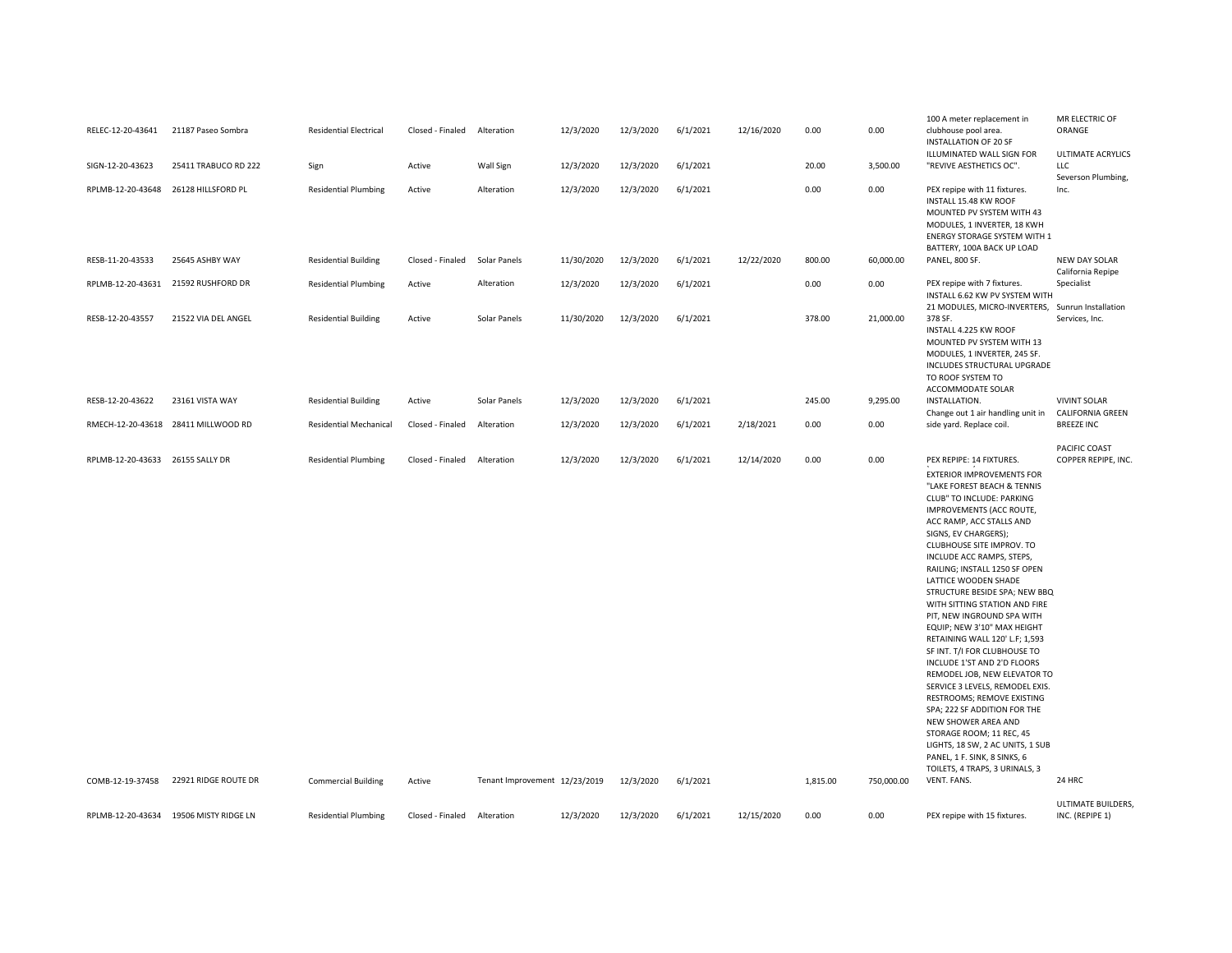| SOLAR PANELS.<br><b>VIVINT SOLAR</b><br>INSTALL 7.15 KW ROOF MOUNTED<br>PV SYSTEM WITH 22 MODULES, 1                                                                                                                                                                                                                                                                                                               |
|--------------------------------------------------------------------------------------------------------------------------------------------------------------------------------------------------------------------------------------------------------------------------------------------------------------------------------------------------------------------------------------------------------------------|
|                                                                                                                                                                                                                                                                                                                                                                                                                    |
| INVERTER, 416 SF. INCLUDES<br>STRUCTURAL UPGRADE TO ROOF<br>SYSTEM TO ACCOMMODATE                                                                                                                                                                                                                                                                                                                                  |
| SOLAR PANELS.<br><b>VIVINT SOLAR</b><br>Change out (1) furnace in garage.                                                                                                                                                                                                                                                                                                                                          |
| (original location) 80,000 BTU. No DYNAMIC AIR<br>SERVICES, INC.<br>ductwork.                                                                                                                                                                                                                                                                                                                                      |
| Tear off existing roof to sheathing.<br>Change damaged sheathing if<br>necessary. Install Carlisle 60 mil<br>TPO roof system. ESR - 1463.<br>Install 1 layer of 1/4 dense deck,<br>mechanically attach 60 mil TPO<br>membrane. Install new flashings,<br>edge metal, coping. Repair any                                                                                                                            |
| broken roof tiles.<br>Circle City Roofing                                                                                                                                                                                                                                                                                                                                                                          |
| INSTALL 5.10 KW ROOF MOUNTED<br><b>BAKER ELECTRIC</b><br>PV SYSTEM WITH 15 MODULES,<br>MICRO-INVERTERS, 276 SF.<br><b>HOME ENERGY</b><br>Remove and replace 40 gal water<br>heater in same location in                                                                                                                                                                                                             |
| downstairs closet.<br><b>Rescue Rooter</b><br>Install new water softener in<br>West Coast Water                                                                                                                                                                                                                                                                                                                    |
| Filtration, Inc.<br>garage.<br>INSTALL 8.17 KW ROOF MOUNTED<br>PV SYSTEM WITH 19 MODULES, 1                                                                                                                                                                                                                                                                                                                        |
| INVERTER, 442 SF.<br>VASCO SOLAR                                                                                                                                                                                                                                                                                                                                                                                   |
| "Freedom Village" Tile Reroof<br>(PHASE 1 Section): Remove the<br>existing concrete tile and<br>underlayment; Repair all rotten<br>wood sheathing, as needed;<br>Install one (1) layer of SA Titanium<br>PSU 30 modified underlayment;<br>Install Eagle Bel Air low profile<br>(#4645) concrete roof tiles (9.7<br>psf; IAPMO ER #1900).<br>LANG ROOFING, INC.<br><b>BERT SMIT</b><br>Upgrade main panel to 200 A. |
|                                                                                                                                                                                                                                                                                                                                                                                                                    |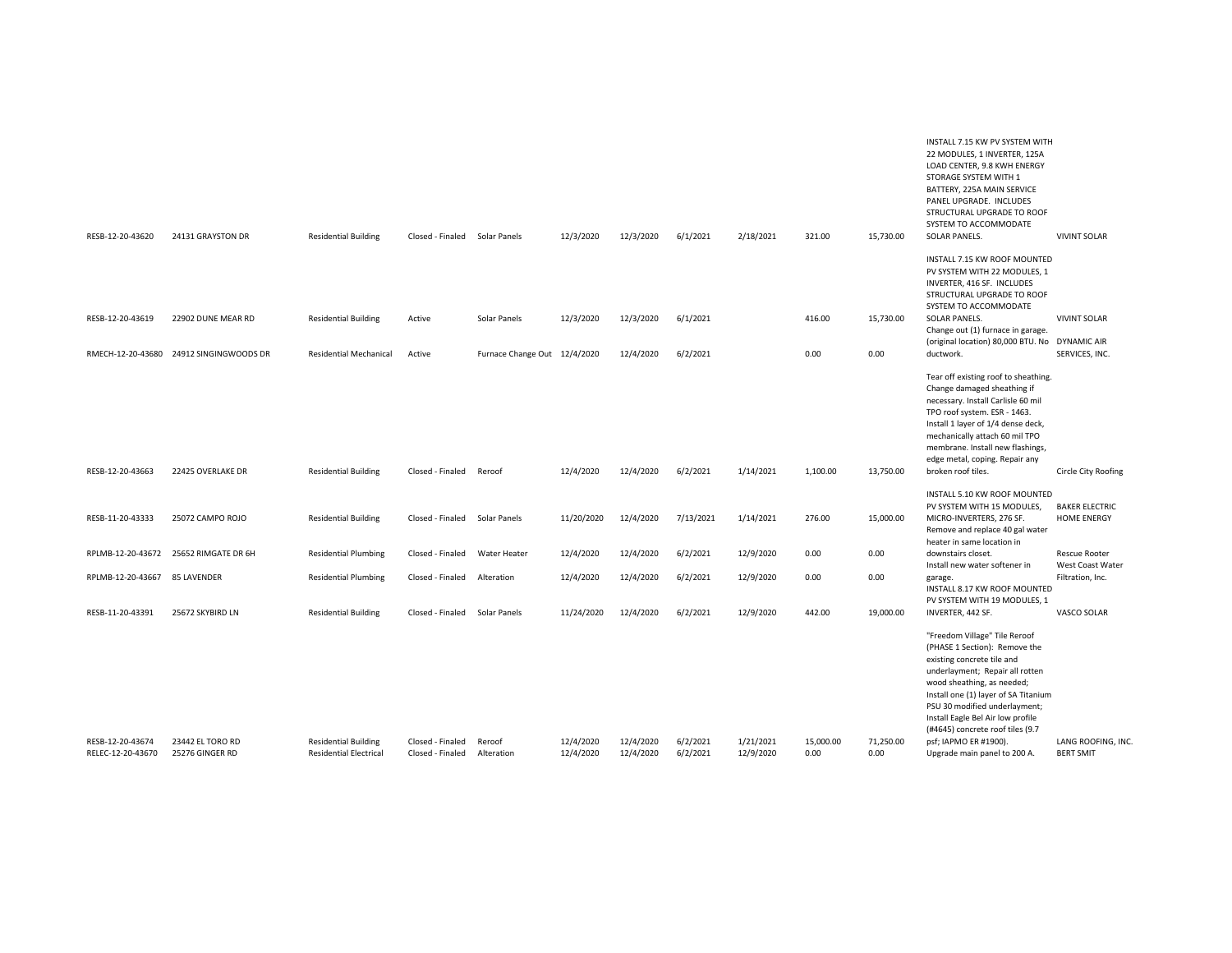| RESB-12-20-43678                      | 26302, 26304, 26306, 26312, 26316<br>LOCH GLEN  | <b>Residential Building</b>   | Closed - Finaled              | Reroof          | 12/4/2020 | 12/7/2020 | 6/5/2021 | 3/3/2021   | 5,400.00 | 17,550.00    | REROOF 5-UNIT BLDG: Tear-off<br>existing roofing material; Replace<br>plywood deck, as needed; Install<br>leak barrier; Install GAF Tiger Paw<br>underlayment; Install GAF<br>Timberline HD RS shingles with<br>flashing components; Ridge<br>venting with Ridglass. | <b>FONTAINE</b><br>WEATHERPROOFING.<br>INC. |
|---------------------------------------|-------------------------------------------------|-------------------------------|-------------------------------|-----------------|-----------|-----------|----------|------------|----------|--------------|----------------------------------------------------------------------------------------------------------------------------------------------------------------------------------------------------------------------------------------------------------------------|---------------------------------------------|
|                                       | 21181, 21183, 21185, 21191, 21195               |                               |                               |                 |           |           |          |            |          |              | REROOF 5-UNIT BLDG: Tear-off<br>existing roofing material; Replace<br>plywood deck, as needed; Install<br>leak barrier; Install GAF Tiger Paw<br>underlayment; Install GAF<br>Timberline HD RS shingles with<br>flashing components; Ridge                           | <b>FONTAINE</b><br>WEATHERPROOFING,         |
| RESB-12-20-43677                      | DEERPATH                                        | <b>Residential Building</b>   | Closed - Finaled              | Reroof          | 12/4/2020 | 12/7/2020 | 6/5/2021 | 3/3/2021   | 5,400.00 | 17,550.00    | venting with Ridglass.<br>Change out (1) 2.5 ton, 14 SEER AC<br>unit in backyard. Change out air<br>handler 60,000 BTU in attic. No                                                                                                                                  | INC.<br>Dynamic Air Services,               |
| RMECH-12-20-43755 21 CHAUMONT CIR     |                                                 | <b>Residential Mechanical</b> | Closed - Finaled              | Alteration      | 12/7/2020 | 12/7/2020 | 6/7/2021 | 6/9/2021   | 0.00     | 0.00<br>0.00 | ductwork.                                                                                                                                                                                                                                                            | Inc.                                        |
| RPLMB-12-20-43777 1573 VIEJO RIDGE DR |                                                 | <b>Residential Plumbing</b>   | Closed - Finaled              | Alteration      | 12/7/2020 | 12/7/2020 | 6/7/2021 | 5/21/2021  | 0.00     |              | NEW GAL LINE TO FIREPIT.                                                                                                                                                                                                                                             | S&S Dynasty, Inc.                           |
| RELEC-12-20-43756                     | 22851 WILLARD AV                                | <b>Residential Electrical</b> | Active                        | Alteration      | 12/7/2020 | 12/7/2020 | 6/5/2021 |            | 0.00     | 0.00         | Upgrade main panel to 200 A and<br>install new 100 A subpanel.<br>INSTALL 5.525 ROOF MOUNTED<br>PV SYSTEM WITH 17 MODULES, 1                                                                                                                                         | Armes Electric                              |
| RESB-12-20-43754                      | 22436 GOLDRUSH                                  | <b>Residential Building</b>   | Active                        | Solar Panels    | 12/7/2020 | 12/7/2020 | 6/5/2021 |            | 313.00   | 12,155.00    | INVERTER, 313 SF.<br>CHANGE OUT 30 GAL WATER<br>HEATER IN 2'D FL ACCESS CLOSET                                                                                                                                                                                       | <b>VIVINT SOLAR</b>                         |
| CPLMB-12-20-43745                     | 26000 TOWNE CENTRE DR                           | <b>Commercial Plumbing</b>    | Closed - Finaled              | Water Heater    | 12/7/2020 | 12/7/2020 | 6/5/2021 | 12/21/2020 | 0.00     | 0.00         | (SAME LOCATION) WITH<br><b>EXPANSION TANK.</b><br>INSTALL 10.35 KW ROOF<br>MOUNTED PV SYSTEM WITH 30                                                                                                                                                                 | SPLASH PLUMBING                             |
| RESB-12-20-43664                      | 25032 PASEO ARBOLEDA                            | <b>Residential Building</b>   | Closed - Finaled Solar Panels |                 | 12/4/2020 | 12/7/2020 | 6/5/2021 | 1/28/2021  | 540.00   | 33,730.00    | MODULES, MICRO-INVERTERS,<br>540 SF.                                                                                                                                                                                                                                 | <b>TLP Electric</b><br>Integrations, Inc.   |
| RESB-12-20-43558                      | 26485 SILVER SPRING                             | <b>Residential Building</b>   | Closed - Finaled              | Solar Panels    | 12/1/2020 | 12/7/2020 | 6/5/2021 | 3/23/2021  | 204.00   | 15,200.00    | INSTALL 4.2 KW ROOF MOUNTED<br>PV SYSTEM WITH 10 MODULES,<br>MICRO-INVERTERS, 204 SF.                                                                                                                                                                                | SUNPOWER<br>CORPORATION<br>SYSTEMS          |
| RESB-12-20-43676                      | 21122, 21132, 21136, 21142, 21146<br>CASTLEVIEW | <b>Residential Building</b>   | Closed - Finaled              | Reroof          | 12/4/2020 | 12/7/2020 | 6/5/2021 | 3/3/2021   | 7,400.00 | 24,050.00    | REROOF 5-UNIT BLDG: Tear-off<br>existing roofing material; Replace<br>plywood deck, as needed; Install<br>leak barrier; Install GAF Tiger Paw<br>underlayment; Install GAF<br>Timberline HD RS shingles with<br>flashing components; Ridge<br>venting with Ridglass. | <b>FONTAINE</b><br>WEATHERPROOFING,<br>INC. |
|                                       |                                                 |                               |                               |                 |           |           |          |            |          |              | Changeout 4 ton 14 SEER AC unit<br>in same location, left side yard.<br>Changeout 80,000 BTU furnace in 1ST CHOICE HEATING                                                                                                                                           |                                             |
| RMECH-12-20-43757 25472 SAWMILL LN    |                                                 | <b>Residential Mechanical</b> | Closed - Finaled              | Alteration      | 12/7/2020 | 12/7/2020 | 6/5/2021 | 2/16/2021  | 0.00     | 0.00         | same location in attic. Coil<br>ductwork and disconnect included. INC<br>4 ton 14 SEER AC changeout in<br>original location in side yard.                                                                                                                            | & AIR CONDITIONING                          |
| RMECH-12-20-43738 15 JAMESON          |                                                 | <b>Residential Mechanical</b> | Active                        | Air Conditioner | 12/7/2020 | 12/7/2020 | 6/5/2021 |            | 0.00     | 0.00         | Replace coil.                                                                                                                                                                                                                                                        | ABSOLUTE AIRFLOW<br>REPIPE 1                |
| RPLMB-12-20-43739 25441 NAVAJO DR     |                                                 | <b>Residential Plumbing</b>   | Closed - Finaled              | Alteration      | 12/7/2020 | 12/7/2020 | 6/7/2021 | 5/28/2021  | 0.00     | 0.00         | PEX REPIPE: 14 FIXTURES.                                                                                                                                                                                                                                             |                                             |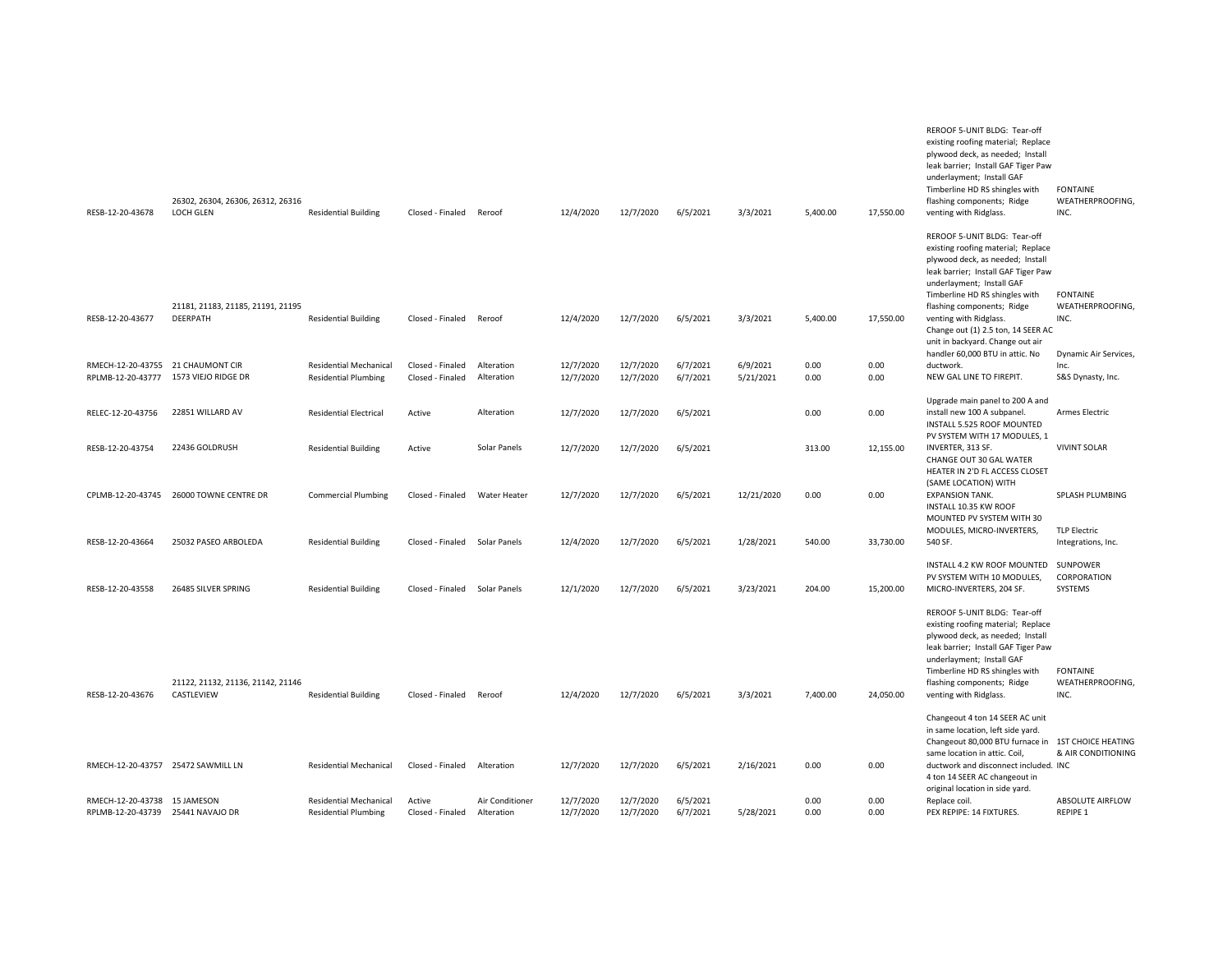|                                   | RMECH-12-20-43774 24981 OWENS LAKE CIR                   | <b>Residential Mechanical</b> | Active           | Alteration                   | 12/7/2020  | 12/7/2020 | 6/5/2021 |            | 0.00     | 0.00         | Changeout 5 Ton AC in backyard.<br>Change out 100k BTU furnace in<br>closet. Coil and disconnect.                                                                                                                                                                                                                                                                       | WHITE MECHANICAL,<br>INC.<br><b>GREAT PARK</b>    |
|-----------------------------------|----------------------------------------------------------|-------------------------------|------------------|------------------------------|------------|-----------|----------|------------|----------|--------------|-------------------------------------------------------------------------------------------------------------------------------------------------------------------------------------------------------------------------------------------------------------------------------------------------------------------------------------------------------------------------|---------------------------------------------------|
|                                   | RPLMB-12-20-43762 26422 MARSHFIELD LN                    | <b>Residential Plumbing</b>   | Closed - Finaled | Alteration                   | 12/7/2020  | 12/7/2020 | 6/5/2021 | 12/16/2020 | 0.00     | 0.00         | PEX repipe with 13 fixtures.                                                                                                                                                                                                                                                                                                                                            | PLUMBING<br><b>GREAT PARK</b>                     |
| RPLMB-12-20-43763                 | 26351 MOUNTAIN GROVE CIR                                 | <b>Residential Plumbing</b>   | Active           | Alteration                   | 12/7/2020  | 12/7/2020 | 6/5/2021 |            | 0.00     | 0.00         | PEX repipe with 13 fixtures.<br>Change out 40,000 BTU furnance                                                                                                                                                                                                                                                                                                          | PLUMBING                                          |
| RMECH-12-20-43736 24035 ELROND LN |                                                          | <b>Residential Mechanical</b> | Active           | Furnace Change Out 12/7/2020 |            | 12/7/2020 | 6/5/2021 |            | 0.00     | 0.00         | in garage.<br>Change out 40 K BTU furnace only. WHITE MECHANICAL,                                                                                                                                                                                                                                                                                                       | <b>Ambient Heating</b>                            |
| RMECH-12-20-43775                 | 24242 SWIFTRIVER CT                                      | <b>Residential Mechanical</b> | Closed - Finaled | Furnace Change Out 12/7/2020 |            | 12/7/2020 | 6/5/2021 | 12/17/2020 | 0.00     | 0.00         | Located in attic.                                                                                                                                                                                                                                                                                                                                                       | INC.<br><b>GREAT PARK</b>                         |
|                                   | RPLMB-12-20-43764 22206 SUMMIT HILL DR                   | <b>Residential Plumbing</b>   | Closed - Finaled | Alteration                   | 12/7/2020  | 12/7/2020 | 6/5/2021 | 12/16/2020 | 0.00     | 0.00         | PEX repipe with 13 fixtures.                                                                                                                                                                                                                                                                                                                                            | PLUMBING                                          |
| RESB-12-20-43748                  | 24701 PENFIELD ST                                        | <b>Residential Building</b>   | Closed - Finaled | Solar Panels                 | 12/7/2020  | 12/7/2020 | 6/7/2021 | 5/26/2021  | 477.00   | 18,590.00    | INSTALL 8.45 KW ROOF MOUNTED<br>PV SYSTEM WITH 26 MODULES. 1<br>INVERTER, 477 SF. *INCLUDES<br>STRUCTURAL UPGRADES TO<br>ACCOMMODATE PV<br>INSTALLATION.*                                                                                                                                                                                                               | <b>VIVINT SOLAR</b>                               |
|                                   |                                                          |                               |                  |                              |            |           |          |            |          |              | (ROLL PLANS) Interior T.I. (1,310<br>SF) for "Red Wing Shoes" - Interior<br>demolition, new walls, new doors,<br>new finishes, update restroom,<br>new fixed and mobile shelving (10'<br>H max); 1-Sink 1-Toilet 1-Water<br>Heater; 22-Rec 80-Lights 6-<br>Switches 2-Fixed Appl. (1-WH, 1-<br>Fan); 1-Air Handling Unit 1-Mech<br>Alt. (Ductwork, 2 air in/outlets) 1- |                                                   |
| COMB-10-20-42567                  | 23600 EL TORO RD #P1-C                                   | <b>Commercial Building</b>    | Closed - Finaled | Tenant Improvement 10/9/2020 |            | 12/8/2020 | 6/6/2021 | 2/3/2021   | 1,310.00 | 60,000.00    | Vent Fan 1-Vent System.                                                                                                                                                                                                                                                                                                                                                 | <b>Carmell Construction</b><br>Ameri-Cal Repipe & |
| RPLMB-12-20-43814                 | 19471 DORADO DR                                          | <b>Residential Plumbing</b>   | Closed - Finaled | Alteration                   | 12/8/2020  | 12/8/2020 | 6/6/2021 | 2/25/2021  | 0.00     | 0.00         | PEX repipe with 16 fixtures.                                                                                                                                                                                                                                                                                                                                            | Plumbing, Inc.                                    |
| ENCRH-12-20-43820                 | 21505 Via Invierno                                       | Encroachment                  | Closed - Finaled | Construction                 | 12/8/2020  | 12/8/2020 | 3/8/2021 | 3/15/2021  | 0.00     | 0.00         | <b>Tree Removal Trimming</b>                                                                                                                                                                                                                                                                                                                                            | Freddy's Tree Service<br>Ameri-Cal Repipe &       |
|                                   | RPLMB-12-20-43802 21175 JASMINES WAY                     | <b>Residential Plumbing</b>   | Closed - Finaled | Alteration                   | 12/8/2020  | 12/8/2020 | 6/6/2021 | 1/6/2021   | 0.00     | 0.00         | PEX repipe with 13 fixtures.                                                                                                                                                                                                                                                                                                                                            | Plumbing, Inc.                                    |
|                                   |                                                          |                               |                  |                              |            |           |          |            |          |              | Tear-off existing roofing and<br>repair any damaged wood, as<br>necessary; Install radiant barrier<br>plywood sheathing; Install<br>Diamond Deck synthetic<br>underlayment; Install Certainteed<br>Landmark Pro Solaris shingles<br>(Color Moire Black) on sloped roof<br>(2,350 SF); Install TPO roofing<br>system on flat roof (852 SF);                              | <b>Certified Roofing</b>                          |
| RESB-12-20-43804                  | 24352 LAKESHORE LN                                       | <b>Residential Building</b>   | Closed - Finaled | Reroof                       | 12/8/2020  | 12/8/2020 | 6/6/2021 | 1/5/2021   | 3,202.00 | 18,000.00    | Repair fascia, as necessary.<br>INSTALLATION OF 14.7 SF<br>ILLUMINATED WALL SIGN FOR                                                                                                                                                                                                                                                                                    | Specialists<br>ALL KINDS OF SIGNS,                |
| SIGN-11-20-43105                  | 26242 DIMENSION DR 240                                   | Sign                          | Active           | Wall Sign                    | 11/9/2020  | 12/8/2020 | 6/6/2021 |            | 14.70    | 0.00         | "FARMERS INSURANCE".<br>TR #18142 "The Meadows'                                                                                                                                                                                                                                                                                                                         | INC.                                              |
| RESB-11-20-43400                  | TR #18142 - STORM TRAP<br>STRUCTURAL (Nakase Ranch Site) | <b>Residential Building</b>   | Closed - Finaled | New                          | 11/24/2020 | 12/8/2020 | 6/7/2021 | 5/12/2021  | 0.00     | 2,900,000.00 | (Nakase Ranch Site): Storm Trap<br>Structural Calculation.                                                                                                                                                                                                                                                                                                              | TOLL BROTHERS, INC.                               |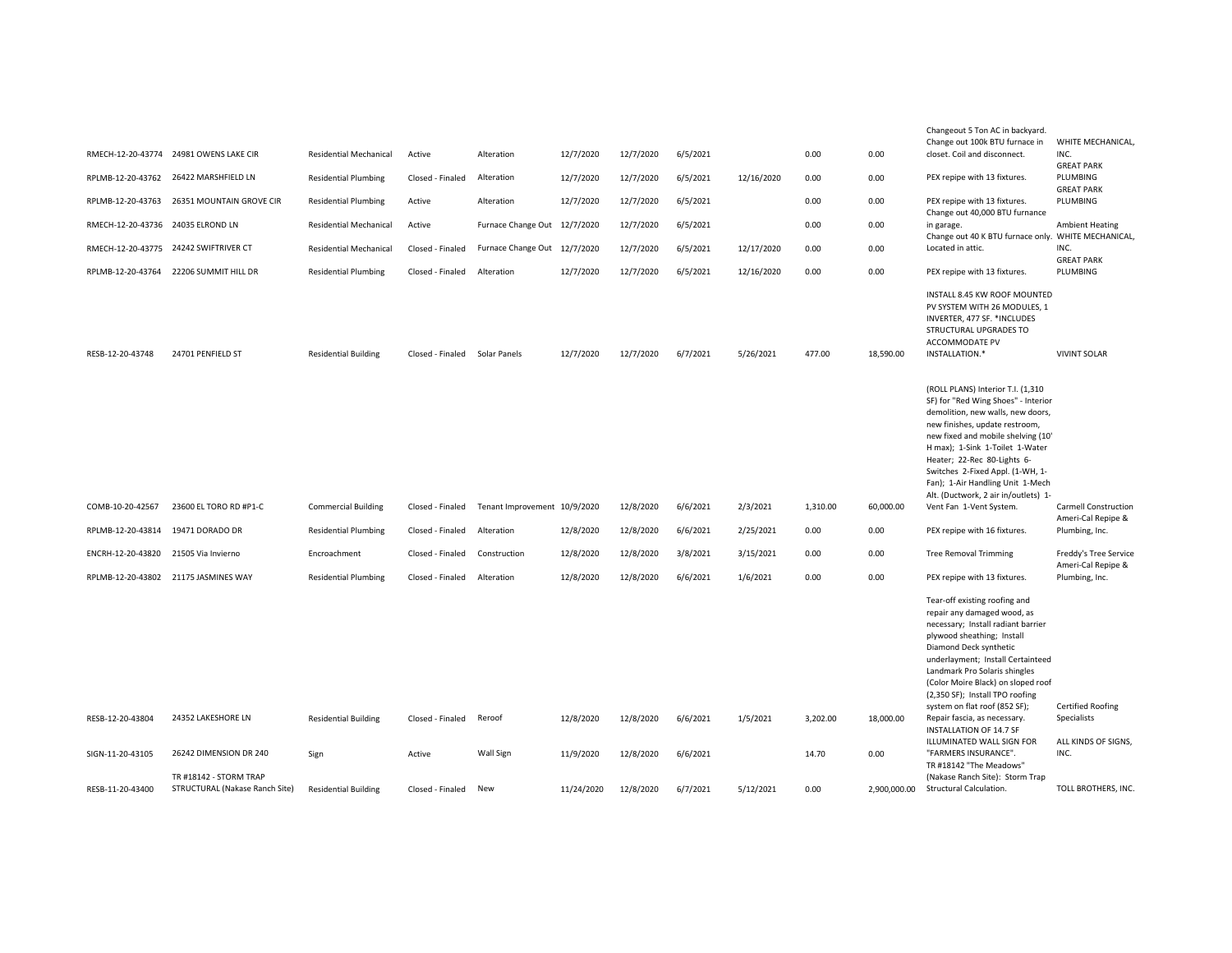| RESB-11-20-43245                | 122,124,126,128,130,132 DENALI<br>BLDG <sub>8</sub> | <b>Residential Building</b>   | Active           | New                               | 11/16/2020 | 12/8/2020 | 9/22/2021 |            | 9,564.00 | 1,237,000.00 | A New 3-Story 6-Plex MFD<br>Building - "Arieta @ Serrano<br>Summit". 9,564 SF / Garage 2,996<br>SF / Utility 39 SF / Deck 542 SF /<br>Building #8.<br>Tear-off existing roofing and<br>repair any damaged wood, as<br>necessary; Install Deck Defense<br>high performance synthetic<br>underlayment; Install<br>TruDefinition Duration cool | <b>LENNAR HOMES OF</b><br>CALIFORNIA, INC. |
|---------------------------------|-----------------------------------------------------|-------------------------------|------------------|-----------------------------------|------------|-----------|-----------|------------|----------|--------------|---------------------------------------------------------------------------------------------------------------------------------------------------------------------------------------------------------------------------------------------------------------------------------------------------------------------------------------------|--------------------------------------------|
| RESB-12-20-43805                | 24422 BLACKFOOT DR                                  | <b>Residential Building</b>   | Closed - Finaled | Reroof                            | 12/8/2020  | 12/8/2020 | 6/6/2021  | 1/7/2021   | 3,034.00 | 11,000.00    | shingles (3,034 SF); Repair fascia, Certified Roofing<br>as necessary.                                                                                                                                                                                                                                                                      | Specialists                                |
|                                 |                                                     |                               |                  |                                   |            |           |           |            |          |              | CONSTRUCTION OF 730 SF OPEN<br>LATTICE ALUMAWOOD ATTACHED<br>PATIO COVER; CONSTRUCTION OF<br>200 SF COMBO SOLID ROOF AND<br>OPEN LATTICE FREE STANDING                                                                                                                                                                                      |                                            |
| RESB-12-20-43626                | 22626 MANALASTAS DR                                 | <b>Residential Building</b>   | Closed - Finaled | Patio Cover (Over 200<br>sq. ft.) | 12/3/2020  | 12/8/2020 | 6/6/2021  | 1/15/2021  | 930.00   | 930.00       | ALUMAWOOD PATIO COVER; 2<br>CEILING FANS.                                                                                                                                                                                                                                                                                                   | ALL PRO<br>REMODELING                      |
|                                 |                                                     |                               |                  |                                   |            |           |           |            |          |              | Tearoff concrete "s" tile 9.7 psf.<br>Reuse sheathing. Install 2 layers of<br>G40 felt and install Eagle Concrete                                                                                                                                                                                                                           |                                            |
| RESB-12-20-43818                | 21072 PASEO VERDURA                                 | <b>Residential Building</b>   | Closed - Finaled | Reroof                            | 12/8/2020  | 12/8/2020 | 6/6/2021  | 2/12/2021  | 1,600.00 | 9,700.00     | "s" tile 9.0 psf. IAPMO ER 1900.                                                                                                                                                                                                                                                                                                            | Hoyt Roofs Inc<br>Ameri-Cal Repipe &       |
| RPLMB-12-20-43801               | 21173 JASMINES WAY                                  | <b>Residential Plumbing</b>   | Closed - Finaled | Alteration                        | 12/8/2020  | 12/8/2020 | 6/6/2021  | 12/15/2020 | 0.00     | 0.00         | PEX repipe with 13 fixtures.                                                                                                                                                                                                                                                                                                                | Plumbing, Inc.                             |
|                                 |                                                     |                               |                  |                                   |            |           |           |            |          |              | T/O EXISTING 2500 ROOF;<br>SHEATHING REPAIR AS NEEDED;<br>INSTALL 1 LAYER OF 330<br>SYNTHETIC UNDERLAYMENT;                                                                                                                                                                                                                                 | PREMIUM ROOFING                            |
| RESB-12-20-43796                | 24142 FORTUNE DR                                    | <b>Residential Building</b>   | Closed - Finaled | Reroof                            | 12/8/2020  | 12/8/2020 | 6/6/2021  | 1/13/2021  | 2,500.00 | 10,500.00    | INSTALL NEW ASPHALT SHINGLES. SYSTEMS<br>Change out (1) 2 ton 14 SEER AC in<br>backyard. Change out 60,000 BTU Dynamic Air Services,                                                                                                                                                                                                        |                                            |
| RMECH-12-20-43807               | 20905 SERRANO CREEK RD                              | <b>Residential Mechanical</b> | Active           | Alteration                        | 12/8/2020  | 12/8/2020 | 6/6/2021  |            | 0.00     | 0.00         | air handler in attic.                                                                                                                                                                                                                                                                                                                       | Inc.                                       |
| RPLMB-12-20-43800               | 21163 JASMINES WAY                                  | <b>Residential Plumbing</b>   | Closed - Finaled | Alteration                        | 12/8/2020  | 12/8/2020 | 6/6/2021  | 12/16/2020 | 0.00     | 0.00         | PEX repipe with 13 fixtures.<br>New Swimming Pool (500 SF) &                                                                                                                                                                                                                                                                                | Ameri-Cal Repipe &<br>Plumbing, Inc.       |
|                                 |                                                     |                               |                  |                                   |            |           |           |            |          |              | Spa (60 SF) with related<br>equipment; Gas Line and                                                                                                                                                                                                                                                                                         | SHORELINE<br>CONSTRUCTION                  |
| POOL-12-20-43830                | 14 RODEO                                            | <b>Combination Pool/Spa</b>   | Active           | Residential                       | 12/9/2020  | 12/9/2020 | 6/7/2021  |            | 560.00   | 37,000.00    | Electrical to BBQ.                                                                                                                                                                                                                                                                                                                          | POOLS & SPAS                               |
|                                 |                                                     |                               |                  |                                   |            |           |           |            |          |              | Changeout 60,000 BTU FAU in<br>same location, attic. Changeout 3 1ST CHOICE                                                                                                                                                                                                                                                                 |                                            |
| RMECH-12-20-43831 119 RUE MONET |                                                     | <b>Residential Mechanical</b> | Closed - Finaled | Alteration                        | 12/9/2020  | 12/9/2020 | 6/7/2021  | 1/6/2021   | 0.00     | 0.00         | ton AC in same location, backyard. HEATHING & AIR<br>Coil and ductwork included<br>INSTALL 3.84 KW ROOF MOUNTED                                                                                                                                                                                                                             | CONDITIONING, INC.                         |
| RESB-11-20-43412                | 5367 HERITAGE OAK DR                                | <b>Residential Building</b>   | Active           | Solar Panels                      | 11/24/2020 | 12/9/2020 | 6/7/2021  |            | 215.00   | 8,448.00     | PV SYSTEM WITH 12 MODULES, 1<br>INVERTER, 215 SF.<br>INSTALL 3.84 KW ROOF MOUNTED                                                                                                                                                                                                                                                           | <b>VIVINT SOLAR</b>                        |
| RESB-11-20-43410                | 5417 HERITAGE OAK DR                                | <b>Residential Building</b>   | Active           | Solar Panels                      | 11/24/2020 | 12/9/2020 | 6/7/2021  |            | 215.00   | 8,448.00     | PV SYSTEM WITH 12 MODULES, 1<br>INVERTER, 215 SF.                                                                                                                                                                                                                                                                                           | <b>VIVINT SOLAR</b>                        |
|                                 |                                                     |                               |                  |                                   |            |           |           |            |          |              | RUN A NEW ELECT. LINE FROM<br>THE METER TO FUTURE SHED<br>WITH 3 REC, UP TO 5 LIGHTS, 2                                                                                                                                                                                                                                                     |                                            |
| RELEC-12-20-43827               | 22471 SILVER SPUR                                   | <b>Residential Electrical</b> | Closed - Finaled | Remodel                           | 12/9/2020  | 12/9/2020 | 6/7/2021  | 2/4/2021   | 0.00     | 0.00         | SW; NEW 30/50 AMP SUB PANEL. OWNER-BUILDER                                                                                                                                                                                                                                                                                                  |                                            |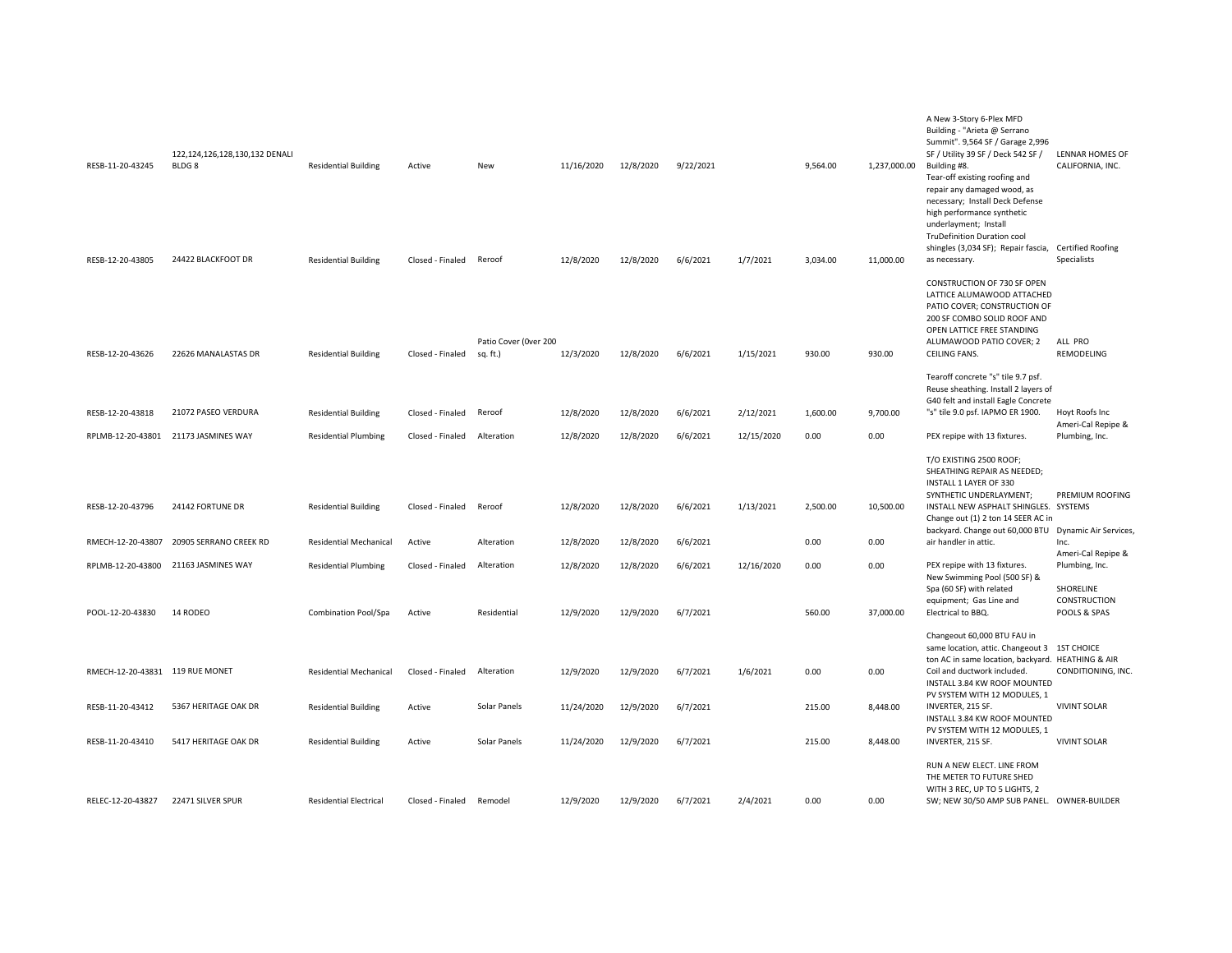|                   |                         |                               |                  |                 |            |            |          |            |          |           | Remove and replace 40 gallon gas                       |                           |
|-------------------|-------------------------|-------------------------------|------------------|-----------------|------------|------------|----------|------------|----------|-----------|--------------------------------------------------------|---------------------------|
| RPLMB-12-20-43833 | 21482 FIREWOOD          | <b>Residential Plumbing</b>   | Active           | Water Heater    | 12/9/2020  | 12/9/2020  | 6/7/2021 |            | 0.00     | 0.00      | water heater in same location.                         | Water Heaters Only        |
|                   |                         |                               |                  |                 |            |            |          |            |          |           | INSTALL A 1,296 SF OPEN                                |                           |
|                   |                         |                               |                  |                 |            |            |          |            |          |           | <b>CARPORT OVER 7 EXISTING</b>                         |                           |
|                   |                         |                               |                  |                 |            |            |          |            |          |           | PARKING STALLS (ADDITION TO                            | <b>TERRY L TONNESSEN</b>  |
| COMB-09-19-35556  | 23442 EL TORO RD        | <b>Commercial Building</b>    | Closed - Finaled | Addition        | 9/30/2019  | 12/9/2020  | 6/7/2021 | 5/21/2021  | 1,296.00 | 20,000.00 | <b>EXISTING CARPORT)</b>                               | CONSTRUCTION              |
|                   |                         |                               |                  |                 |            |            |          |            |          |           | CONSTRUCTION OF 505 SF 2'D FL                          |                           |
|                   |                         |                               |                  |                 |            |            |          |            |          |           | DECK WITH EXTERIOR SPIRAL                              |                           |
| RESB-10-20-42547  | 19291 JASPER HILL RD    | <b>Residential Building</b>   | Active           | Deck            | 10/7/2020  | 12/9/2020  | 6/7/2021 |            | 505.00   | 5.000.00  | STAIRWAY.                                              | <b>OWNER-BUILDER</b>      |
|                   |                         |                               |                  |                 |            |            |          |            |          |           | INSTALL 3.84 KW ROOF MOUNTED                           |                           |
|                   |                         |                               |                  |                 |            |            |          |            |          |           | PV SYSTEM WITH 12 MODULES. 1                           |                           |
| RESB-11-20-43411  | 5387 HERITAGE OAK DR    | <b>Residential Building</b>   | Active           | Solar Panels    | 11/24/2020 | 12/9/2020  | 6/7/2021 |            | 215.00   | 8,448.00  | INVERTER, 215 SF.                                      | <b>VIVINT SOLAR</b>       |
|                   |                         |                               |                  |                 |            |            |          |            |          |           | CHANGE OUT 3T AC IN FRONT                              |                           |
|                   |                         |                               |                  |                 |            |            |          |            |          |           | YARD AND 60K BTU FURNACE IN                            |                           |
|                   |                         |                               |                  |                 |            |            |          |            |          |           | ATTIC (BOTH IN SAME LOCATION)                          |                           |
| RMECH-12-20-43867 | 26581 FAWN              | <b>Residential Mechanical</b> | Closed - Finaled | Air Conditioner | 12/10/2020 | 12/10/2020 | 6/8/2021 | 3/9/2021   | 0.00     | 0.00      | WITH COIL.                                             | HOME COMFORT              |
|                   |                         |                               |                  |                 |            |            |          |            |          |           |                                                        | Ultimate Builders, Inc.   |
| RPLMB-12-20-43868 | 25681 WESTOVER CIR      | <b>Residential Plumbing</b>   | Closed - Finaled | Alteration      | 12/10/2020 | 12/10/2020 | 6/8/2021 | 12/22/2020 | 0.00     | 0.00      | PEX repipe with 8 fixtures.                            | (Repipe 1)                |
|                   |                         |                               |                  |                 |            |            |          |            |          |           | Upgrade main panel to 200 A.                           |                           |
| RELEC-12-20-43874 | 22071 MIDCREST DR       | <b>Residential Electrical</b> | Active           | Alteration      | 12/10/2020 | 12/10/2020 | 6/8/2021 |            | 0.00     | 0.00      | Same location.                                         | <b>ASL ELECTRIC</b>       |
|                   |                         |                               |                  |                 |            |            |          |            |          |           |                                                        |                           |
|                   |                         |                               |                  |                 |            |            |          |            |          |           | <b>CHANGE OUT 60K BTU FURNACE</b>                      |                           |
|                   |                         |                               |                  |                 |            |            |          |            |          |           | IN GARAGE (SAME LOCATION)                              |                           |
|                   |                         |                               |                  |                 |            |            |          |            |          |           | WITH COIL AND DUCTWORK:                                |                           |
|                   |                         |                               |                  |                 |            |            |          |            |          |           | CHANGE OUT 50 GAL WATER                                |                           |
|                   |                         |                               |                  |                 |            |            |          |            |          |           | <b>HEATER WITH EXPANSION TANK</b>                      | Service Champions.        |
| RESB-12-20-43869  | 38 BLAZEWOOD            | <b>Residential Building</b>   | Active           | Remodel         | 12/10/2020 | 12/10/2020 | 6/8/2021 |            | 0.00     | 0.00      | IN GARAGE (SAME LOCATION).                             | Inc.                      |
|                   |                         |                               |                  |                 |            |            |          |            |          |           | <b>GARAGE DOOR HEADER REPAIR</b>                       |                           |
|                   |                         |                               |                  |                 |            |            |          |            |          |           | TO REMOVE/REPLACE SAGGING                              |                           |
|                   |                         |                               |                  |                 |            |            |          |            |          |           | <b>HEADER WITH REQUIRED</b>                            |                           |
| RESB-12-20-43822  | 19011 CANYON MEADOWS DR | <b>Residential Building</b>   | Closed - Finaled | Repair          | 12/8/2020  | 12/10/2020 | 6/8/2021 | 2/8/2021   | 0.00     | 1,000.00  | SHORING.                                               | <b>C P R CONSTRUCTION</b> |
|                   |                         |                               |                  |                 |            |            |          |            |          |           | Change out 50 gal. water heater in Fix It All Plumbing |                           |
| RPLMB-12-20-43858 | 22612 KILLY ST          | <b>Residential Plumbing</b>   | Active           | Water Heater    | 12/10/2020 | 12/10/2020 | 6/8/2021 |            | 0.00     | 0.00      | same location; garage.                                 | Services, LLC             |
|                   |                         |                               |                  |                 |            |            |          |            |          |           |                                                        |                           |

COMB-10-20-42616 20161 WINDROW DR Commercial Building Closed - Finaled Tenant Improvement 10/12/2020 12/10/2020 6/8/2021 3/17/2021 100.00 30,000.00 New Exterior Fenced Enclosure with Covered Canopy at "Applied Medical" (L201 MIM Building) to house hydrogen tanks (cylinders) outside of building: Exterior enclosure (100 SF) will attach to existing building with new steel fencing (6'H) and gate and will be covered by a steel canopy (9'H); includes new concrete slab. Including Electrical (1-Fixed Appl., 1-Light, 1-Rec); Mechanical (2- Hoods); and Plumbing (2-Backflow Prevention Devices, 2-Gas Regulators, 2-Gas Lines). Project includes removal of two existing parking spaces. (This project is a revision/extension of BP #37337 - Please reference these plans for additional information.) DBAC, INC.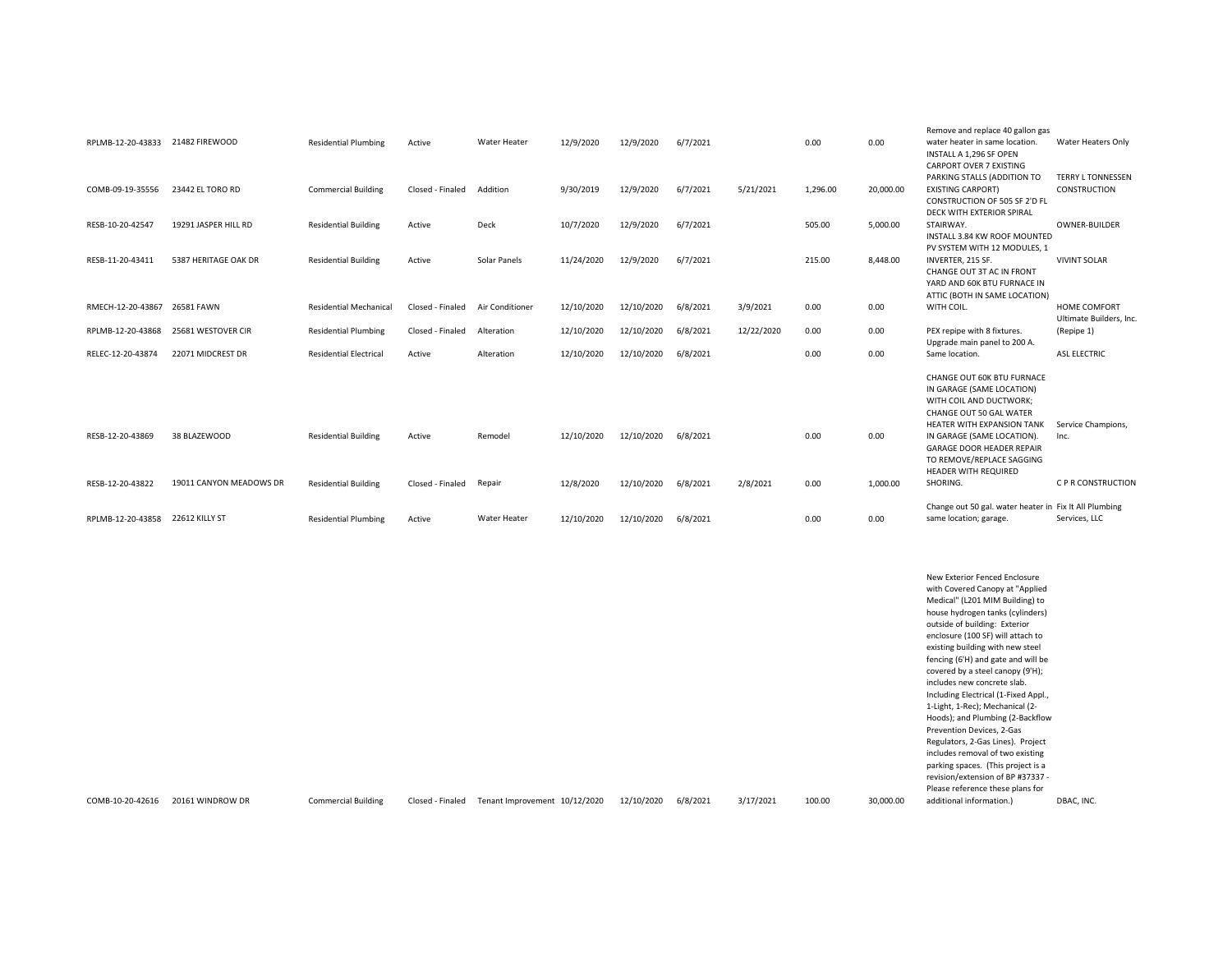|                                    |                                          |                               |                  |                                          |            |            |           |            |           |            | INSTALL 4.08 KW ROOF MOUNTED<br>PV SYSTEM WITH 12 MODULES, 1<br>INVERTER, 13.5 KWH ENERGY<br>STORAGE SYSTEM WITH 1<br>BATTERY, 125A LOAD CENTER, 236                                                                                                                                             |                                                                       |
|------------------------------------|------------------------------------------|-------------------------------|------------------|------------------------------------------|------------|------------|-----------|------------|-----------|------------|--------------------------------------------------------------------------------------------------------------------------------------------------------------------------------------------------------------------------------------------------------------------------------------------------|-----------------------------------------------------------------------|
| RESB-11-20-43143                   | 21196 SIERRA RIDGE                       | <b>Residential Building</b>   | Active           | Solar Panels                             | 11/10/2020 | 12/10/2020 | 6/8/2021  |            | 236.00    | 15,000.00  | SF.<br>Shear Wall Repair (6 SF) to<br>exterior wall of Apartment Unit<br>#916 at "Eaves Lake Forest                                                                                                                                                                                              | <b>TESLA</b>                                                          |
| RESB-12-20-43765                   | 22700 LAKE FOREST DR 916                 | <b>Residential Building</b>   | Closed - Finaled | Repair                                   | 12/7/2020  | 12/10/2020 | 6/8/2021  | 1/19/2021  | 6.00      | 1,500.00   | Apartments".<br>INSTALL EN EV WALL CHARGER                                                                                                                                                                                                                                                       | AAA Restoration, Inc.                                                 |
| RELEC-12-20-43870                  | 19252 SLEEPING OAK DR                    | <b>Residential Electrical</b> | Active           | Remodel                                  | 12/10/2020 | 12/10/2020 | 6/8/2021  |            | 0.00      | 0.00       | INSIDE THE GARAGE.<br>CHANGE OUT 5T AC IN BACK YARD<br>AND 80K BTU FURNACE IN<br><b>GARAGE (BOTH IN SAME</b><br>LOCATION) WITH COIL AND                                                                                                                                                          | <b>TROUT ELECTRIC</b><br><b>NEXGEN AIR</b><br><b>CONDITIONING AND</b> |
| RMECH-12-20-43871 24632 VIA TONADA |                                          | Residential Mechanical        | Active           | Air Conditioner                          | 12/10/2020 | 12/10/2020 | 6/8/2021  |            | 0.00      | 0.00       | DUCTWORK.                                                                                                                                                                                                                                                                                        | <b>HEATING</b>                                                        |
|                                    |                                          |                               |                  |                                          |            |            |           |            |           |            | INSTALL 32 LF OF 6' HIGH BLOCK<br>WALL (192 SF) WITH A 9'6"<br>LATTICE COVER TO CREATE AN<br><b>NEW EXTERIOR TRASH</b><br>ENCLOSURE (2nd enclosure) FOR<br>FOOTHILL RANCH PARKING LOT<br>MODIFICATIONS; Also includes a<br>new 3' wide landscape planter on<br>the east side of the trash        | <b>ADORN</b>                                                          |
| COMB-03-20-39614                   | 26592 TOWNE CENTRE DR                    | <b>Commercial Building</b>    | Closed - Finaled | Trash Enclosure<br>Patio Cover (Over 200 | 3/25/2020  | 12/10/2020 | 6/8/2021  | 12/21/2020 | 192.00    | 35,000.00  | enclosure.<br><b>CONSTRUCTION OF 342 SF</b><br>ATTACHED OPEN LATTICE                                                                                                                                                                                                                             | CONSTRUCTION                                                          |
| RESB-12-20-43885                   | 24582 VIA TONADA                         | <b>Residential Building</b>   | Closed - Finaled | sq. ft.)                                 | 12/11/2020 | 12/11/2020 | 6/9/2021  | 2/9/2021   | 342.00    | 7,000.00   | ALUMINUM PATIO COVER.                                                                                                                                                                                                                                                                            | OWNER-BUILDER                                                         |
| COMB-06-20-40396                   | 28201 RANCHO PKWY                        | <b>Commercial Building</b>    | Active           | Tenant Improvement 6/9/2020              |            | 12/11/2020 | 6/9/2021  |            | 0.00      | 68,000.00  | <b>ENTRANCE GATEWAY</b><br>MODIFICATION FOR "PARK SIDE<br>HOA" TO INCLUDE: INSTALLATION<br>OF (2) NEW BARIER ARMS AT<br><b>ENTRY AND EXIT GATES;</b><br>RELOCATION OF THE GUEST<br><b>ENTRY PHONE &amp; KNOX KEY</b><br>SWITCH; INSTALLATION OF NEW<br>CONCRETE ISLAND AND<br>MONUMENT PILASTER. | C G SYSTEMS INC                                                       |
|                                    |                                          |                               |                  |                                          |            |            |           |            |           |            | OVERLAY EXISTING BUILT UP<br>ROOF (1 LAYER) WITH SIKA<br>SARNAFIL SINGLE PLY;<br>REMOVE/REPLACE 172 EXISTING<br>SKYLIGHT DOMES (ICC ESR 3177)<br>TO INSTALL NEW SECURITY GRILLS<br>USING THE EXISTING CURBS;                                                                                     |                                                                       |
| COMB-12-20-43824                   | 25892-25902 TOWNE CENTRE                 | <b>Commercial Building</b>    | Closed - Finaled | Reroof                                   | 12/8/2020  | 12/11/2020 | 6/13/2021 | 3/29/2021  | 30,200.00 | 741,248.00 | 30,200 SF.                                                                                                                                                                                                                                                                                       | <b>RED POINTE ROOFING</b>                                             |
|                                    |                                          |                               |                  |                                          |            |            |           |            |           |            | Install title 24 compliant white<br>roof coating, 3 gal. tropical white<br>coating system. 35,600 sq ft roof.<br>6 gal of emulsion, 1 ply polyester.<br>Existing material is 4 ply built up,<br>light white. additional lbs. per sq.  West Coast Roofing                                         |                                                                       |
|                                    | COMB-12-20-43944 25871 ATLANTIC OCEAN DR | <b>Commercial Building</b>    | Active           | Reroof                                   | 12/14/2020 | 12/14/2020 | 6/12/2021 |            | 0.00      | 0.00       | ft. is .5 lbs.                                                                                                                                                                                                                                                                                   | Co.                                                                   |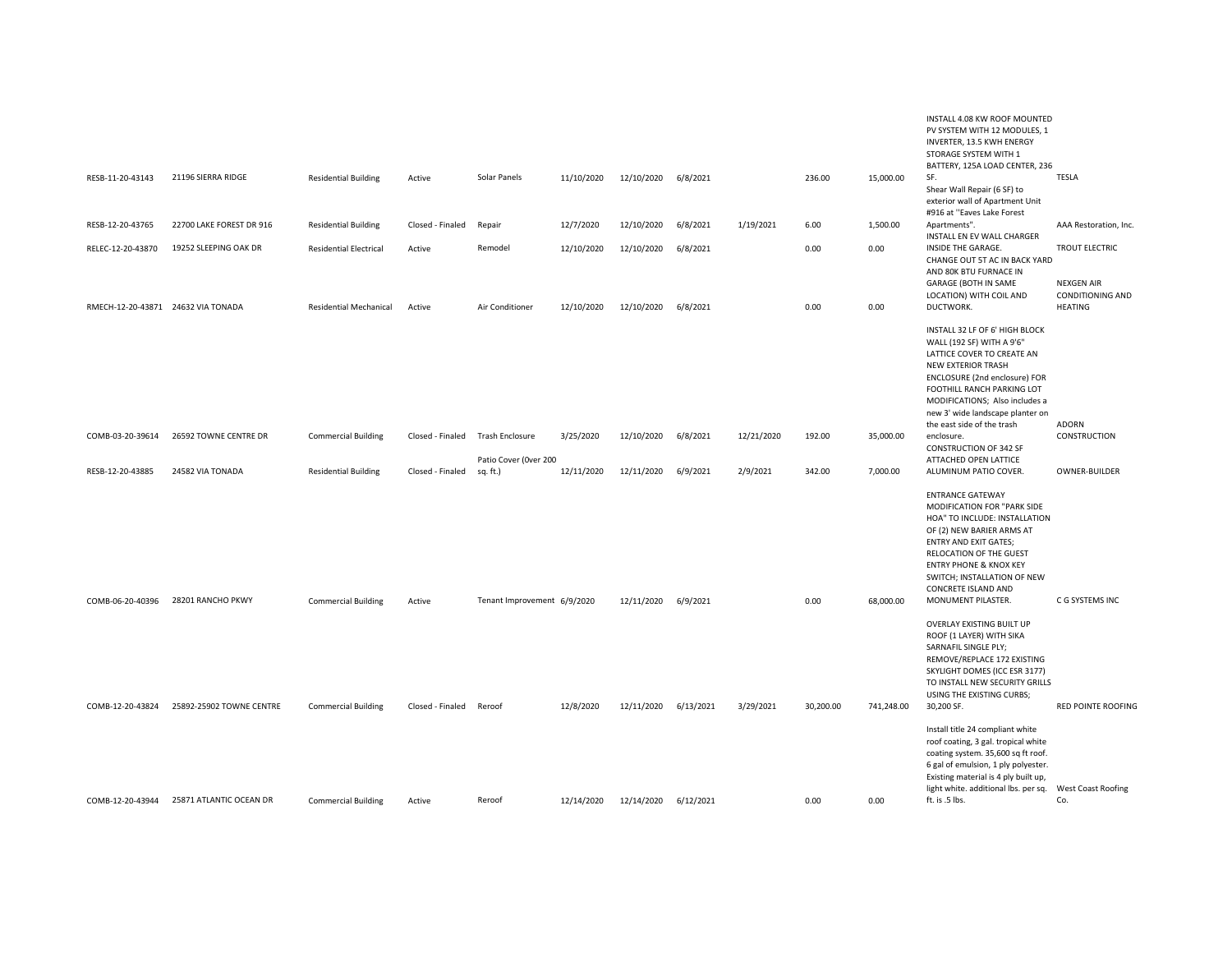| RESB-02-20-39180  | 800,802,804,806,808 OAKMONT<br>901,903,905,907,909 SUNSET RIDGE<br><b>BLDG #16</b> | <b>Residential Building</b>   | Active           | New          | 10/28/2020 | 12/14/2020 | 6/14/2021 |            | 14,234.00 | 2,000,180.00 | New 10-Plex (Type 1) MFD<br>Building "Silveroak" / 14,234 SF /<br>Garage 4,700 SF / Deck 850 SF /<br>Covered Entry 157 SF / P-E-M /<br><b>BUILDING #16</b><br>Change out (1) 2 ton 16 seer AC                                                                                                                                                      | LANDSEA HOLDINGS<br>CORPORATION          |
|-------------------|------------------------------------------------------------------------------------|-------------------------------|------------------|--------------|------------|------------|-----------|------------|-----------|--------------|----------------------------------------------------------------------------------------------------------------------------------------------------------------------------------------------------------------------------------------------------------------------------------------------------------------------------------------------------|------------------------------------------|
| RMECH-12-20-43958 | 22268 REDWOOD POINTE                                                               | <b>Residential Mechanical</b> | Closed - Finaled | Alteration   | 12/14/2020 | 12/14/2020 | 6/12/2021 | 1/15/2021  | 0.00      | 0.00         | and (1) 24,000 BTU air handler<br>unit in same location. Disconnect Jamison Heating &<br>and coil included.<br>INSTALL 7.15 KW ROOF MOUNTED<br>PV SYSTEM WITH 22 MODULES, 1                                                                                                                                                                        | <b>Cooling Services</b>                  |
| RESB-12-20-43884  | 21985 ANNETTE AV                                                                   | <b>Residential Building</b>   | Closed - Finaled | Solar Panels | 12/11/2020 | 12/14/2020 | 6/12/2021 | 4/23/2021  | 414.00    | 15,730.00    | INVERTER, 414 SF.                                                                                                                                                                                                                                                                                                                                  | <b>VIVINT SOLAR</b><br><b>GREAT PARK</b> |
| RPLMB-12-20-43946 | 26341 SPRING CREEK CIR                                                             | <b>Residential Plumbing</b>   | Closed - Finaled | Alteration   | 12/14/2020 | 12/14/2020 | 6/12/2021 | 12/18/2020 | 0.00      | 0.00         | PEX REPIPE: 13 FIXTURES.                                                                                                                                                                                                                                                                                                                           | PLUMBING                                 |
|                   |                                                                                    |                               |                  |              |            |            |           |            |           |              | DEMOLISH EXISTING OPEN<br>LATTICE PATIO COVER;<br><b>CONSTRUCTION OF 548 SF</b><br>ATTACHED SOLID ROOF PATIO<br>COVER; CONSTRUCTION OF 184 SF<br>2'D FL DECK; CONVERT 3 EXISTING<br>WINDOWS TO 3 NEW SLIDERS;<br>8'6" LINEAR BLOCK TV WALL WITH<br>A FIREPLACE (8'11" HIGH); 15 REC,<br>40 LIGHTS, 5 SW, 3 CEILING FANS,<br>2 HEATERS (GAS LINE TO |                                          |
| RESB-10-20-42781  | 1 VIAGGIO LN                                                                       | <b>Residential Building</b>   | Active           | Deck         | 10/22/2020 | 12/14/2020 | 8/29/2021 |            | 732.00    | 30,000.00    | FIREPLACE UNDER PERMIT<br>#42739).<br>PEX REPIPE: 10 FIXTURES AND 3                                                                                                                                                                                                                                                                                | <b>BILL SHEAN</b><br>CONSTRUCTION        |
| RPLMB-12-20-43943 | 23502 WHITE DOVE DR                                                                | <b>Residential Plumbing</b>   | Closed - Finaled | Alteration   | 12/14/2020 | 12/14/2020 | 6/12/2021 | 12/22/2020 | 0.00      | 0.00         | HOSE BIBS.                                                                                                                                                                                                                                                                                                                                         | Repipe 1<br><b>GREAT PARK</b>            |
| RPLMB-12-20-43947 | 26357 SPRING CREEK CIR                                                             | <b>Residential Plumbing</b>   | Closed - Finaled | Alteration   | 12/14/2020 | 12/14/2020 | 6/12/2021 | 12/18/2020 | 0.00      | 0.00         | PEX REPIPE: 13 FIXTURES.<br>Change out (1) water heater in                                                                                                                                                                                                                                                                                         | PLUMBING<br>SERVICE CHAMPIONS,           |
| RPLMB-12-20-43949 | 22181 LANTERN LN                                                                   | <b>Residential Plumbing</b>   | Closed - Finaled | Water Heater | 12/14/2020 | 12/14/2020 | 6/12/2021 | 3/18/2021  | 0.00      | 0.00         | garage.                                                                                                                                                                                                                                                                                                                                            | INC.                                     |
|                   |                                                                                    |                               |                  |              |            |            |           |            |           |              | Gas line from meter to fireplace in<br>existing California room. **<br>PERMIT REVISED 1/11/21 - Adding<br>electrical line from pool<br>equipment to fireplace in existing                                                                                                                                                                          |                                          |
| RPLMB-12-20-43963 | 32 SORREL                                                                          | <b>Residential Plumbing</b>   | Closed - Finaled | Gas          | 12/14/2020 | 12/14/2020 | 6/12/2021 | 4/9/2021   | 0.00      | 0.00         | California room.                                                                                                                                                                                                                                                                                                                                   | Pool Icons, Inc.<br><b>GREAT PARK</b>    |
| RPLMB-12-20-43948 | 22047 NEWBRIDGE WAY                                                                | <b>Residential Plumbing</b>   | Active           | Alteration   | 12/14/2020 | 12/14/2020 | 6/12/2021 |            | 0.00      | 0.00         | PEX REPIPE: 13 FIXTURES.<br>PEX repipe with 12 fixtures, 2 hose                                                                                                                                                                                                                                                                                    | PLUMBING                                 |
| RPLMB-12-20-43980 | 21223 JASMINES WAY                                                                 | <b>Residential Plumbing</b>   | Closed - Finaled | Alteration   | 12/15/2020 | 12/15/2020 | 6/13/2021 | 12/21/2020 | 0.00      | 0.00         | bibs. Replace water main from<br>street to house.<br>INSTALL 4.96 KW ROOF MOUNTED<br>PV SYSTEM WITH 16 MODULES, 1<br>INVERTER, 308 SF. * 1/05/21<br>permit revised to add 100a sub-                                                                                                                                                                | Ameri-Cal Repipe &<br>Plumbing, Inc.     |
| RESB-11-20-43059  | 21482 VINTAGE WAY                                                                  | <b>Residential Building</b>   | Closed - Finaled | Solar Panels | 11/5/2020  | 12/15/2020 | 6/13/2021 | 1/11/2021  | 308.00    | 9,920.00     | panel*                                                                                                                                                                                                                                                                                                                                             | <b>Bright Planet Solar</b>               |
| RESB-11-20-43220  | 26371 PALOMA BLDG. "N"                                                             | <b>Residential Building</b>   | Closed - Finaled | Repair       | 11/2/2020  | 12/15/2020 | 6/13/2021 | 1/20/2021  | 3,945.00  | 7,500.00     | "Paloma Summit" - BUILDING "N":<br>Repair three (3) damaged<br>chimneys on Building "N". The<br>existing roof truss supporting the<br>chimneys will be strengthened to<br>support gravity and lateral loads.<br>The existing chimney heights will<br>remain unchanged.                                                                             | Superior Roofing<br>Company              |
| RELEC-12-20-43982 | 25021 RIVENDELL DR                                                                 | <b>Residential Electrical</b> | Closed - Finaled | Alteration   | 12/15/2020 | 12/15/2020 | 6/13/2021 | 3/29/2021  | 0.00      | 0.00         | Main panel upgrade to 225 A.                                                                                                                                                                                                                                                                                                                       | <b>VIVINT SOLAR</b>                      |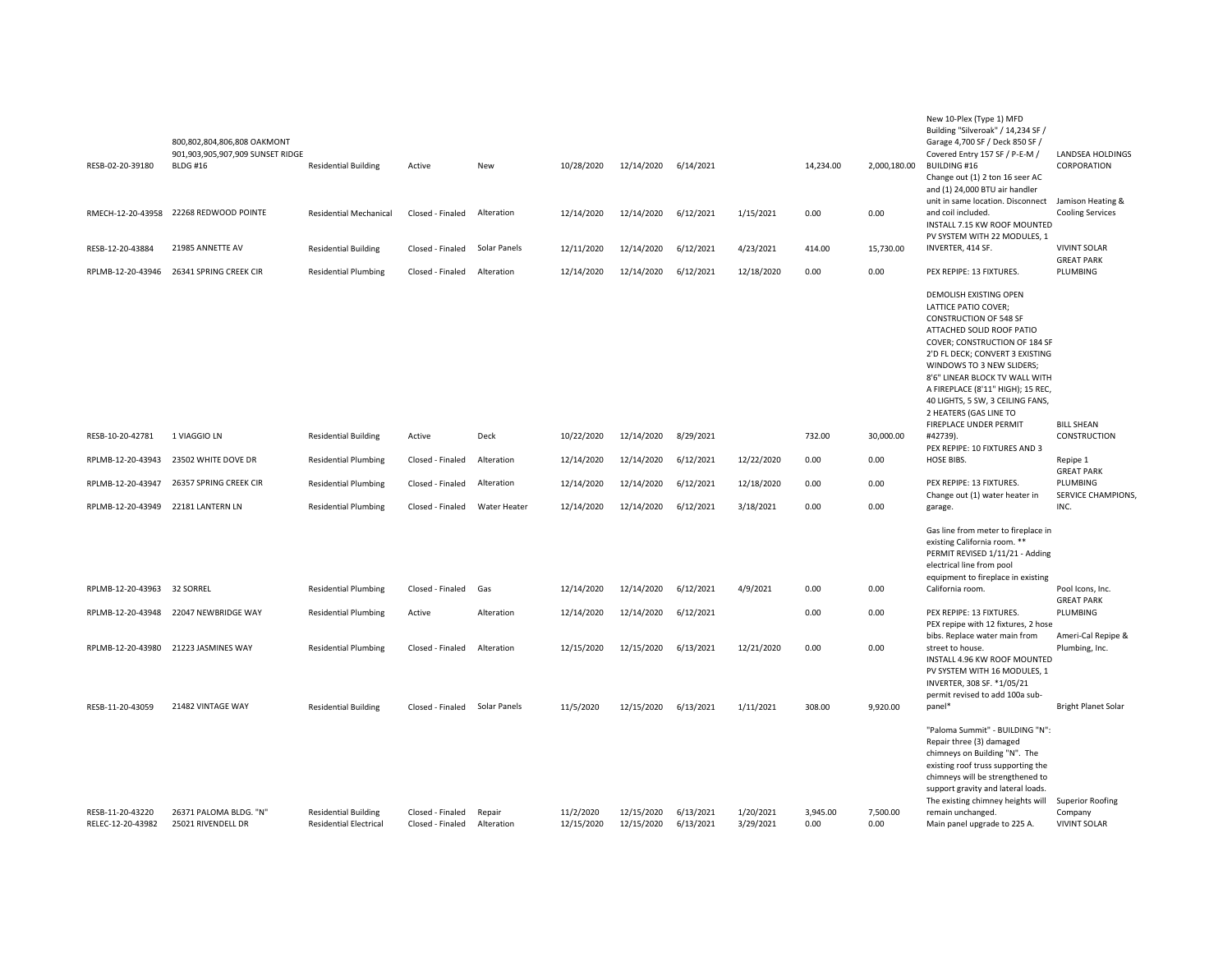| RESB-12-20-43972  |                        |                             |                  |                          |            |                      |           |           | 0.00     |           | 3-Bath Remodels & Kitchen<br>Remodel - MASTER BATH: 2-Sinks<br>1-Toilet 1-Exhaust Fan R/R-Vanity<br>& Countertop; DOWNSTAIRS<br>BATH: 1-Shower (with tile / lath /<br>pan / hotmop) 1-Sink 1-Toilet 1-<br>Exhaust Fan; HALL BATH: 1-<br>Bathtub (with tile / lath) 1-Sink 1-<br>Toilet 1-Exhaust Fan; KITCHEN: 1-<br>Sink 1-Disposal R/R-Dishwasher &<br>Cooktop New Countertop;<br>Electrical (in all areas) to include 2- | <b>McGee Construction</b>          |
|-------------------|------------------------|-----------------------------|------------------|--------------------------|------------|----------------------|-----------|-----------|----------|-----------|-----------------------------------------------------------------------------------------------------------------------------------------------------------------------------------------------------------------------------------------------------------------------------------------------------------------------------------------------------------------------------------------------------------------------------|------------------------------------|
|                   | 25032 CASTLEWOOD       | <b>Residential Building</b> | Active           | Remodel                  | 12/15/2020 | 12/15/2020 6/13/2021 |           |           |          | 30,000.00 | Rec 10-Lights 5-Switches.<br>"Paloma Summit" - BUILDING "K":<br>Repair two (2) damaged chimneys                                                                                                                                                                                                                                                                                                                             |                                    |
|                   |                        |                             |                  |                          |            |                      |           |           |          |           | on Building "K". The existing roof<br>truss supporting the chimneys will<br>be strengthened to support                                                                                                                                                                                                                                                                                                                      |                                    |
|                   |                        |                             |                  |                          |            |                      |           |           |          |           | gravity and lateral loads. The<br>existing chimney heights will                                                                                                                                                                                                                                                                                                                                                             | <b>Superior Roofing</b>            |
| RESB-11-20-43219  | 26371 PALOMA BLDG. "K" | <b>Residential Building</b> | Closed - Finaled | Repair<br>Non-Structural | 11/2/2020  | 12/15/2020           | 6/13/2021 | 2/4/2021  | 2,630.00 | 5,000.00  | remain unchanged.<br>RELOCATION OF 1 ADA STALL                                                                                                                                                                                                                                                                                                                                                                              | Company                            |
| COMB-12-20-43976  | 22600 ASPAN 1006/1007  | <b>Commercial Building</b>  | Closed - Finaled | Alterations              | 12/15/2020 | 12/15/2020           | 6/13/2021 | 1/6/2021  | 0.00     | 12,000.00 | WITH NEW STRIPPING.                                                                                                                                                                                                                                                                                                                                                                                                         | United Paving Co.                  |
|                   |                        |                             |                  |                          |            |                      |           |           |          |           | "Paloma Summit" - BUILDING "P":<br>Repair two (2) damaged chimneys<br>on Building "P". The existing roof<br>truss supporting the chimneys will<br>be strengthened to support<br>gravity and lateral loads. The<br>existing chimney heights will                                                                                                                                                                             | <b>Superior Roofing</b>            |
| RESB-11-20-43222  | 26371 PALOMA BLDG. "P" | <b>Residential Building</b> | Closed - Finaled | Repair                   | 11/2/2020  | 12/15/2020           | 6/13/2021 | 1/6/2021  | 2,630.00 | 5,000.00  | remain unchanged.<br>PEX repipe with 9 fixtures and 2                                                                                                                                                                                                                                                                                                                                                                       | Company<br>SEVERSON PLUMBING,      |
| RPLMB-12-20-43975 | 26154 HILLSFORD PL     | <b>Residential Plumbing</b> | Active           | Alteration               | 12/15/2020 | 12/15/2020           | 6/13/2021 |           | 0.00     | 0.00      | hose bibs.                                                                                                                                                                                                                                                                                                                                                                                                                  | INC.                               |
| RESB-11-20-43217  | 26371 PALOMA BLDG. "I" | <b>Residential Building</b> | Closed - Finaled | Repair                   | 11/2/2020  | 12/15/2020           | 6/13/2021 | 1/22/2021 | 1,315.00 | 2,500.00  | "Paloma Summit" - BUILDING "I":<br>Repair one (1) damaged chimney<br>on Building "I". The existing roof<br>truss supporting the chimney will<br>be strengthened to support<br>gravity and lateral loads. The<br>existing chimney height will<br>remain unchanged.                                                                                                                                                           | <b>Superior Roofing</b><br>Company |
|                   |                        |                             |                  |                          |            |                      |           |           |          |           | "Paloma Summit" - BUILDING "J":<br>Repair one (1) damaged chimney<br>on Building "J". The existing roof<br>truss supporting the chimney will<br>be strengthened to support<br>gravity and lateral loads. The<br>existing chimney height will                                                                                                                                                                                | <b>Superior Roofing</b>            |
| RESB-11-20-43218  | 26371 PALOMA BLDG. "J" | <b>Residential Building</b> | Closed - Finaled | Repair                   | 11/2/2020  | 12/15/2020           | 6/13/2021 | 1/20/2021 | 1,315.00 | 2,500.00  | remain unchanged.<br>Remove and replace (1) tub only                                                                                                                                                                                                                                                                                                                                                                        | Company<br>AMERICAN HOME           |
| RESB-12-20-43973  | 25052 CALLE ARENAL     | <b>Residential Building</b> | Closed - Finaled | Remodel                  | 12/15/2020 | 12/15/2020           | 6/13/2021 | 1/19/2021 | 0.00     | 0.00      | in bathroom.                                                                                                                                                                                                                                                                                                                                                                                                                | REMODELING, INC.                   |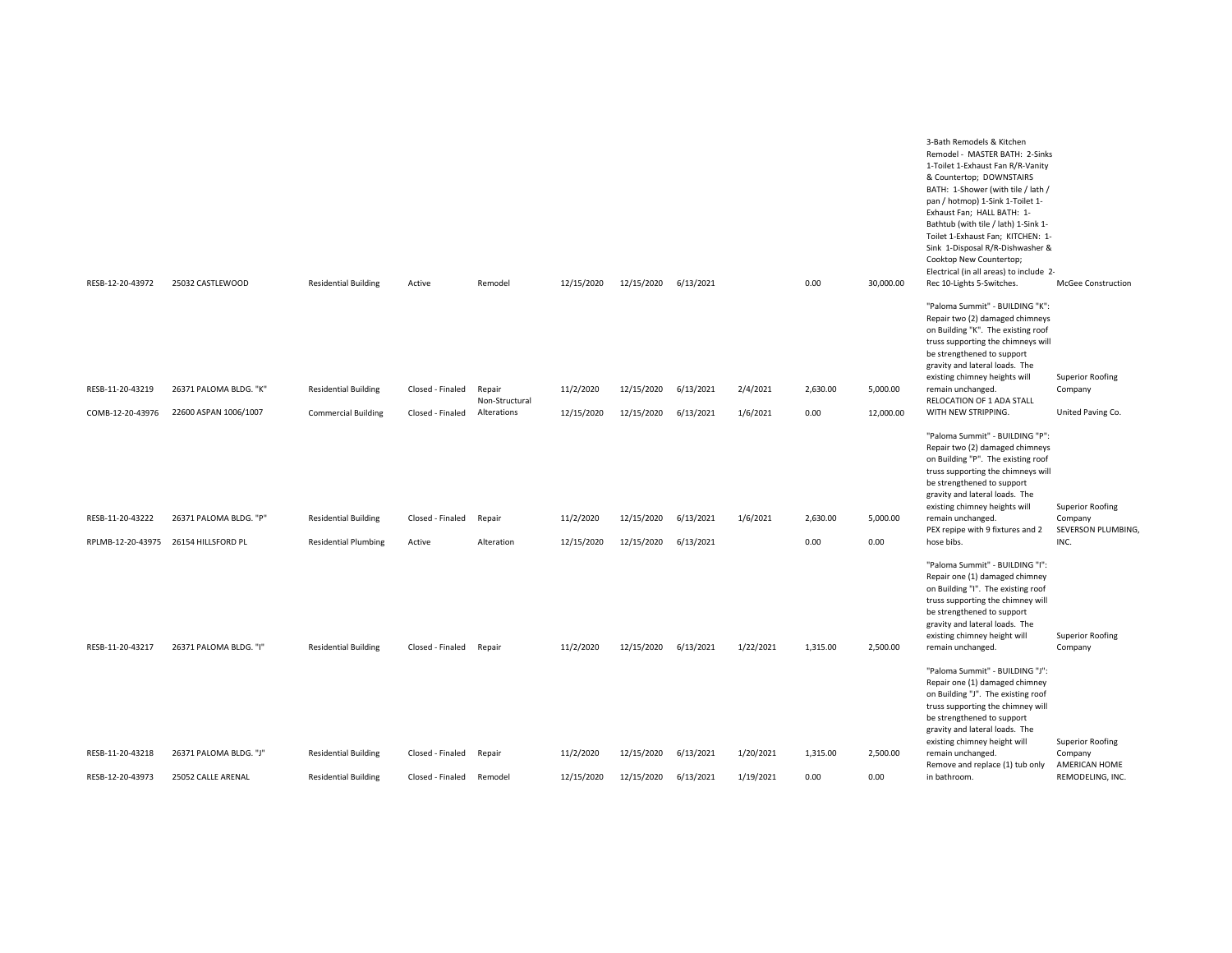| RESB-11-20-43221<br>RPLMB-12-20-43981 | 26371 PALOMA BLDG. "O"<br>22095 NEWBRIDGE WAY | <b>Residential Building</b><br><b>Residential Plumbing</b> | Closed - Finaled<br>Active | Repair<br>Alteration | 11/2/2020<br>12/15/2020 | 12/15/2020<br>12/15/2020 | 6/13/2021<br>6/13/2021 | 1/5/2021  | 1,315.00<br>0.00 | 2,500.00<br>0.00 | "Paloma Summit" - BUILDING "O":<br>Repair one (1) damaged chimney<br>on Building "O". The existing roof<br>truss supporting the chimney will<br>be strengthened to support<br>gravity and lateral loads. The<br>existing chimney height will<br>remain unchanged.<br>PEX REPIPE: 13 FIXTURES. | Superior Roofing<br>Company<br><b>GREAT PARK</b><br>PLUMBING |
|---------------------------------------|-----------------------------------------------|------------------------------------------------------------|----------------------------|----------------------|-------------------------|--------------------------|------------------------|-----------|------------------|------------------|-----------------------------------------------------------------------------------------------------------------------------------------------------------------------------------------------------------------------------------------------------------------------------------------------|--------------------------------------------------------------|
|                                       | RMECH-12-20-43979 27291 EASTRIDGE DR          | <b>Residential Mechanical</b>                              | Closed - Finaled           | Air Conditioner      | 12/15/2020              | 12/15/2020               | 6/14/2021              | 5/25/2021 | 0.00             | 0.00             | CHANGE OUT 4T AC IN BACK YARD<br>AND 80K BTU FURNACE IN ATTIC<br>(BOTH IN SAME LOCATION) WITH<br>COIL, DISCONNECT AND<br>DUCTWORK.                                                                                                                                                            | SMART CHOICE<br><b>HEATING AND AIR</b>                       |
| RESB-12-20-43607                      | 25491 BUCKWOOD                                | <b>Residential Building</b>                                | Closed - Finaled           | Solar Panels         | 12/2/2020               | 12/16/2020               | 10/9/2021              | 4/12/2021 | 420.00           | 24,000.00        | Install 8.64 KW roof mounted PV<br>system with 24 modules, micro-<br>inverters, 125 A load center, 13.5<br>KWH energy storage system with<br>1 battery, 420 SF. ** 04/01/21<br>permit revised to separate ESS on<br>to a different permit (#45905).**                                         | Precis Solar                                                 |
| RELEC-12-20-44004                     | 24622 JUTEWOOD PL                             | <b>Residential Electrical</b>                              | Active                     | Alteration           | 12/16/2020              | 12/16/2020               | 6/14/2021              |           | 0.00             | 0.00             | Upgrade main panel to 200 A.                                                                                                                                                                                                                                                                  | Sunrun Installation<br>Services, Inc.                        |
| RESB-12-20-44001                      | 23966 OSWEGO ST                               | <b>Residential Building</b>                                | Active                     | Reroof               | 12/16/2020              | 12/16/2020               | 6/14/2021              |           | 2,500.00         | 10.500.00        | Tear off one layer of asphalt<br>shingles. Install Malarkey Vista<br>asphalt shingles in Weathered<br>Wood ESR - 3150 over 1 layer of<br>GAF tigerpaw underlayment.<br>Tear off one layer of asphalt<br>shingles. Install Boral Pine-Crest<br>metal panels. ESR - 3098. Install               | Western Roofing<br>Systems                                   |
| RESB-12-20-44002                      | 20942 NORTH HAMPTON WAY                       | <b>Residential Building</b>                                | Closed - Finaled           | Reroof               | 12/16/2020              | 12/16/2020               | 6/14/2021              | 1/5/2021  | 2,300.00         | 8,500.00         | one layer of GAF tigerpaw<br>underlayment.<br>INSTALL 4.08 KW ROOF MOUNTED<br>PV SYSTEM WITH 12 MODULES, 1<br>INVERTER, 125A BCK UP LOAD<br>CENTER, 13.5 KW ENERGY                                                                                                                            | Western Roofing<br>Systems                                   |
| RESB-10-20-42920                      | 239 SIENA                                     | <b>Residential Building</b>                                | Closed - Finaled           | Solar Panels         | 10/29/2020              | 12/17/2020               | 6/15/2021              | 5/19/2021 | 236.00           | 15,000.00        | STORAGE SYSTEM WITH 1<br>BATTERY, 236 SF.<br>Tear off 9 PSF tiles and install<br>Boral 5.7 PSF tile Saxony 600.<br>Replace sheathing as necessary                                                                                                                                             | <b>TESLA</b>                                                 |
| RESB-12-20-44020                      | 20952 SHARMILA                                | <b>Residential Building</b>                                | Closed - Finaled           | Reroof               | 12/17/2020              | 12/17/2020               | 6/15/2021              | 1/28/2021 | 2,900.00         | 16,000.00        | and install 2 layers of 30 lb felt.<br>ESR - 412.                                                                                                                                                                                                                                             | RH Roofing, Inc.                                             |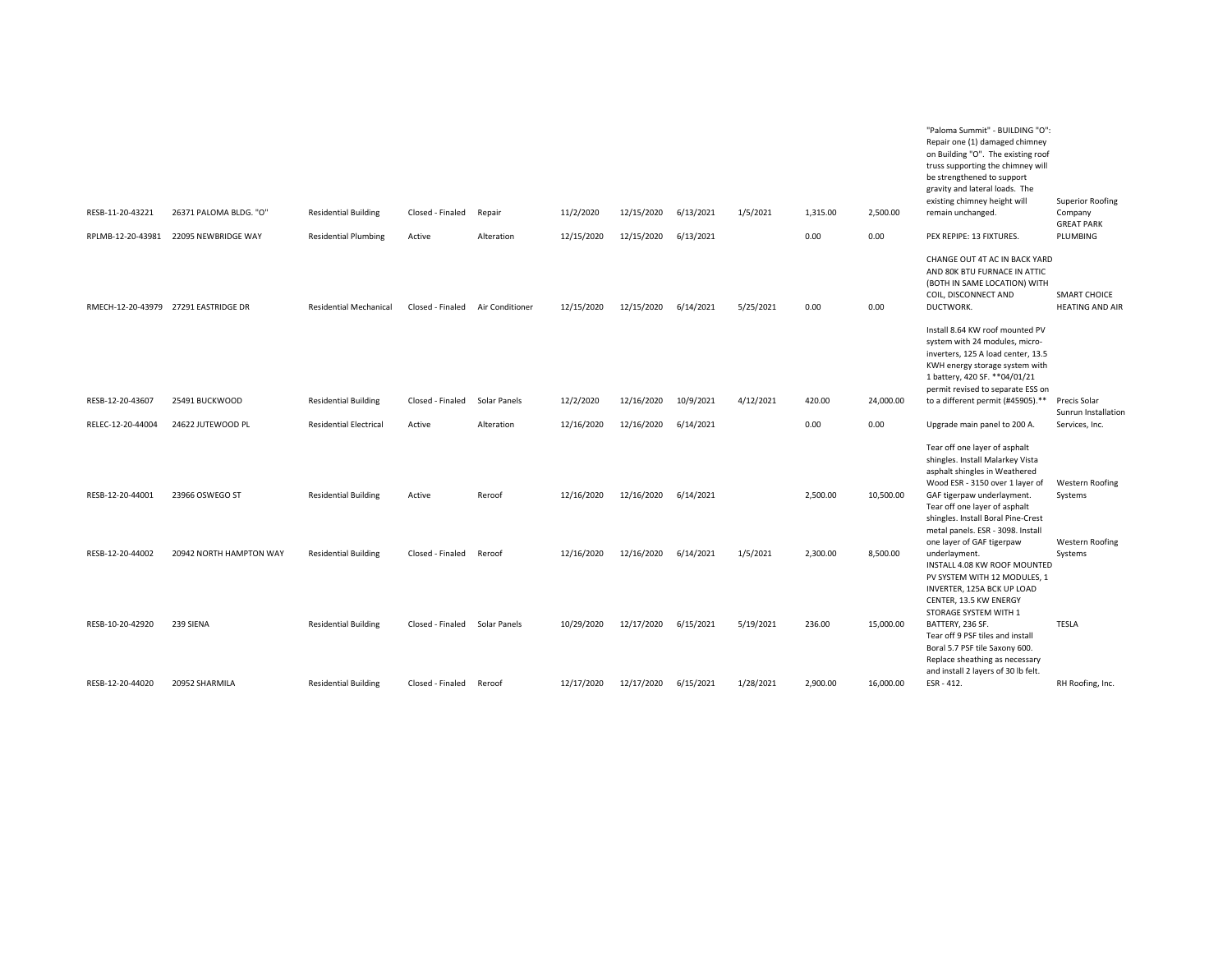| COMB-11-20-43147                    | 23646 ROCKFIELD BLVD                  | <b>Commercial Building</b>    | Closed - Finaled              | Tenant Improvement 11/10/2020 |            | 12/17/2020 | 6/15/2021 | 3/24/2021  | 14.00    | 24,350.00 | (Folded Plans) Install new "Wells<br>Fargo Bank ATM" with new<br>enclosure (14 SF) and associated<br>work outside of stores within an<br>existing shopping center (located<br>at Rockfield Blvd. / Lake Forest<br>Dr.) - Demo portion of existing<br>sidewalk/pavers; Form/pour new<br>foundation; Install new enclosure<br>with ATM; Install lighting and<br>surveillance camera. 5-Rec 3-<br>Lights 1-Dedicated Circuit for<br>ATM 1-Time Clock and associated<br>electrical. | CIM Group, Inc.                          |
|-------------------------------------|---------------------------------------|-------------------------------|-------------------------------|-------------------------------|------------|------------|-----------|------------|----------|-----------|---------------------------------------------------------------------------------------------------------------------------------------------------------------------------------------------------------------------------------------------------------------------------------------------------------------------------------------------------------------------------------------------------------------------------------------------------------------------------------|------------------------------------------|
|                                     |                                       |                               |                               |                               |            |            |           |            |          |           |                                                                                                                                                                                                                                                                                                                                                                                                                                                                                 | AMERI-CAL REPIPE                         |
| RPLMB-12-20-44028 22601 LAKESIDE LN |                                       | <b>Residential Plumbing</b>   | Active                        | Alteration                    | 12/17/2020 | 12/17/2020 | 6/15/2021 |            | 0.00     | 0.00      | PEX repipe with 14 fixtures.                                                                                                                                                                                                                                                                                                                                                                                                                                                    | AND PLUMBING, INC.                       |
| COMB-11-20-43427                    | 25960 COMMERCENTRE DR                 | <b>Commercial Building</b>    | Active                        | Storage Racks                 | 11/25/2020 | 12/17/2020 | 6/15/2021 |            | 0.00     | 5,150.00  | INSTALLATION OF 98' LINEAR MAX<br>192" HIGH AND 41' LINEAR MAX<br>204" HIGH, HIGH-PILED STORAGE<br>RACKS AT "SERVICEMASTER EMT" Best Rack                                                                                                                                                                                                                                                                                                                                       |                                          |
|                                     |                                       |                               |                               |                               |            |            |           |            |          |           | 1-Illuminated Wall Sign (channel                                                                                                                                                                                                                                                                                                                                                                                                                                                |                                          |
| SIGN-12-20-44022                    | 24378 SWARTZ DR                       | Sign                          | Active                        | Wall Sign                     | 12/17/2020 | 12/17/2020 | 6/15/2021 |            | 52.00    | 4,800.00  | letters) for "Elite Office Furniture"; ALL KINDS OF SIGNS,<br>Includes electrical for sign.                                                                                                                                                                                                                                                                                                                                                                                     | INC.<br>INTEGRITY REPIPE,                |
| RPLMB-12-20-44023                   | 24096 HURST DR                        | <b>Residential Plumbing</b>   | Closed - Finaled              | Alteration                    | 12/17/2020 | 12/17/2020 | 6/15/2021 | 12/22/2020 | 0.00     | 0.00      | PEX repipe with 12 fixtures.<br>INSTALL 8.16 KW ROOF MOUNTED<br>PV SYSTEM WITH 24 MODULES, 1                                                                                                                                                                                                                                                                                                                                                                                    | INC.                                     |
| RESB-12-20-44036                    | 28371 MILLWOOD RD                     | <b>Residential Building</b>   | Closed - Finaled Solar Panels |                               | 12/17/2020 | 12/17/2020 | 6/15/2021 | 4/9/2021   | 472.00   | 16,000.00 | INVERTER, 472 SF.                                                                                                                                                                                                                                                                                                                                                                                                                                                               | <b>TESLA</b>                             |
| COMB-10-20-42918                    | 26923 FUERTE DR                       | <b>Commercial Building</b>    | Active                        | Tenant Improvement 10/29/2020 |            | 12/17/2020 | 6/15/2021 |            | 900.00   | 30,000.00 | (ROLL PLANS) T.I. (approx. 900 SF)<br>at "Sports Center" to remodel and<br>enlarge the existing restroom<br>facilities, including finishes,<br>ducting & electrical. 8-Lav 13-<br>Toilets 4-Urinals; 15-Rec 10-<br>Lights 2-Switches; 1-Mech. Alt.<br>(Ductwork & Registers). Also,<br>includes restriping back parking lot<br>to accommodate 2 handicapped<br>parking spaces.                                                                                                  | <b>Williams Construction</b><br>Services |
|                                     | RMECH-12-20-44025 21471 CAMINO TREBOL | <b>Residential Mechanical</b> | Active                        | Furnace Change Out 12/17/2020 |            | 12/17/2020 | 6/15/2021 |            | 0.00     | 0.00      | Change out furnace only in<br>original location in garage.                                                                                                                                                                                                                                                                                                                                                                                                                      | <b>MARINA HVAC</b>                       |
| RESB-12-20-44031                    | 18832 VISTA PORTOLA                   | <b>Residential Building</b>   | Active                        | Solar Panels                  | 12/17/2020 | 12/17/2020 | 6/15/2021 |            | 4,720.00 | 16,000.00 | INSTALL 8.16 KW ROOF MOUNTED<br>PV SYSTEM WITH 24 MODULES, 1<br>INVERTER, 472 SF.*01/19/21<br>permit revised. system size<br>changed to 5.78kW with 17<br>modules, 334 sf.                                                                                                                                                                                                                                                                                                      | <b>TESLA</b>                             |
|                                     |                                       |                               |                               |                               |            |            |           |            |          |           | INSTALL 8.16 KW ROOF MOUNTED<br>PV SYSTEM WITH 24 MODULES, 1                                                                                                                                                                                                                                                                                                                                                                                                                    |                                          |
| RESB-12-20-43779                    | 25 SWIFT                              | <b>Residential Building</b>   | Closed - Finaled              | Solar Panels                  | 12/7/2020  | 12/18/2020 | 6/16/2021 | 12/31/2020 | 472.00   | 24,000.00 | INVERTER, 472 SF.                                                                                                                                                                                                                                                                                                                                                                                                                                                               | <b>TESLA</b>                             |
| RESB-12-20-44056                    | 24625 VIA TONADA                      | <b>Residential Building</b>   | Closed - Finaled              | Solar Panels                  | 12/18/2020 | 12/18/2020 | 6/16/2021 | 1/26/2021  | 390.00   | 11,000.00 | INSTALL 6.93 KW ROOF MOUNTED<br>PV SSYTEM WITH 22 MODULES<br>MICRO-INVERTERS, 390 SF.                                                                                                                                                                                                                                                                                                                                                                                           | PENGUIN HOME<br>SOLUTIONS, INC.          |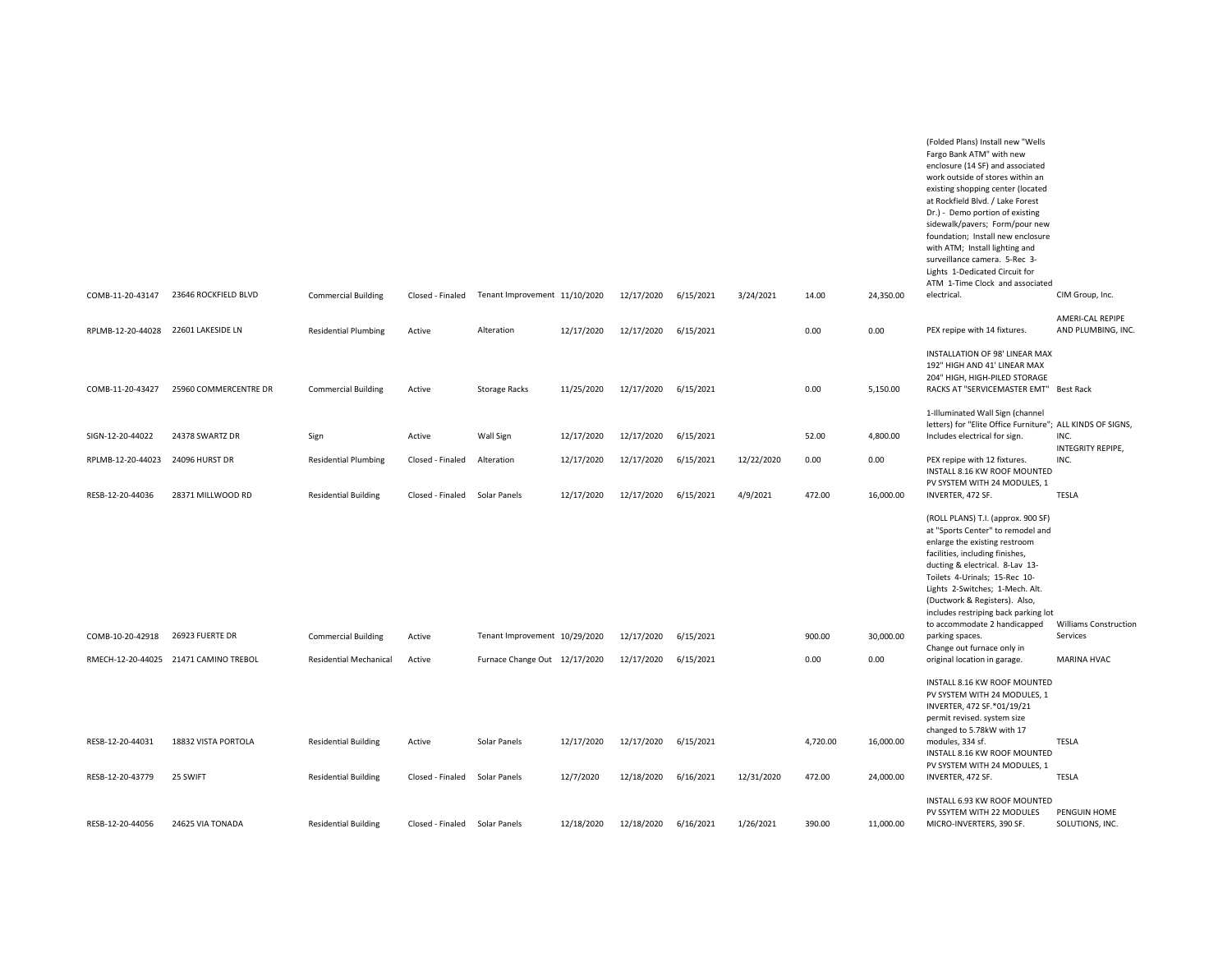| RESB-12-20-44044 | 26372, 26374, 26376, 26378<br>WATERFORD CIR BLDG #5                                | <b>Residential Building</b> | Active | Reroof | 12/18/2020 | 12/18/2020 | 6/17/2021 | 3,890.00 | 12,370.00 | REROOF BLDG. #5 (4-UNIT BLDG):<br>Tear-off existing sloped roof and<br>flat roof; Replace plywood deck &<br>fascia board, as needed. SLOPED<br>ROOF (2,370 SF): Install GAF<br>Shingle Mate underlayment, 26-<br>gauge galvanized sheet metal,<br>2"x2" drip edge metal for eaves,<br>GAF TimberCrest 10" Cool for hip<br>and ridge, and Timberline HDZ RS<br>Shingles. FLAT ROOF (1,520 SF):<br>Install BUR-GAF NB5G/P6 System -<br>one layer of red rosin sheathing<br>paper; one ply GAF #75 base<br>sheet; hot mop four plies GAF<br>Flexply 6 ply sheet with Type III<br>asphalt; and hot mop (apply flood<br>coat of Type III asphalt at rate of<br>60 lbs / 100 SF and broadcast new<br>Gravel Aggregate - 4/5 Granite<br>into hot asphalt at 400 lbs / 100<br>SF). | <b>FONTAINE</b><br>WEATHERPROOFING,<br>INC. |
|------------------|------------------------------------------------------------------------------------|-----------------------------|--------|--------|------------|------------|-----------|----------|-----------|----------------------------------------------------------------------------------------------------------------------------------------------------------------------------------------------------------------------------------------------------------------------------------------------------------------------------------------------------------------------------------------------------------------------------------------------------------------------------------------------------------------------------------------------------------------------------------------------------------------------------------------------------------------------------------------------------------------------------------------------------------------------------|---------------------------------------------|
| RESB-12-20-44041 | 26371, 26373, 26375, 26377, 26381,<br>26383, 26385, 26387 WATERFORD<br>CIR BLDG #4 | <b>Residential Building</b> | Active | Reroof | 12/18/2020 | 12/18/2020 | 6/17/2021 | 6,950.00 | 22,101.00 | REROOF BLDG. #4 (8-UNIT BLDG):<br>Tear-off existing sloped roof and<br>flat roof; Replace plywood deck &<br>fascia board, as needed. SLOPED<br>ROOF (3,780 SF): Install GAF<br>Shingle Mate underlayment, 26-<br>gauge galvanized sheet metal,<br>2"x2" drip edge metal for eaves,<br>GAF TimberCrest 10" Cool for hip<br>and ridge, and Timberline HDZ RS<br>Shingles. FLAT ROOF (3,170 SF):<br>Install BUR-GAF NB5G/P6 System -<br>one layer of red rosin sheathing<br>paper; one ply GAF #75 base<br>sheet; hot mop four plies GAF<br>Flexply 6 ply sheet with Type III<br>asphalt; and hot mop (apply flood<br>coat of Type III asphalt at rate of<br>60 lbs / 100 SF and broadcast new<br>Gravel Aggregate - 4/5 Granite<br>into hot asphalt at 400 lbs / 100<br>SF). | <b>FONTAINE</b><br>WEATHERPROOFING,<br>INC. |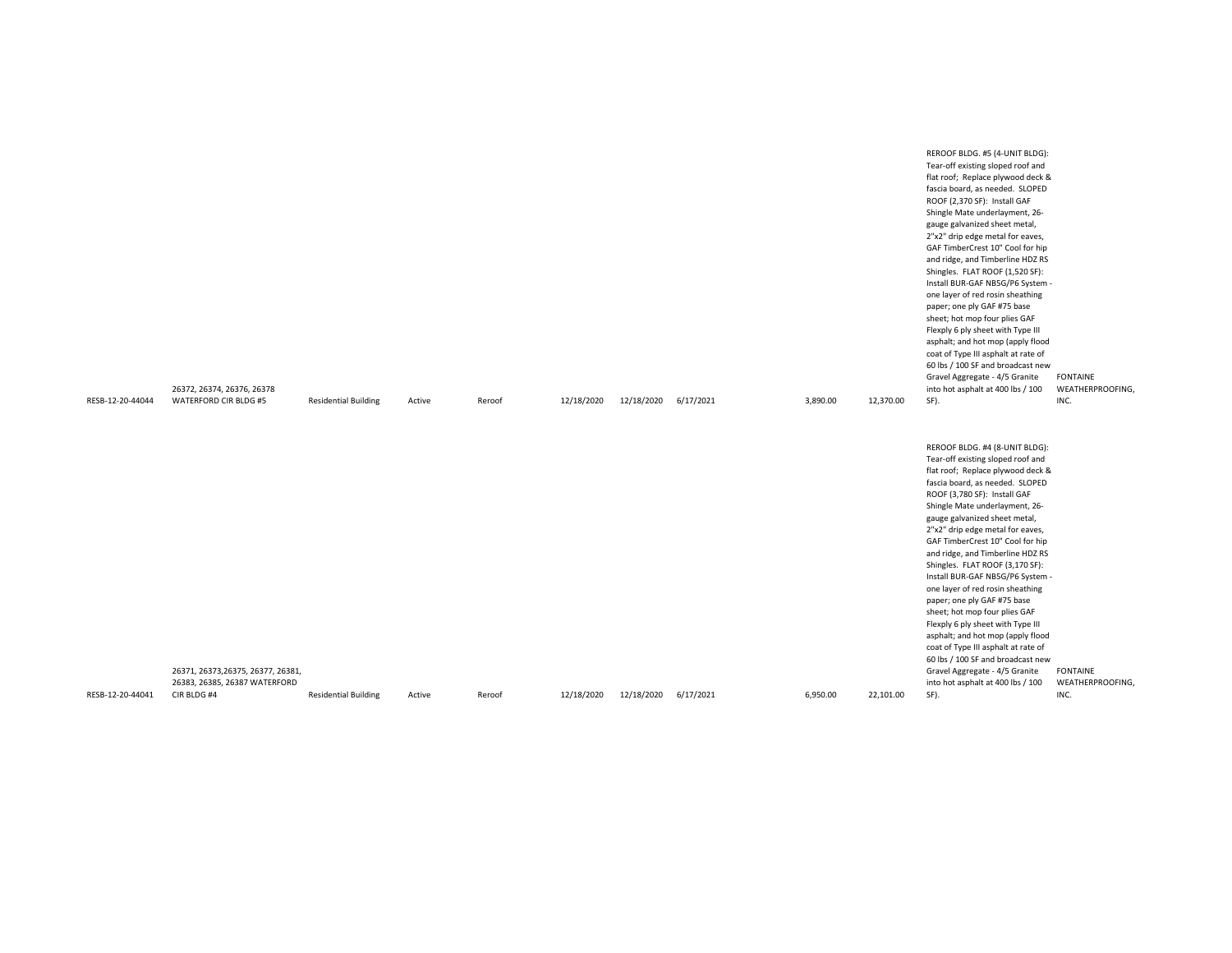|                   | 26411, 26413, 26415, 26417, 26421,<br>26423, 26425, 26427 WATERFORD |                             |                  |            |            |            |           |            |          |           | REROOF BLDG. #2 (8-UNIT BLDG):<br>Tear-off existing sloped roof and<br>flat roof; Replace plywood deck &<br>fascia board, as needed. SLOPED<br>ROOF (3,780 SF): Install GAF<br>Shingle Mate underlayment, 26-<br>gauge galvanized sheet metal,<br>2"x2" drip edge metal for eaves,<br>GAF TimberCrest 10" Cool for hip<br>and ridge, and Timberline HDZ RS<br>Shingles. FLAT ROOF (3,170 SF):<br>Install BUR-GAF NB5G/P6 System -<br>one layer of red rosin sheathing<br>paper; one ply GAF #75 base<br>sheet; hot mop four plies GAF<br>Flexply 6 ply sheet with Type III<br>asphalt; and hot mop (apply flood<br>coat of Type III asphalt at rate of<br>60 lbs / 100 SF and broadcast new<br>Gravel Aggregate - 4/5 Granite<br>into hot asphalt at 400 lbs / 100 | <b>FONTAINE</b><br>WEATHERPROOFING, |
|-------------------|---------------------------------------------------------------------|-----------------------------|------------------|------------|------------|------------|-----------|------------|----------|-----------|--------------------------------------------------------------------------------------------------------------------------------------------------------------------------------------------------------------------------------------------------------------------------------------------------------------------------------------------------------------------------------------------------------------------------------------------------------------------------------------------------------------------------------------------------------------------------------------------------------------------------------------------------------------------------------------------------------------------------------------------------------------------|-------------------------------------|
| RESB-12-20-44043  | CIR BLDG #2                                                         | <b>Residential Building</b> | Active           | Reroof     | 12/18/2020 | 12/18/2020 | 6/17/2021 |            | 6,950.00 | 22,101.00 | SF).                                                                                                                                                                                                                                                                                                                                                                                                                                                                                                                                                                                                                                                                                                                                                               | INC.<br>SEVERSON PLUMBING,          |
| RPLMB-12-20-44068 | 26124 HILLSFORD PL                                                  | <b>Residential Plumbing</b> | Active           | Alteration | 12/18/2020 | 12/18/2020 | 6/16/2021 |            | 0.00     | 0.00      | PEX repipe with 9 fixtures.<br>CONSTRUCTION OF 112.50 SF 2'D                                                                                                                                                                                                                                                                                                                                                                                                                                                                                                                                                                                                                                                                                                       | INC.                                |
| RESB-12-20-43993  | 19485 JASPER HILL RD                                                | <b>Residential Building</b> | Closed - Finaled | Deck       | 12/15/2020 | 12/18/2020 | 6/16/2021 | 4/13/2021  | 112.50   | 10,000.00 | FL DECK.                                                                                                                                                                                                                                                                                                                                                                                                                                                                                                                                                                                                                                                                                                                                                           | LIM Solutions, Inc.                 |
| RPLMB-12-20-44061 | 25611 ASHBY WAY                                                     | <b>Residential Plumbing</b> | Closed - Finaled | Alteration | 12/18/2020 | 12/18/2020 | 6/16/2021 | 12/28/2020 | 0.00     | 0.00      | PEX repipe with 14 fixtures.                                                                                                                                                                                                                                                                                                                                                                                                                                                                                                                                                                                                                                                                                                                                       | Repipe 1                            |
| RESB-12-20-44069  | 12 POPLAR CT                                                        | <b>Residential Building</b> | Closed - Finaled | Remodel    | 12/18/2020 | 12/18/2020 | 6/16/2021 | 1/4/2021   | 72.00    | 5,000.00  | Construct a non-bearing 2x6 wall<br>(bump-out) over an existing wall<br>to accommodate a new electric<br>fireplace (approx. 72 SF) with<br>drywall; Add one (1) new 20 amp CONSTRUCTION<br>dedicated circuit.                                                                                                                                                                                                                                                                                                                                                                                                                                                                                                                                                      | BIG D'S<br>SERVICES, INC.           |
| RESB-12-20-44071  | 24091 LANDISVIEW AV                                                 | <b>Residential Building</b> | Closed - Finaled | Addition   | 12/18/2020 | 12/18/2020 | 6/16/2021 | 2/24/2021  | 5.00     | 1.000.00  | Small Room Addition (approx. 5<br>SF): Add 5 SF to existing master<br>bathroom to accommodate a new<br>shower (with tile & lath); Replace<br>sink.                                                                                                                                                                                                                                                                                                                                                                                                                                                                                                                                                                                                                 | OWNER/BUILDER                       |
|                   |                                                                     |                             |                  |            |            |            |           |            |          |           |                                                                                                                                                                                                                                                                                                                                                                                                                                                                                                                                                                                                                                                                                                                                                                    |                                     |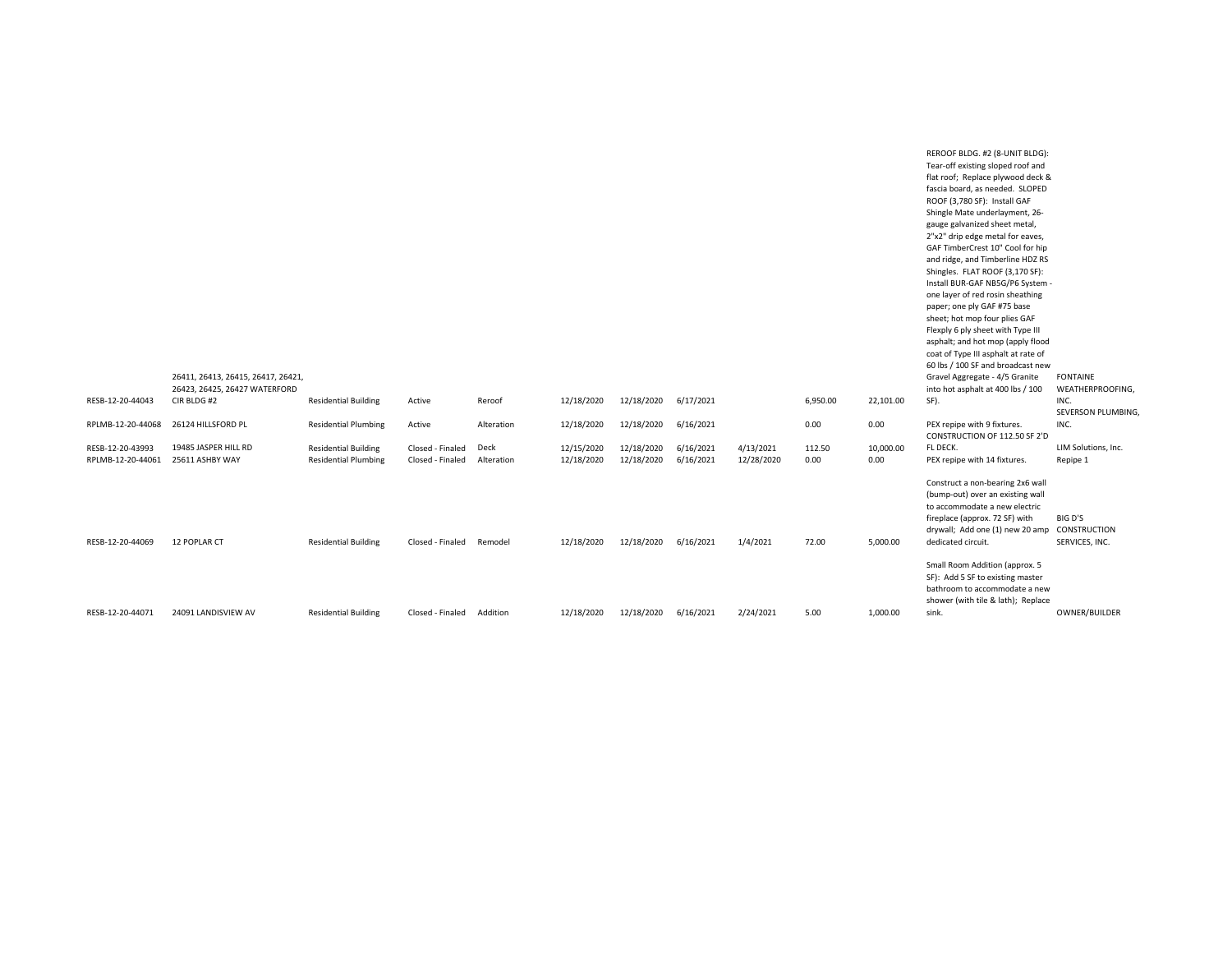|                                   |                                    |                               |                  |              |            |            |           |           |          |           | REROOF BLDG. #3 (8-UNIT BLDG):      |                     |
|-----------------------------------|------------------------------------|-------------------------------|------------------|--------------|------------|------------|-----------|-----------|----------|-----------|-------------------------------------|---------------------|
|                                   |                                    |                               |                  |              |            |            |           |           |          |           | Tear-off existing sloped roof and   |                     |
|                                   |                                    |                               |                  |              |            |            |           |           |          |           | flat roof; Replace plywood deck &   |                     |
|                                   |                                    |                               |                  |              |            |            |           |           |          |           | fascia board, as needed. SLOPED     |                     |
|                                   |                                    |                               |                  |              |            |            |           |           |          |           | ROOF (3,780 SF): Install GAF        |                     |
|                                   |                                    |                               |                  |              |            |            |           |           |          |           | Shingle Mate underlayment, 26-      |                     |
|                                   |                                    |                               |                  |              |            |            |           |           |          |           | gauge galvanized sheet metal,       |                     |
|                                   |                                    |                               |                  |              |            |            |           |           |          |           | 2"x2" drip edge metal for eaves,    |                     |
|                                   |                                    |                               |                  |              |            |            |           |           |          |           | GAF TimberCrest 10" Cool for hip    |                     |
|                                   |                                    |                               |                  |              |            |            |           |           |          |           | and ridge, and Timberline HDZ RS    |                     |
|                                   |                                    |                               |                  |              |            |            |           |           |          |           | Shingles. FLAT ROOF (3,170 SF):     |                     |
|                                   |                                    |                               |                  |              |            |            |           |           |          |           | Install BUR-GAF NB5G/P6 System -    |                     |
|                                   |                                    |                               |                  |              |            |            |           |           |          |           | one layer of red rosin sheathing    |                     |
|                                   |                                    |                               |                  |              |            |            |           |           |          |           | paper; one ply GAF #75 base         |                     |
|                                   |                                    |                               |                  |              |            |            |           |           |          |           | sheet; hot mop four plies GAF       |                     |
|                                   |                                    |                               |                  |              |            |            |           |           |          |           | Flexply 6 ply sheet with Type III   |                     |
|                                   |                                    |                               |                  |              |            |            |           |           |          |           | asphalt; and hot mop (apply flood   |                     |
|                                   |                                    |                               |                  |              |            |            |           |           |          |           | coat of Type III asphalt at rate of |                     |
|                                   |                                    |                               |                  |              |            |            |           |           |          |           |                                     |                     |
|                                   |                                    |                               |                  |              |            |            |           |           |          |           | 60 lbs / 100 SF and broadcast new   |                     |
|                                   | 26391, 26393, 26395, 26397, 26401, |                               |                  |              |            |            |           |           |          |           | Gravel Aggregate - 4/5 Granite      | <b>FONTAINE</b>     |
|                                   | 26403,26405, 26407 WATERFORD       |                               |                  |              |            |            |           |           |          |           | into hot asphalt at 400 lbs / 100   | WEATHERPROOFING,    |
| RESB-12-20-44042                  | CIR BLDG #3                        | <b>Residential Building</b>   | Active           | Reroof       | 12/18/2020 | 12/18/2020 | 6/17/2021 |           | 6,950.00 | 22,101.00 | SF).                                | INC.                |
|                                   |                                    |                               |                  |              |            |            |           |           |          |           | Change out 3 ton AC unit in back    |                     |
|                                   |                                    |                               |                  |              |            |            |           |           |          |           | yard, with coil. Change out 60K     |                     |
|                                   |                                    |                               |                  |              |            |            |           |           |          |           | BTU furnace in attic with           | WHITE MECHANICAL,   |
| RMECH-12-20-44064                 | 26376 WATERFORD CIR                | <b>Residential Mechanical</b> | Closed - Finaled | Alteration   | 12/18/2020 | 12/18/2020 | 6/16/2021 | 2/11/2021 | 0.00     | 0.00      | disconnect.                         | INC.                |
|                                   |                                    |                               |                  |              |            |            |           |           |          |           | INSTALL 5.025 KW ROOF               |                     |
|                                   |                                    |                               |                  |              |            |            |           |           |          |           | MOUNTED PV SYSTEM WITH 15           |                     |
|                                   |                                    |                               |                  |              |            |            |           |           |          |           | MODULES, MICRO-INVERTERS,           | <b>TLP Electric</b> |
| RESB-12-20-44034                  | 1700 SONORA CREEK LANE             | <b>Residential Building</b>   | Closed - Finaled | Solar Panels | 12/17/2020 | 12/18/2020 | 6/16/2021 | 3/19/2021 | 277.00   | 15,781.00 | 277 SF.                             | Integrations, Inc.  |
|                                   |                                    |                               |                  |              |            |            |           |           |          |           | Change out 5 ton AC unit in back    |                     |
|                                   |                                    |                               |                  |              |            |            |           |           |          |           | yard with coil and disconnect.      |                     |
|                                   |                                    |                               |                  |              |            |            |           |           |          |           | Change out 100K BTU furnace in      | WHITE MECHANICAL,   |
| RMECH-12-20-44066 21066 ASHLEY LN |                                    | <b>Residential Mechanical</b> | Closed - Finaled | Alteration   | 12/18/2020 | 12/18/2020 | 6/16/2021 | 1/6/2021  | 0.00     | 0.00      | garage.                             | INC.                |
|                                   |                                    |                               |                  |              |            |            |           |           |          |           |                                     |                     |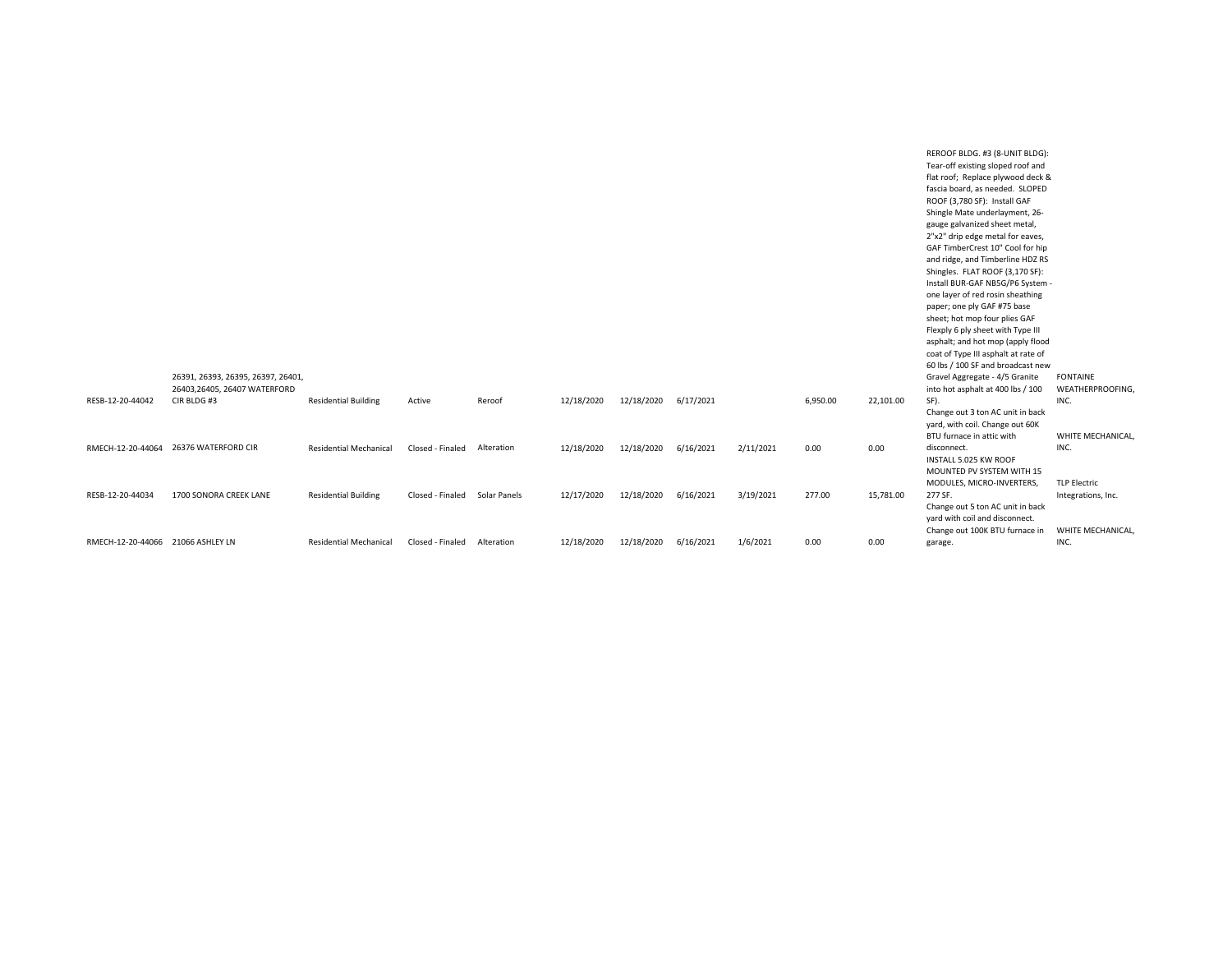|                  | 26396, 26398, 26402, 26404 |                             |                  |         |            |            |           |           |          |           | Flexply 6 ply sheet with Type III<br>asphalt; and hot mop (apply flood<br>coat of Type III asphalt at rate of<br>60 lbs / 100 SF and broadcast new<br>Gravel Aggregate - 4/5 Granite<br>into hot asphalt at 400 lbs / 100                                                                                                                                                                                                                                                                                                                                                                                                                                                                                                     | <b>FONTAINE</b><br>WEATHERPROOFING, |
|------------------|----------------------------|-----------------------------|------------------|---------|------------|------------|-----------|-----------|----------|-----------|-------------------------------------------------------------------------------------------------------------------------------------------------------------------------------------------------------------------------------------------------------------------------------------------------------------------------------------------------------------------------------------------------------------------------------------------------------------------------------------------------------------------------------------------------------------------------------------------------------------------------------------------------------------------------------------------------------------------------------|-------------------------------------|
| RESB-12-20-44045 | WATERFORD CIR BLDG #6      | <b>Residential Building</b> | Active           | Reroof  | 12/18/2020 | 12/18/2020 | 6/17/2021 |           | 3,890.00 | 12,370.00 | SF).                                                                                                                                                                                                                                                                                                                                                                                                                                                                                                                                                                                                                                                                                                                          | INC.                                |
|                  |                            |                             |                  |         |            |            |           |           |          |           | REROOF BLDG. #7 (4-UNIT BLDG):<br>Tear-off existing sloped roof and<br>flat roof; Replace plywood deck &<br>fascia board, as needed. SLOPED<br>ROOF (2,370 SF): Install GAF<br>Shingle Mate underlayment, 26-<br>gauge galvanized sheet metal,<br>2"x2" drip edge metal for eaves,<br>GAF TimberCrest 10" Cool for hip<br>and ridge, and Timberline HDZ RS<br>Shingles. FLAT ROOF (1,520 SF):<br>Install BUR-GAF NB5G/P6 System -<br>one layer of red rosin sheathing<br>paper; one ply GAF #75 base<br>sheet; hot mop four plies GAF<br>Flexply 6 ply sheet with Type III<br>asphalt; and hot mop (apply flood<br>coat of Type III asphalt at rate of<br>60 lbs / 100 SF and broadcast new<br>Gravel Aggregate - 4/5 Granite | <b>FONTAINE</b>                     |
|                  | 26422, 26424, 26426, 26428 |                             |                  |         |            |            |           |           |          |           | into hot asphalt at 400 lbs / 100                                                                                                                                                                                                                                                                                                                                                                                                                                                                                                                                                                                                                                                                                             | WEATHERPROOFING,                    |
| RESB-12-20-44046 | WATERFORD CIR BLDG #7      | <b>Residential Building</b> | Active           | Reroof  | 12/18/2020 | 12/18/2020 | 6/17/2021 |           | 3,890.00 | 12,370.00 | SF).<br>Change out (1) 5 ton, 16 seer AC<br>unit in side yard and 100K BTU<br>furnace in garage. (both in same<br>location) With coil and ductwork.<br>Install 100 SF of R30 insulation in                                                                                                                                                                                                                                                                                                                                                                                                                                                                                                                                    | INC.<br>Service Champions,          |
| RESB-12-20-44057 | 22252 BYRON WAY            | <b>Residential Building</b> | Active           | Remodel | 12/18/2020 | 12/18/2020 | 6/16/2021 |           | 0.00     | 0.00      | attic.                                                                                                                                                                                                                                                                                                                                                                                                                                                                                                                                                                                                                                                                                                                        | Inc.                                |
|                  |                            |                             |                  |         |            |            |           |           |          |           | REMOVE 2400 SF TILES AND STACK<br>THEM; INSTALL 2 LAYERS OF 330<br>FELT; RE-INSTALL THE EXISTING                                                                                                                                                                                                                                                                                                                                                                                                                                                                                                                                                                                                                              | <b>GUARDIAN ROOFS</b>               |
| RESB-12-20-44055 | 19516 MISTY RIDGE LN       | <b>Residential Building</b> | Closed - Finaled | Reroof  | 12/18/2020 | 12/18/2020 | 6/16/2021 | 1/11/2021 | 2,400.00 | 10,000.00 | TILES (HOUSE AND GARAGE).                                                                                                                                                                                                                                                                                                                                                                                                                                                                                                                                                                                                                                                                                                     | <b>ENERGY SOLUTIONS</b>             |

REROOF BLDG. #6 (4-UNIT BLDG): Tear-off existing sloped roof and flat roof; Replace plywood deck & fascia board, as needed. SLOPED ROOF (2,370 SF): Install GAF Shingle Mate underlayment, 26 gauge galvanized sheet metal, 2"x2" drip edge metal for eaves, GAF TimberCrest 10" Cool for hip and ridge, and Timberline HDZ RS Shingles. FLAT ROOF (1,520 SF): Install BUR-GAF NB5G/P6 System one layer of red rosin sheathing paper; one ply GAF #75 base sheet; hot mop four plies GAF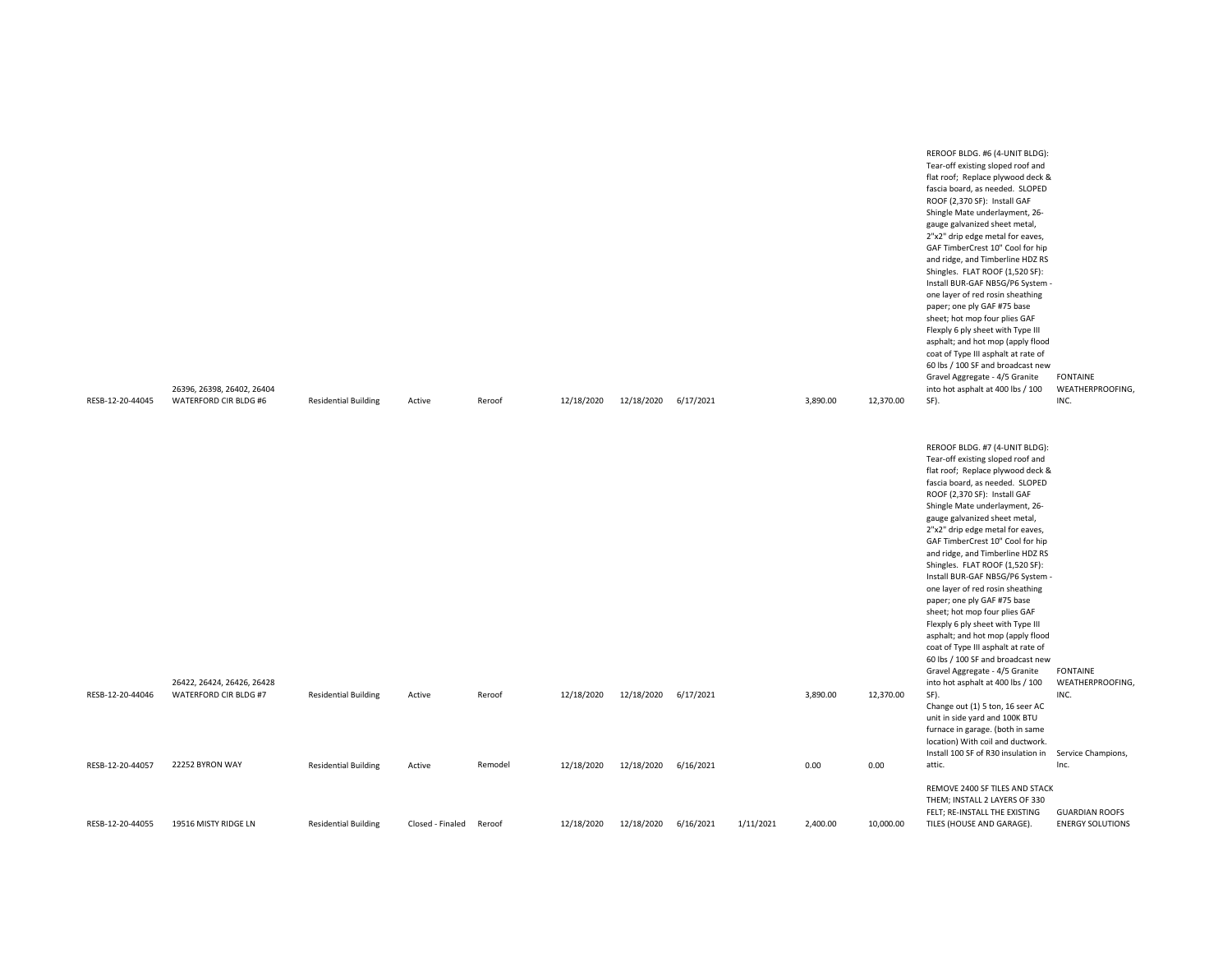| RESB-12-20-43665               | 21641 CANADA RD BLDG 17<br>GARAGE 152 | <b>Residential Building</b>   | Closed - Finaled Repair       |                               | 12/4/2020  | 12/21/2020 6/21/2020 |           | 2/8/2021  | 200.00   | 10,000.00  | Damage at Building #17, Garage<br>#152 of the "Spring Lakes<br>Apartments": Repair like-for-like<br>door and corner - 2x4's and post,<br>re-frame, stucco, and replace<br>garage door.                                                                                                                                                                                                                                                                                                                                                                                                                                                                                                                        | SHUR-DRY                                        |
|--------------------------------|---------------------------------------|-------------------------------|-------------------------------|-------------------------------|------------|----------------------|-----------|-----------|----------|------------|---------------------------------------------------------------------------------------------------------------------------------------------------------------------------------------------------------------------------------------------------------------------------------------------------------------------------------------------------------------------------------------------------------------------------------------------------------------------------------------------------------------------------------------------------------------------------------------------------------------------------------------------------------------------------------------------------------------|-------------------------------------------------|
|                                |                                       |                               |                               |                               |            |                      |           |           |          |            | INSTALL 8.45 KW ROOF MOUNTED<br>PV SYSTEM WITH 26 MODULES, 1<br>INVERTER, 225A MAIN SERVICE<br>PANEL UPGRADE, 497 SF; JOB<br>INCLUDES STRUCTURAL UPGRADE<br>TO ROOF SYSTEM TO<br>ACCOMMODATE SOLAR                                                                                                                                                                                                                                                                                                                                                                                                                                                                                                            |                                                 |
| RESB-12-20-43941               | 24812 LOBO DR                         | <b>Residential Building</b>   | Active                        | Solar Panels                  | 12/14/2020 | 12/21/2020           | 6/19/2021 |           | 497.00   | 18,590.00  | INSTALLATION.<br>Change out (1) 50 gallon water                                                                                                                                                                                                                                                                                                                                                                                                                                                                                                                                                                                                                                                               | <b>VIVINT SOLAR</b><br>Fast Water Heater        |
| RPLMB-12-20-44140              | 23451 CAVANAUGH RD                    | <b>Residential Plumbing</b>   | Closed - Finaled              | Water Heater                  | 12/21/2020 | 12/21/2020           | 6/19/2021 | 1/14/2021 | 0.00     | 0.00       | heater in garage.                                                                                                                                                                                                                                                                                                                                                                                                                                                                                                                                                                                                                                                                                             | Company                                         |
|                                |                                       |                               |                               |                               |            |                      |           |           |          |            | Change out 5 ton, 14 SEER AC unit<br>in original location in right side<br>yard. Coil included. Change out<br>one 100,000 BTU furnace in                                                                                                                                                                                                                                                                                                                                                                                                                                                                                                                                                                      | <b>Rightime Home</b>                            |
| RMECH-12-20-44133 1 ESTRADE LN |                                       | <b>Residential Mechanical</b> | Active                        | Alteration                    | 12/21/2020 | 12/21/2020           | 6/19/2021 |           | 0.00     | 0.00       | original location in closet.<br>Change out 80,000 BTU furnace in SERVICE CHAMPIONS,                                                                                                                                                                                                                                                                                                                                                                                                                                                                                                                                                                                                                           | Services                                        |
|                                | RMECH-12-20-44129 24801 CAMINO VILLA  | <b>Residential Mechanical</b> | Closed - Finaled              | Furnace Change Out 12/21/2020 |            | 12/21/2020           | 6/21/2021 | 6/3/2021  | 0.00     | 0.00       | original location in garage.<br>INSTALL 7.75 KW ROOF MOUNTED<br>PV SYSTEM WITH 25 MODULES, 1                                                                                                                                                                                                                                                                                                                                                                                                                                                                                                                                                                                                                  | INC.                                            |
| RESB-12-20-44075               | 25371 ELDERWOOD                       | <b>Residential Building</b>   | Closed - Finaled Solar Panels |                               | 12/18/2020 | 12/21/2020           | 6/19/2021 | 3/24/2021 | 508.00   | 17,360.00  | INVERTER, 508 SF.<br>Change out (1) 50 gallon water                                                                                                                                                                                                                                                                                                                                                                                                                                                                                                                                                                                                                                                           | <b>Bright Planet Solar</b><br>Fast Water Heater |
| RPLMB-12-20-44139              | 19691 HIGHRIDGE WAY                   | <b>Residential Plumbing</b>   | Closed - Finaled              | Water Heater                  | 12/21/2020 | 12/21/2020           | 6/19/2021 | 1/20/2021 | 0.00     | 0.00       | heater in garage.                                                                                                                                                                                                                                                                                                                                                                                                                                                                                                                                                                                                                                                                                             | Company                                         |
| RESB-11-20-43061               | 24285 ONTARIO LN                      | <b>Residential Building</b>   | Closed - Finaled New          |                               | 11/5/2020  | 12/22/2020           | 6/21/2021 | 6/2/2021  | 3,294.00 | 300,000.00 | (ROLL PLANS) DEMOLISH 1455 SF<br>EXISTING 1 STOREY BUILDING<br>WITH 487 SF GARAGE;<br><b>CONTRUCTION OF A NEW 2 STORY</b><br>HOUSE (1455 SF 1'ST FL AND 1152<br>SF 2'D FL), 487 SF NEW GARAGE,<br>200 SF 2'D FL DECK; NEW UP TO<br>5T AC UNIT ABOVE THE GARAGE,<br>NEW UP TO 100K BTU FURNACE<br>IN THE ATTIC, DUCTWORK, 1<br>MANUFACTURED FIREPLACE, 7<br>VENT. FANS, 1 HOOD, NEW<br>TANKLESS WH INSIDE THE<br>GARAGE, 1 DISH. W, 2 CLOTHES<br>W, 1 DISPOSAL, 8 FANS, 1 OVEN, 1<br>RANGE, 1 DRYER, 50 REC, 56<br>LIGHTS, 32 SW, 1 BATH TUB, NEW<br>GAS SYSTEM, 2 HOSE BIBS WITH<br>YARD WATER SYSTEM, 8 SINKS, 3<br>SHOWERS, 4 TOILETS. ** SOLAR<br>ROOF MOUNTED SYSTEM WILL BE<br>UNDER A SEPARATE PERMIT** | John Ertz Construction                          |
|                                |                                       |                               |                               |                               |            |                      |           |           |          |            | PEX repipe with 14 fixtures and 2 ULTIMATE BUILDERS,                                                                                                                                                                                                                                                                                                                                                                                                                                                                                                                                                                                                                                                          |                                                 |
| RPLMB-12-20-44150              | 20955 BARCLAY LN                      | <b>Residential Plumbing</b>   | Closed - Finaled              | Alteration                    | 12/22/2020 | 12/22/2020           | 6/20/2021 | 1/21/2021 | 0.00     | 0.00       | hose bibs.                                                                                                                                                                                                                                                                                                                                                                                                                                                                                                                                                                                                                                                                                                    | INC. (REPIPE 1)                                 |

Garage Repair due to Vehicle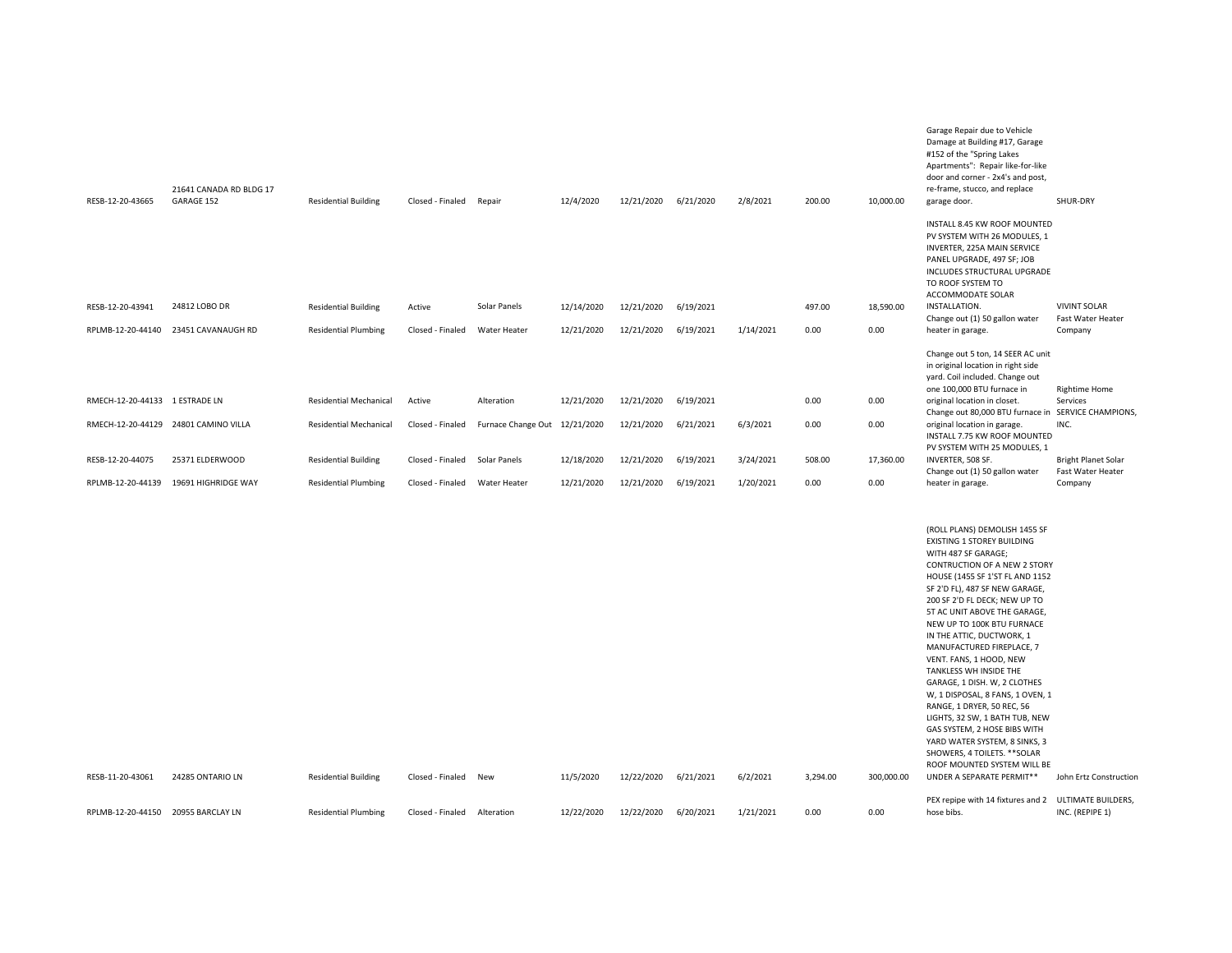|                               |                                     |                               |                  |                     |            |            |           |           |        |           | INSTALL 5.04KW ROOF MOUNTED                             |                            |
|-------------------------------|-------------------------------------|-------------------------------|------------------|---------------------|------------|------------|-----------|-----------|--------|-----------|---------------------------------------------------------|----------------------------|
|                               |                                     |                               |                  |                     |            |            |           |           |        |           | PV SYSTEM WITH 16 MODULES, 1<br>INVERTER, 9.8KWH ENERGY |                            |
|                               |                                     |                               |                  |                     |            |            |           |           |        |           | STORAGE SYSTEM WITH 1                                   |                            |
|                               |                                     |                               |                  |                     |            |            |           |           |        |           | BATTERY, 125A BACK UP LOAD                              | Sunrun Installation        |
| RESB-12-20-44138              | 5 TIZMIN                            | <b>Residential Building</b>   | Closed - Finaled | Solar Panels        | 12/21/2020 | 12/22/2020 | 6/20/2021 | 1/28/2021 | 288.00 | 16,000.00 | PANEL, 288 SF.                                          | Services, Inc.             |
|                               |                                     |                               |                  |                     |            |            |           |           |        |           | INSTALL 6.15 KW ROOF MOUNTED                            |                            |
|                               |                                     |                               |                  |                     |            |            |           |           |        |           | PV SYSTEM WITH 18 MODULES,                              |                            |
|                               |                                     |                               |                  |                     |            |            |           |           |        |           | MICRO-INVERTERS, 200A MAIN                              | <b>TLP Electric</b>        |
| RESB-11-20-43052              | 31 MONTECILO                        | <b>Residential Building</b>   | Active           | Solar Panels        | 11/5/2020  | 12/22/2020 | 6/20/2021 |           | 335.00 | 17,408.00 | SERVICE UPGRADE, 335 SF.                                | Integrations, Inc.         |
|                               |                                     |                               |                  |                     |            |            |           |           |        |           | INSTALL 6.54 KW ROOF MOUNTED                            |                            |
|                               |                                     |                               |                  |                     |            |            |           |           |        |           | PV SYSTEM WITH 20 MODULES.                              |                            |
|                               |                                     |                               |                  |                     |            |            |           |           |        |           | MICRO-INVERTERS, 125A LOAD                              |                            |
|                               |                                     |                               |                  |                     |            |            |           |           |        |           | CENTER, 200A BACK UP LOAD                               |                            |
|                               |                                     |                               |                  |                     |            |            |           |           |        |           | CENTER, 12 KWH ENERGY                                   | SUNPOWER                   |
|                               |                                     |                               |                  |                     |            |            |           |           |        |           | STORAGE SYSTEM WITH 1                                   | CORPORATION                |
| RESB-12-20-43740              | 1764 CANYON OAKS LN                 | <b>Residential Building</b>   | Closed - Finaled | Solar Panels        | 12/7/2020  | 12/22/2020 | 6/20/2021 | 3/3/2021  | 358.00 | 23,540.00 | BATTERY, 358 SF.                                        | SYSTEMS                    |
|                               |                                     |                               |                  |                     |            |            |           |           |        |           | INSTALL 6.82 KW ROOF MOUNTED                            |                            |
|                               |                                     |                               |                  |                     |            |            |           |           |        |           | PV SYSTEM WITH 22 MODULES, 1                            |                            |
| RESB-12-20-44135              | 22941 COUNCIL BLUFFS AV             | <b>Residential Building</b>   | Closed - Finaled | Solar Panels        | 12/21/2020 | 12/22/2020 | 6/20/2021 | 3/30/2021 | 399.00 | 13,640.00 | INVERTER, 399 SF.<br>PEX repipe with 12 fixtures.       | <b>Bright Planet Solar</b> |
|                               |                                     |                               |                  |                     |            |            |           |           |        |           | Replace existing gas line from                          |                            |
|                               |                                     |                               |                  |                     |            |            |           |           |        |           | meter to stove. Replace water line                      |                            |
|                               |                                     |                               |                  |                     |            |            |           |           |        |           | from meter to house with 1"                             |                            |
| RPLMB-12-20-44178             | 22861 COSTA BELLA DR                | <b>Residential Plumbing</b>   | Active           | Alteration          | 12/23/2020 | 12/23/2020 | 6/21/2021 |           | 0.00   | 0.00      | copper.                                                 | SIMPEX REPIPE INC.         |
|                               |                                     |                               |                  |                     |            |            |           |           |        |           | Change out 80 K BTU furnace in                          |                            |
|                               | RMECH-12-20-44179 21622 AUDUBON WAY | <b>Residential Mechanical</b> | Closed - Finaled | Alteration          | 12/23/2020 | 12/23/2020 | 6/21/2021 | 2/2/2021  | 0.00   | 0.00      | same location in attic.                                 | Platinum Repair, Inc.      |
|                               |                                     |                               |                  |                     |            |            |           |           |        |           | 1st floor bathroom remodel -                            |                            |
|                               |                                     |                               |                  |                     |            |            |           |           |        |           | Remove existing tub and fiberglass                      |                            |
|                               |                                     |                               |                  |                     |            |            |           |           |        |           | walls. Install acrylic pan and acrylic                  |                            |
|                               |                                     |                               |                  |                     |            |            |           |           |        |           | walls in same location. Replace                         |                            |
|                               |                                     |                               |                  |                     |            |            |           |           |        |           | mixing valve. Humidity switch in                        |                            |
|                               |                                     |                               |                  |                     |            |            |           |           |        |           | existing J box. Install new exhaust AMERICAN HOME       |                            |
| RESB-12-20-44182              | 20866 SERRANO CREEK RD              | <b>Residential Building</b>   | Closed - Finaled | Remodel             | 12/23/2020 | 12/23/2020 | 6/21/2021 | 1/28/2021 | 0.00   | 0.00      | fan.                                                    | REMODELING, INC.           |
|                               |                                     |                               |                  |                     |            |            |           |           |        |           | KITCHEN REMODEL TO INCLUDE:                             |                            |
|                               |                                     |                               |                  |                     |            |            |           |           |        |           | R/R 1 WINDOW (SAME SIZE); 1                             |                            |
|                               |                                     |                               |                  |                     |            |            |           |           |        |           | SINK, 1 DISH WASHER, 1 POT                              |                            |
|                               |                                     |                               |                  |                     |            |            |           |           |        |           | FILLER, 1 DISPOSAL, 1 WINE                              |                            |
|                               |                                     |                               |                  |                     |            |            |           |           |        |           | FRIDGE, 1 OVEN, 1 HOOD, 11                              | ORICON DESIGN &            |
| RESB-12-20-44146              | 20921 AVENIDA AMAPOLA               | <b>Residential Building</b>   | Closed - Finaled | Remodel             | 12/18/2020 | 12/23/2020 | 6/21/2021 | 4/15/2021 | 0.00   | 5,000.00  | LIGHTS.                                                 | <b>BUILD</b>               |
|                               |                                     |                               |                  |                     |            |            |           |           |        |           | Remove and replace water heater SERVE RITE PLUMBING     |                            |
| RPLMB-12-20-44181 36 MALLORCA |                                     | <b>Residential Plumbing</b>   | Closed - Finaled | Alteration          | 12/23/2020 | 12/23/2020 | 6/21/2021 | 2/4/2021  | 0.00   | 0.00      | in garage.                                              | AND ROOTER INC             |
|                               |                                     |                               |                  |                     |            |            |           |           |        |           | 1-Gas Line for BBQ; 2-Rec                               | <b>TERRA TEC</b>           |
| RESB-12-20-44204              | 1724 SONORA CREEK LN                | <b>Residential Building</b>   | Closed - Finaled | Remodel             | 12/24/2020 | 12/24/2020 | 6/22/2021 | 5/18/2021 | 0.00   | 0.00      | (electrical) for BBQ in back yard.                      | LANDSCAPE                  |
|                               |                                     |                               |                  |                     |            |            |           |           |        |           |                                                         | Severson Plumbing,         |
| RPLMB-12-20-44127             | 26117 HILLSFORD PL                  | <b>Residential Plumbing</b>   | Active           | Alteration          | 12/21/2020 | 12/28/2020 |           |           | 0.00   | 0.00      | PEX repipe with 9 fixtures.                             | Inc.                       |
|                               |                                     |                               |                  |                     |            |            |           |           |        |           | Changeout 1 water heater in                             | Water Heaters Only,        |
| RPLMB-12-20-44243 10 SAUCITO  |                                     | <b>Residential Plumbing</b>   | Active           | <b>Water Heater</b> | 12/28/2020 | 12/28/2020 | 6/26/2021 |           | 0.00   | 0.00      | original location in garage.                            | Inc.                       |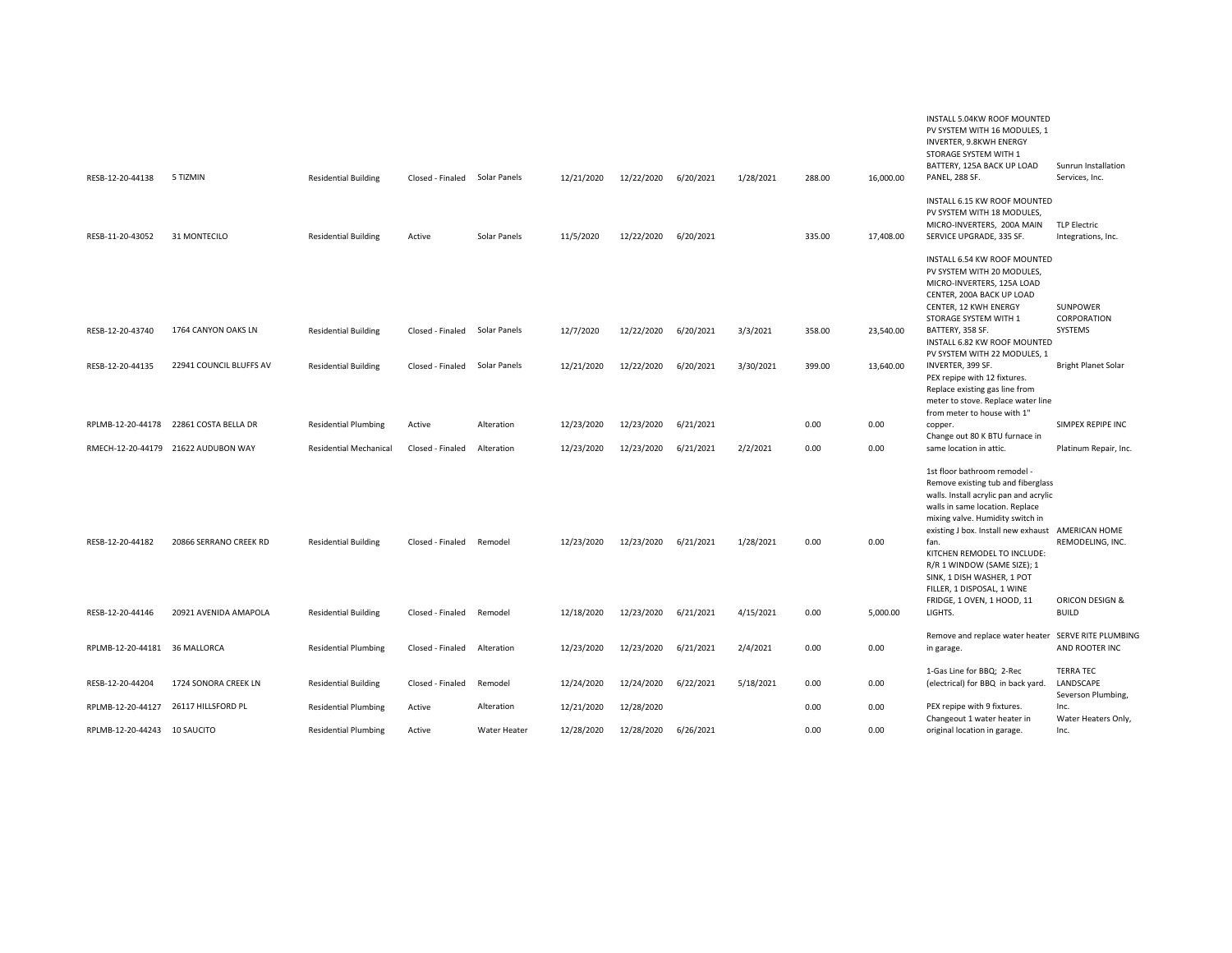| RMECH-12-20-44249 25671 LE PARC 60 |                                      | <b>Residential Mechanical</b> | Closed - Finaled | Alteration   | 12/28/2020 | 12/28/2020 | 6/26/2021 | 2/1/2021  | 0.00     | 0.00       | Remove and replace existing 2 ton<br>14.5 seer packaged heat pump. In<br>same location on rooftop.<br><b>CONTRACTOR SHOULD BE</b><br>AVAILABLE AT SITE AND MUST<br>HAVE LADDER OF APPROPRIATE<br>SIZE AND STRENGTH SETUP FOR<br>ROOF/ATTIC ACCESS AT TIME OF<br>INSPECTION. | <b>ALICIA AIR</b><br><b>CONDITIONING &amp;</b><br>HEATING, INC. |
|------------------------------------|--------------------------------------|-------------------------------|------------------|--------------|------------|------------|-----------|-----------|----------|------------|-----------------------------------------------------------------------------------------------------------------------------------------------------------------------------------------------------------------------------------------------------------------------------|-----------------------------------------------------------------|
|                                    |                                      |                               |                  |              |            |            |           |           |          |            |                                                                                                                                                                                                                                                                             |                                                                 |
|                                    | RMECH-12-20-44256 21501 RUSHFORD DR  | <b>Residential Mechanical</b> | Closed - Finaled | Alteration   | 12/28/2020 | 12/28/2020 | 6/26/2021 | 1/13/2021 | 0.00     | 0.00       | Change out 5 ton 18 SEER AC unit<br>in same location. Change out 80,<br>000 BTU furnace in same location.<br>Coil and ductwork included.                                                                                                                                    | OWNER-BUILDER                                                   |
|                                    |                                      |                               |                  |              |            |            |           |           |          |            |                                                                                                                                                                                                                                                                             |                                                                 |
|                                    |                                      |                               |                  |              |            |            |           |           |          |            | REMOVE/RELOCATE THE WATER<br>REGULATOR TO RE-ROUTE AND                                                                                                                                                                                                                      |                                                                 |
| RPLMB-12-20-44267                  | 20871 PARKRIDGE                      | <b>Residential Plumbing</b>   | Closed - Finaled | Alteration   | 12/28/2020 | 12/28/2020 | 6/26/2021 | 2/2/2021  | 0.00     | 0.00       | CONNECT THE IRRIGATION PIPE<br>LINE TO THE NEW REGULATOR.                                                                                                                                                                                                                   | OWNER-BUILDER                                                   |
|                                    |                                      |                               |                  |              |            |            |           |           |          |            | Changeout one water heater in                                                                                                                                                                                                                                               | <b>SERVICE CHAMPIONS</b>                                        |
| RPLMB-12-20-44242                  | 24922 JERONIMO LN                    | <b>Residential Plumbing</b>   | Active           | Water Heater | 12/28/2020 | 12/28/2020 | 6/26/2021 |           | 0.00     | 0.00       | original location in garage.<br>Install 1 new ERR 3700 R-20 water                                                                                                                                                                                                           | INC.                                                            |
| RPLMB-12-20-44244 173 Denali       |                                      | <b>Residential Plumbing</b>   | Closed - Finaled | Alteration   | 12/28/2020 | 12/28/2020 | 6/26/2021 | 1/13/2021 | 0.00     | 0.00       | softener in garage.                                                                                                                                                                                                                                                         | <b>Ecowater Systems</b><br>Severson Plumbing,                   |
|                                    | RPLMB-12-20-44124 26112 HILLSFORD PL | <b>Residential Plumbing</b>   | Closed - Finaled | Alteration   | 12/21/2020 | 12/28/2020 | 6/26/2021 | 1/8/2021  | 0.00     | 0.00       | PEX repipe with 9 fixtures.<br>A TEMP. POWER POLE FOR A                                                                                                                                                                                                                     | Inc.                                                            |
|                                    |                                      |                               |                  |              |            |            |           |           |          |            | CONSTRUCTION SITE AT A "SHELL" Western States                                                                                                                                                                                                                               |                                                                 |
| CELEC-12-20-43897                  | 23652 ROCKFIELD BLVD                 | <b>Commercial Electrical</b>  | Closed - Finaled | Meter        | 12/11/2020 | 12/28/2020 | 6/26/2021 | 1/19/2021 | 0.00     | 0.00       | <b>GAS STATION.</b>                                                                                                                                                                                                                                                         | Construction Inc<br>Severson Plumbing,                          |
| RPLMB-12-20-44125                  | 26125 HILLSFORD PL                   | <b>Residential Plumbing</b>   | Active           | Alteration   | 12/21/2020 | 12/28/2020 |           |           | 0.00     | 0.00       | PEX repipe with 9 fixtures.                                                                                                                                                                                                                                                 | Inc.                                                            |
|                                    |                                      |                               |                  |              |            |            |           |           |          |            | Foundation Repair (foundation                                                                                                                                                                                                                                               |                                                                 |
|                                    |                                      |                               |                  |              |            |            |           |           |          |            | underpinning & re-leveling) on                                                                                                                                                                                                                                              |                                                                 |
|                                    | 29002, 29006, 29012, 29016           |                               |                  |              |            |            |           |           |          |            | Building #39 of "Canyon Rim<br>Townhomes" - Install 92 pipe piles PACIFIC WESTERN                                                                                                                                                                                           |                                                                 |
| RESB-11-20-43175                   | CANYON RIM DR. BLDG #39              | <b>Residential Building</b>   | Active           | Foundation   | 11/12/2020 | 12/28/2020 | 6/26/2021 |           | 0.00     | 220,000.00 | and re-level foundation.                                                                                                                                                                                                                                                    | CONTRACTORS                                                     |
| RPLMB-12-20-44126                  | 26181 HILLSFORD PL                   | <b>Residential Plumbing</b>   | Active           | Alteration   | 12/21/2020 | 12/28/2020 |           |           | 0.00     | 0.00       | PEX repipe with 9 fixtures.                                                                                                                                                                                                                                                 | Severson Plumbing,<br>Inc.                                      |
|                                    |                                      |                               |                  |              |            |            |           |           |          |            | T/O EXISTING 2800 SF TILE ROOF;<br>INSTALL 1 LAYER OF 330                                                                                                                                                                                                                   |                                                                 |
|                                    |                                      |                               |                  |              |            |            |           |           |          |            | UNDERLAYMENT; INSTALL EAGLE                                                                                                                                                                                                                                                 |                                                                 |
| RESB-12-20-44247                   | 25661 ASHBY WAY                      | <b>Residential Building</b>   | Closed - Finaled | Reroof       | 12/28/2020 | 12/28/2020 | 6/26/2021 | 2/18/2021 | 2,800.00 | 5,000.00   | BEL AIR CONCRETE TILES (9.7 PSF DUTCHMEN<br>PER IAPMO ER 1900).                                                                                                                                                                                                             | CONSTRUCTION                                                    |
|                                    |                                      |                               |                  |              |            |            |           |           |          |            |                                                                                                                                                                                                                                                                             |                                                                 |
|                                    |                                      |                               |                  |              |            |            |           |           |          |            | INSTALL 5.04 KW ROOF MOUNTED<br>PV SYSTEM WITH 14 MODULES.                                                                                                                                                                                                                  |                                                                 |
| RESB-12-20-44141                   | 25311 CHEYENNE WAY                   | <b>Residential Building</b>   | Closed - Finaled | Solar Panels | 12/21/2020 | 12/28/2020 | 6/26/2021 | 2/5/2021  | 264.00   | 12,000.00  | MICRO-INVERTERS, 264 SF.                                                                                                                                                                                                                                                    | AMECO SOLAR LLC                                                 |
| RPLMB-12-20-44259                  | <b>22 RUE BRITTANY</b>               | <b>Residential Plumbing</b>   | Closed - Finaled | Alteration   | 12/28/2020 | 12/28/2020 | 6/26/2021 | 1/27/2021 | 0.00     | 0.00       | PEX repipe with 10 fixtures and 2<br>hose bibs.                                                                                                                                                                                                                             | California Repipe<br>Specialist                                 |
|                                    |                                      |                               |                  |              |            |            |           |           |          |            | INSTALL 12.24 KW ROOF<br>MOUNTED PV SYSTEM WITH 36                                                                                                                                                                                                                          |                                                                 |
| RESB-12-20-44287                   | 25012 PASEO ARBOLEDA                 | <b>Residential Building</b>   | Closed - Finaled | Solar Panels | 12/29/2020 | 12/29/2020 | 6/28/2021 | 4/30/2021 | 694.00   | 24,000.00  | MODULES, 1 INVERTER, 125A<br>LOAD CENTER, 694 SF.                                                                                                                                                                                                                           | <b>TESLA</b>                                                    |
|                                    |                                      |                               |                  |              |            |            |           |           |          |            | PEX repipe with 9 fixtures and 2                                                                                                                                                                                                                                            | SEVERSON PLUMBING                                               |
| RPLMB-12-20-44265                  | 26106 HILLSFORD PL                   | <b>Residential Plumbing</b>   | Active           | Alteration   | 12/28/2020 | 12/29/2020 | 6/27/2021 |           | 0.00     | 0.00       | hose bibs.                                                                                                                                                                                                                                                                  | INC.                                                            |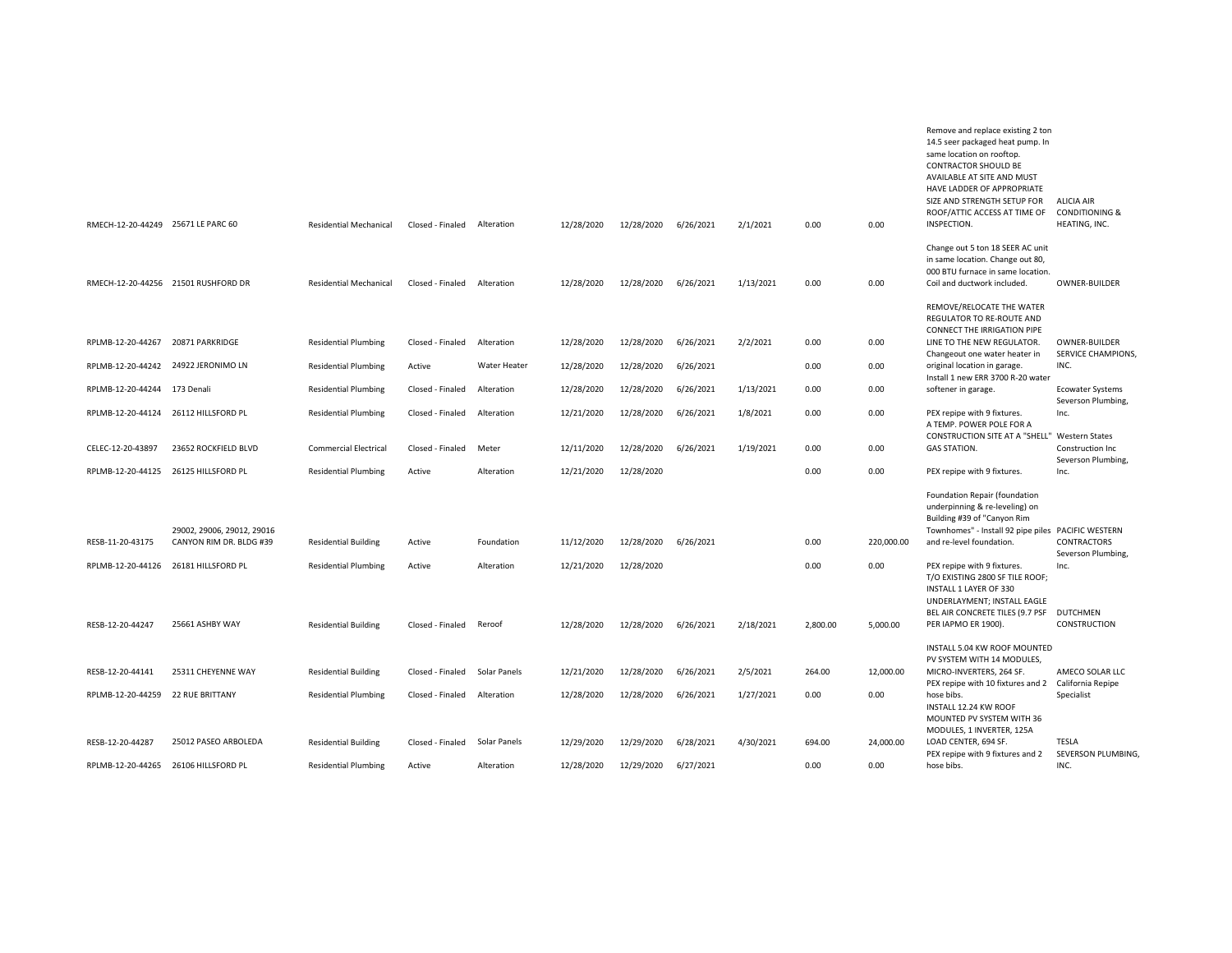|                                      |                        |                               |                  |              |            |                      |           |            |          |           | unit in original location in right<br>side yard. Change out (1) 80 K BTU<br>furnace in original location in<br>garage. 1 coil and 6 ducts<br>included. Installing up to 1250 SF SERVICE CHAMPIONS,                                                                                                                                                                                                                                                                                                        |                            |
|--------------------------------------|------------------------|-------------------------------|------------------|--------------|------------|----------------------|-----------|------------|----------|-----------|-----------------------------------------------------------------------------------------------------------------------------------------------------------------------------------------------------------------------------------------------------------------------------------------------------------------------------------------------------------------------------------------------------------------------------------------------------------------------------------------------------------|----------------------------|
| RESB-12-20-44281                     | 24771 VIA PRINCESA     | <b>Residential Building</b>   | Active           | Remodel      | 12/29/2020 | 12/29/2020           | 6/27/2021 |            | 0.00     | 0.00      | of R-38 insulation in attic.                                                                                                                                                                                                                                                                                                                                                                                                                                                                              | INC.                       |
|                                      |                        |                               |                  |              |            |                      |           |            |          |           | Change out (1) 4 ton, 16 seer AC<br>unit in original location in<br>backyard. Change out (1) 80 K BTU<br>furnace in original location in                                                                                                                                                                                                                                                                                                                                                                  | SERVICE CHAMPIONS,         |
| RMECH-12-20-44279                    | 19541 HIGHRIDGE WAY    | <b>Residential Mechanical</b> | Closed - Finaled | Alteration   | 12/29/2020 | 12/29/2020           | 6/27/2021 | 4/13/2021  | 0.00     | 0.00      | garage. Coil and 6 ducts included.<br>PEX repipe with 9 fixtures and 2                                                                                                                                                                                                                                                                                                                                                                                                                                    | INC.<br>SEVERSON PLUMBING, |
| RPLMB-12-20-44273                    | 26116 HILLSFORD PL     | <b>Residential Plumbing</b>   | Active           | Alteration   | 12/29/2020 | 12/29/2020           | 6/27/2021 |            | 0.00     | 0.00      | hose bibs.<br>PEX repipe with 9 fixtures and 2                                                                                                                                                                                                                                                                                                                                                                                                                                                            | INC.<br>SEVERSON PLUMBING, |
| RPLMB-12-20-44264                    | 26095 HILLSFORD PL     | <b>Residential Plumbing</b>   | Active           | Alteration   | 12/28/2020 | 12/29/2020           | 6/27/2021 | 12/28/2020 | 0.00     | 0.00      | hose bibs.<br>PEX repipe with 9 fixtures and 2                                                                                                                                                                                                                                                                                                                                                                                                                                                            | INC.<br>SEVERSON PLUMBING. |
| RPLMB-12-20-44261 26121 HILLSFORD PL |                        | <b>Residential Plumbing</b>   | Active           | Alteration   | 12/28/2020 | 12/29/2020           | 6/27/2021 |            | 0.00     | 0.00      | hose bibs.<br>INSTALL 12.24 KW ROOF<br>MOUNTED PV SYSTEM WITH 36<br>MODULES, 1 INVERTER, 708<br>SF.*02/11/21 changed 1 inverter                                                                                                                                                                                                                                                                                                                                                                           | INC.                       |
| RESB-12-20-44130                     | 16 MORNING GLORY       | <b>Residential Building</b>   | Active           | Solar Panels | 12/21/2020 | 12/29/2020           | 6/27/2021 |            | 708.00   | 24,000.00 | to 2 inverters*<br>INSTALL 6.5 KW ROOF MOUNTED<br>PV SYSTEM WITH 20 MODULES, 1                                                                                                                                                                                                                                                                                                                                                                                                                            | <b>TESLA</b>               |
| RESB-12-20-44258                     | 23175 LA VACA ST       | <b>Residential Building</b>   | Closed - Finaled | Solar Panels | 12/28/2020 | 12/29/2020           | 6/27/2021 | 2/5/2021   | 372.00   | 14,300.00 | INVERTER, 372 SF.<br>INSTALL 4.08 KW ROOF MOUNTED<br>PV SYSTEM WITH 12 MODULES, 1<br>INVERTER, 125A LOAD CENTER,                                                                                                                                                                                                                                                                                                                                                                                          | <b>VIVINT SOLAR</b>        |
| RESB-12-20-44291                     | <b>40 BONITA VISTA</b> | <b>Residential Building</b>   | Active           | Solar Panels | 12/29/2020 | 12/29/2020           | 6/27/2021 |            | 236.00   | 8,000.00  | 236 SF.                                                                                                                                                                                                                                                                                                                                                                                                                                                                                                   | <b>TESLA</b>               |
| RESB-11-20-43528                     | 22901 ASPAN ST         | <b>Residential Building</b>   | Active           | Addition     | 11/30/2020 | 12/29/2020           | 6/27/2021 |            | 402.00   | 80,000.00 | Room Addition (402 SF) to create<br>new dining room & new living<br>room with a new porch over entry<br>(15 SF). Remodel (745 SF) -<br>Convert existing kitchen to new<br>Bedroom #3 with closet and with<br>new Bath #2; Relocate kitchen<br>and add a new powder room;<br>Demo fireplace. 1-Dishwasher 1-<br>Gas Line 1-Water Lines for Refrig.<br>3-Sinks 1-Shower 2-Toilets; 27-<br>Rec 33-Lights 16-Switches 2-<br>Fixed App. (1-Disposal 1-Fan); 1-<br>Hood 3-Vent Fans 1-Mech. Alt.<br>(Ductwork). | OWNER-BUILDER              |
|                                      |                        |                               |                  |              |            |                      |           |            |          |           | INSTALL 14.4 KWH ENERGY<br>STORAGE SYSTEM, 125A BACK UP                                                                                                                                                                                                                                                                                                                                                                                                                                                   |                            |
| RELEC-12-20-44123                    | 23235 SKY DR           | <b>Residential Electrical</b> | Closed - Finaled | Alteration   | 12/21/2020 | 12/29/2020           | 6/27/2021 | 2/25/2021  | 0.00     | 14,900.00 | LOAD CENTER.<br>INSTALL 16.32 KW ROOF<br>MOUNTED PV SYSTEM WITH 48<br>MODULES, 2 INVERTERS, 125A                                                                                                                                                                                                                                                                                                                                                                                                          | <b>SOLAR TECH</b>          |
| RESB-11-20-43428                     | 29102 CANYON VISTA DR  | <b>Residential Building</b>   | Active           | Solar Panels | 11/25/2020 | 12/29/2020 6/27/2021 |           |            | 944.00   | 48,000.00 | LOAD CENTER, 944 SF.<br>T/O EXISTING ROOF; INSTALL NEW<br>ROOF SHEATHING; INSTALL 1<br>LAYER OF SYNTHETIC<br>UNDERLAYMENT; INSTALL NEW                                                                                                                                                                                                                                                                                                                                                                    | <b>TESLA</b>               |
| RESB-12-20-44298                     | 24591 RIDGEWOOD CIR    | <b>Residential Building</b>   | Closed - Finaled | Reroof       | 12/30/2020 | 12/30/2020           | 6/28/2021 | 1/4/2021   | 2,300.00 | 7,000.00  | COMP. SHINGLES.                                                                                                                                                                                                                                                                                                                                                                                                                                                                                           | <b>RELIABLE ROOFING</b>    |

Change out (1) 4 ton, 14 seer AC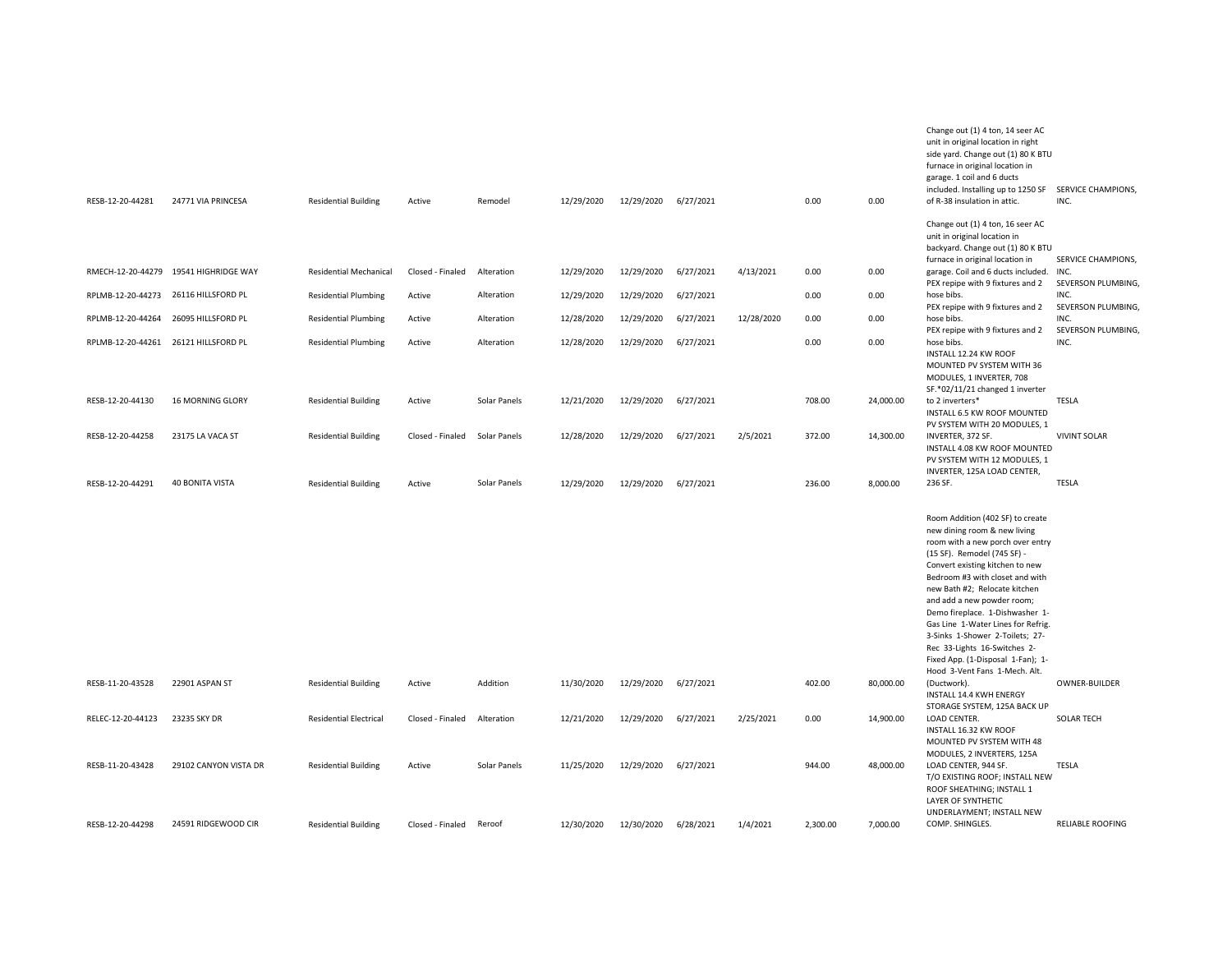| COMB-12-20-44203               | 20511 LAKE FOREST DR                   | <b>Commercial Building</b>    | Closed - Finaled              | Tenant Improvement 12/24/2020 |            | 12/30/2020 | 6/28/2021 | 3/31/2021 | 650.00   | 70,000.00 | (ROLL PLANS) Rooftop AC on<br>"Alcon" Building: Install three (3)<br>new split AC units (2 tons each) on<br>rooftop with new curbs; Replace<br>two (2) existing with new split AC<br>units (2 tons each) on rooftop in<br>same existing locations and using<br>existing curbs. 5-AC Units total (2<br>tons each, 5-Air Handling Units;<br>Electrical for 5-AC, 5-Power Apps<br>$(1-10$ hp). | <b>C&amp;L Refrigeration</b><br>Corp. |
|--------------------------------|----------------------------------------|-------------------------------|-------------------------------|-------------------------------|------------|------------|-----------|-----------|----------|-----------|---------------------------------------------------------------------------------------------------------------------------------------------------------------------------------------------------------------------------------------------------------------------------------------------------------------------------------------------------------------------------------------------|---------------------------------------|
|                                |                                        |                               |                               |                               |            |            |           |           |          |           | 1500 SF OF ROOF RE-LAY TO<br>INCLUDE: REMOVE AND STORE<br><b>EXISTING TILES; T/O</b><br>UNDERLAYMENT LAYER, INSTALL 2<br>LAYERS OF #40 UNDERLAYMENT;<br>RE-INSTALL THE EXISTING TILES;<br>1800 OF TORCH DOWN ON FLAT<br>AREA INCLUDING T/O THE                                                                                                                                              |                                       |
| RESB-12-20-44296               | 24892 KNOLLWOOD                        | <b>Residential Building</b>   | Closed - Finaled              | Reroof                        | 12/30/2020 | 12/30/2020 | 6/28/2021 | 1/28/2021 | 3,300.00 | 9,300.00  | <b>EXISTING LAYER.</b><br>Epoxy Lining (17 fixtures - potable<br>hot & cold pressurized water                                                                                                                                                                                                                                                                                               | <b>JGG ROOFING INC</b>                |
| RPLMB-12-20-44147              | 20962 MONISHA                          | <b>Residential Plumbing</b>   | Closed - Finaled              | Alteration                    | 12/22/2020 | 12/30/2020 | 6/28/2021 | 1/21/2021 | 0.00     | 0.00      | pipes).                                                                                                                                                                                                                                                                                                                                                                                     | Pipe Restoration, Inc.                |
| RESB-12-20-43939               | 22471 RIO ALISO DR                     | <b>Residential Building</b>   | Closed - Finaled Solar Panels |                               | 12/14/2020 | 12/30/2020 | 6/28/2021 | 1/28/2021 | 413.50   | 23,000.00 | INSTALL 7.13 KW ROOF MOUNTED<br>PV SYSTEM WITH 23 MODULES. 1<br><b>INVERTER, 225A MAIN SERVICE</b><br>PANEL UPGRADE, 413.5 SF.<br>Change out (1) furnace 80 K BTU<br>in original location in garage.                                                                                                                                                                                        | Freedom Forever                       |
| RESB-12-20-44297               | 25092 OWENS LAKE CIR                   | <b>Residential Building</b>   | Closed - Finaled              | Remodel                       | 12/30/2020 | 12/30/2020 | 6/28/2021 | 3/19/2021 | 0.00     | 0.00      | Install up to 1000 SF of R-19<br>insulation.<br>Epoxy Lining (17 fixtures) - potable                                                                                                                                                                                                                                                                                                        | SERVICE CHAMPIONS,<br>INC.            |
|                                | RPLMB-12-20-44148 22411 RIPPLING BROOK | <b>Residential Plumbing</b>   | Closed - Finaled Alteration   |                               | 12/22/2020 | 12/30/2020 | 6/28/2021 | 4/26/2021 | 0.00     | 0.00      | hot & cold pressurized water<br>pipes.                                                                                                                                                                                                                                                                                                                                                      | Pipe Restoration, Inc.                |
|                                |                                        |                               |                               | Patio Cover (Over 200         |            |            |           |           |          |           | <b>CONSTRUCTION OF 242 SF</b><br>ALUMINUM ATTACHED OPEN<br>LATTICE PATIO COVER; 1 CEILING                                                                                                                                                                                                                                                                                                   |                                       |
| RESB-12-20-44312               | 1 VIAGGIO LN                           | <b>Residential Building</b>   | Closed - Finaled              | sq. ft.)                      | 12/31/2020 | 12/31/2020 | 6/29/2021 | 6/16/2021 | 242.00   | 15,000.00 | FAN, 2 REC, 1 SW, 10 LIGHTS.<br>Remove and replace 40 gallon                                                                                                                                                                                                                                                                                                                                | PATIO WAREHOUSE<br>AWHAP ACQUISITION  |
| RPLMB-12-20-44299              | 22771 COSTA BELLA DR                   | <b>Residential Plumbing</b>   | Active                        | Water Heater                  | 12/30/2020 | 12/31/2020 | 6/29/2021 |           | 0.00     | 0.00      | water heater in same location.                                                                                                                                                                                                                                                                                                                                                              | CORP                                  |
| RMECH-12-20-44313 29 RUE MONET |                                        | <b>Residential Mechanical</b> | Closed - Finaled              | Alteration                    | 12/31/2020 | 12/31/2020 | 6/29/2021 | 3/22/2021 | 0.00     | 0.00      | Change out (1) 3 ton, 16 seer heat<br>pump in original location in right<br>side yard. Change out (1) air<br>handler in original location in attic.<br>Coil and ductwork included.                                                                                                                                                                                                          | SoCal Airflow Pros                    |
|                                |                                        |                               |                               |                               |            |            |           |           |          |           | Change out (1) 2.5 ton 14 seer AC<br>and air handler unit in same                                                                                                                                                                                                                                                                                                                           |                                       |
|                                | RMECH-12-20-44319 99 Chaumont Cir #38  | <b>Residential Mechanical</b> | Active                        | Alteration                    | 12/31/2020 | 12/31/2020 | 6/29/2021 |           | 0.00     | 0.00      | location, ceiling mounted.                                                                                                                                                                                                                                                                                                                                                                  | Glenair Heating & Air                 |
|                                | RMECH-12-20-44314 25022 CALLE ARENAL   | <b>Residential Mechanical</b> | Active                        | Alteration                    | 12/31/2020 | 12/31/2020 | 6/29/2021 |           | 0.00     | 0.00      | Change out (1) 4 ton, 15 seer heat<br>pump in original location in back<br>yard. Change out (1) air handler in<br>original location in garage. Coil<br>and ductwork included.                                                                                                                                                                                                               | SoCal Airflow Pros                    |